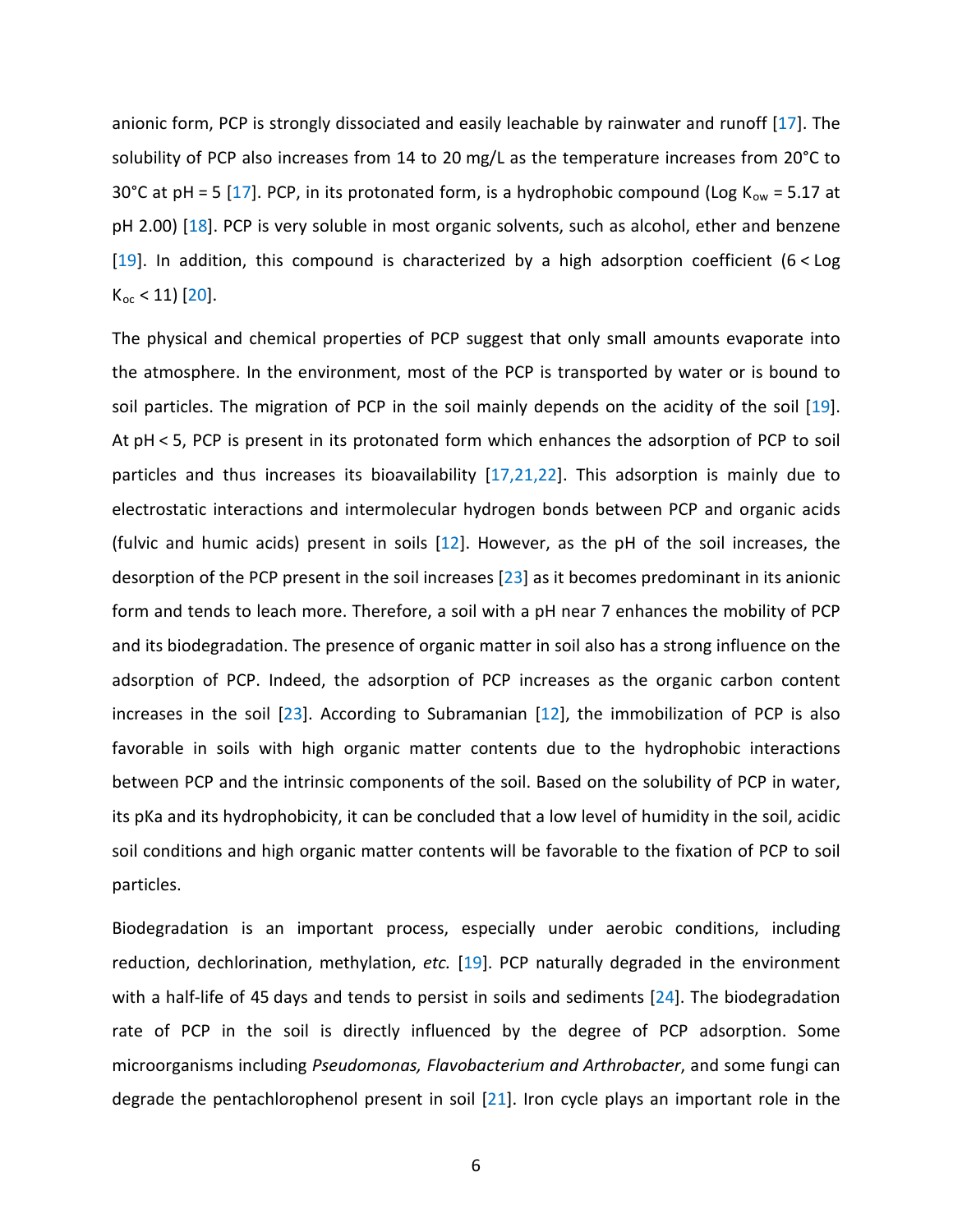detoxification or reductive transformation processes of chlorinated organic compounds such as PCP. The reduction of Fe(III) under abiotic conditions led to the generation of Fe(II) which acts as active reductants to stimulate the degradation of PCP [25]. The PCP adsorbed on soil particles can also be degraded by photolysis [26]. However, the biodegradation and the photolysis are natural degradation processes that required a long time (days to months) [19].

In many countries around the world, PCP has been classified as a major priority pollutant with potential risks to human health [27-29]. The presence of several impurities in the formulations of PCP is the main cause of the difficulty to conclude on the toxicological effects of PCP [19]. This compound is known to be teratogenic to the embryo and to be responsible of irreversible fetal malformations [30]. Exposure to high levels of PCP can cause harmful effects on the liver, kidneys and gastrointestinal tract. Contact with this compound can also cause reproductive problems, damage the immune system, and can even cause death (LD $_{50}$  = 29 mg/kg for humans) [21,26,31].

known to be teratogenic to the embryo and to be respons [30]. Exposure to high levels of PCP can cause harmful<br>pintestinal tract. Contact with this compound can also<br>e the immune system, and can even cause death (LD<br>J.<br>D.<br> The presence of PCP in soils is widespread and is mainly due to the emissions of industries, the disposal of hazardous waste, the accidental spills at industrial facilities, the land application of sewage sludge or the *in-situ* leaching of treated wood [19,21]. In the United States, among the 1,585 sites listed on the National Priority List (NPL) of intervention, 313 sites have a serious problem of contamination by PCP [19]. In Scandinavia, approximately 500 treated wood storage sites have a serious problem of contamination by PCP [8].

#### **1.2 Dioxins and furans**

Polychlorinated dibenzo-p-dioxins (PCDD) and polychlorinated dibenzofurans (PCDF) are two families of polycyclic chlorinated compounds with similar molecular structure and physicochemical properties [32]. The PCDD/F belong to the chemical family of chlorinated polycyclic aromatic hydrocarbons (CPAHs) designated under the generic term of dioxins and furans. These halocarbons are made of two benzenic rings joined by a mono- or a di-oxygenated ring for PCDF and PCDD, respectively. In PCDD and PCDF compounds, the chlorine atoms may occupy one to eight different positions on the benzenic rings [33]. Depending on the number of chlorine atoms and their position, there are 75 different PCDD congeners and 135 PCDF congeners [34].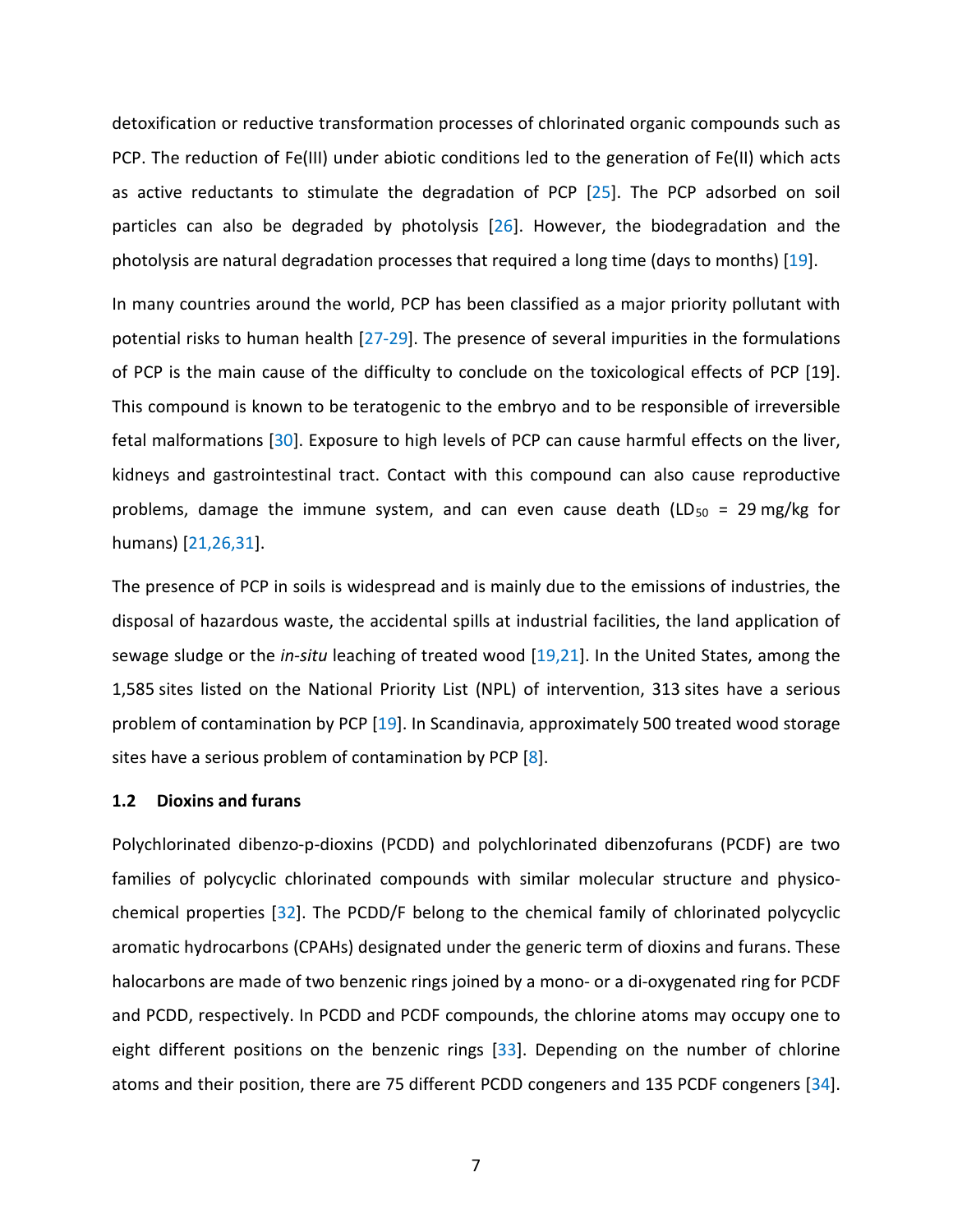The PCDD/F compounds are very resistant to biological degradation and thus; they easily accumulate in the environment due to their long half-lives which is, in the atmosphere, in the order of 3.2 to 5.8 years [35]. In 1997, a study estimated that the half-life of 2,3,7,8-TCDD in soil is about 10 years  $[36]$ . The solubility in water of these compounds is very low, they are nonpolar and hydrophobic compounds with high octanol/water partition coefficients (Kow) [37]. The hydrophobicity of the dioxins and furans is proportional to the number of chlorine atoms present in the molecule. According to CCME [34], in water at 25°C, the solubility of the 1,4 dibenzo-p-dioxin is equal to 0.87 mg/L whereas the solubility of the octachlorodibenzo-p-dioxin (OCDD) is equal to 0.74 x  $10^{-7}$  mg/L. The solubility of PCDD and PCDF in chlorinated and nonchlorinated organic solvents is higher than in water. The solubility of PCDD/F in low polar solvents (aromatic hydrocarbons, fats, waxes) is very high.

of the solutions, fats, waxes is higher than in water. The solubility of P<br>hydrocarbons, fats, waxes) is very high.<br>The semi-volatile compounds, making their gaseous<br>gible. The volatility of these compounds decreases as th These PCDD/F are semi-volatile compounds, making their gaseous dispersion in the environment negligible. The volatility of these compounds decreases as the number of chlorine atoms present on the molecule increases. In addition, PCDD/F are known for their high melting points, which increases with the number of chlorine atoms on the molecule. For example, the melting point of 1,4- dibenzo-p-dioxin is around 122-123°C, whereas the melting point of the octachlorodibenzo-p-dioxin is around 325-326°C. The PCDD/F are stable molecules at temperatures up to 800°C, their destruction is complete at temperatures higher than 1,300°C [33].

Due to their hydrophobic properties and densities, the PCDD/F are easily adsorbed by suspended particles in the water or can be deposited by sedimentation [38]. The PCDD/F adsorbed to soil particles will be mobilized in soil or transported by water (dissolved organic material or suspended soil particles) or by the air (fine soil particles) [39]. The adsorption of PCDD/F to the soil particles is favorable due to their hydrophobic properties and becomes stronger as the number of chlorine atoms increases; limiting the biodegradation process of highly substituted PCDD/F [33]. The low solubility and the high hydrophobicity of PCDD/F can both explain the persistence of these compounds in the environment. Moreover, desorption of PCDD/F from soil particles is difficult; explaining why these contaminants are persistent in soils [37].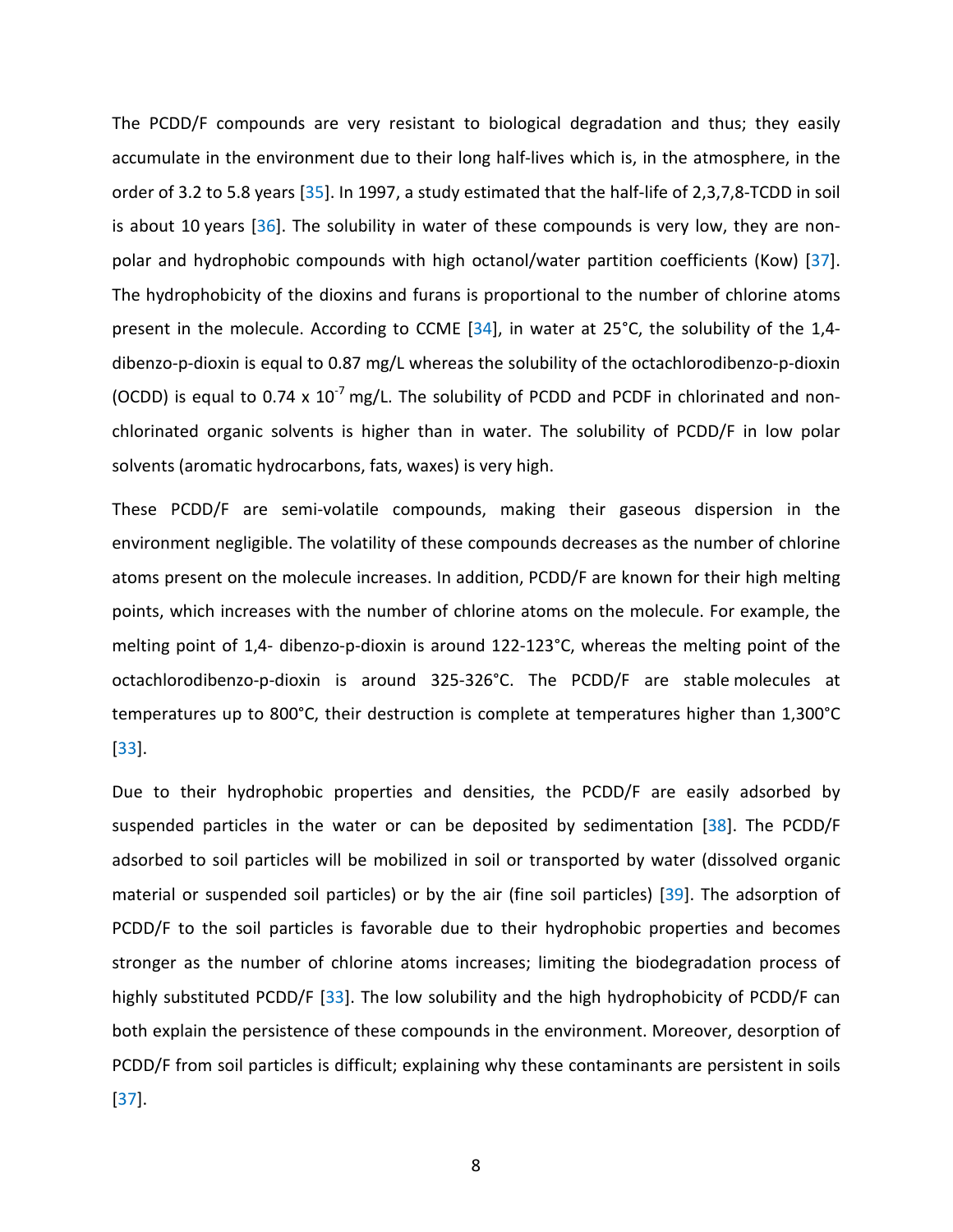The degradation of PCDD/F in the environment takes place by biodegradation processes in the presence of microorganisms (fungi, bacteria) or by photodechloration process [33]. However, in the soil, the photodegradation of PCDD/F is limited by the low penetration of ultraviolet rays and by the form in which the molecules are present. Also, the biodegradation of the molecules of PCDD/F is directly related to the biotic composition of the soil and to the climatic conditions [34].

Solution of PCDD/F is directly related to the number molecule and their position [37]. Beyond 5 chlorine at<br>rder to define the degree of toxicity of each PCDD/F<br>(TEF) has been defined. This factor expressed the tox<br>the mos PCDD/F are a group of dangerous chemicals known as persistent organic pollutants (POPs). Among the 210 congeners of PCDD/F, only 17 molecules (7 PCDD and 10 PCDF) are considered as toxic to humans. The toxicity of PCDD/F is directly related to the number of chlorine atoms substituted to the molecule and their position  $[37]$ . Beyond 5 chlorine atoms, toxicity drops sharply [33]. In order to define the degree of toxicity of each PCDD/F congener, a toxic equivalency factor (TEF) has been defined. This factor expressed the toxicity of dioxins and furans in terms of the most toxic dioxin (2,3,7,8-TCDD). The concentration of PCDD/F present in a matrix can be calculated from the different toxic equivalency factors following the Equation 1

*where " Ci " represents the concentration of each dioxin or furan congener considered and " TEFi " represents the factor toxic equivalency of each toxic congener (7 PCDD and 10 PCDF).* 

The main sources of the contamination of soils by PCDD/F are the use of organochlorinated pesticides or herbicides and preservative agents, as well as, the production and the use of chlorinated compounds. PCDD/F are impurities present in the composition of chlorinated products, including the PCP-preservative agent. Due to their hydrophobic properties, these chlorinated compounds tend to easily penetrate and accumulate into the soil. Several sites polluted by PCDD/F are classified in the national list of priorities defined by the USEPA. In the USA, about 500,000 metric tons of soils are contaminated by PCDD/F [40]. Recently, Urban et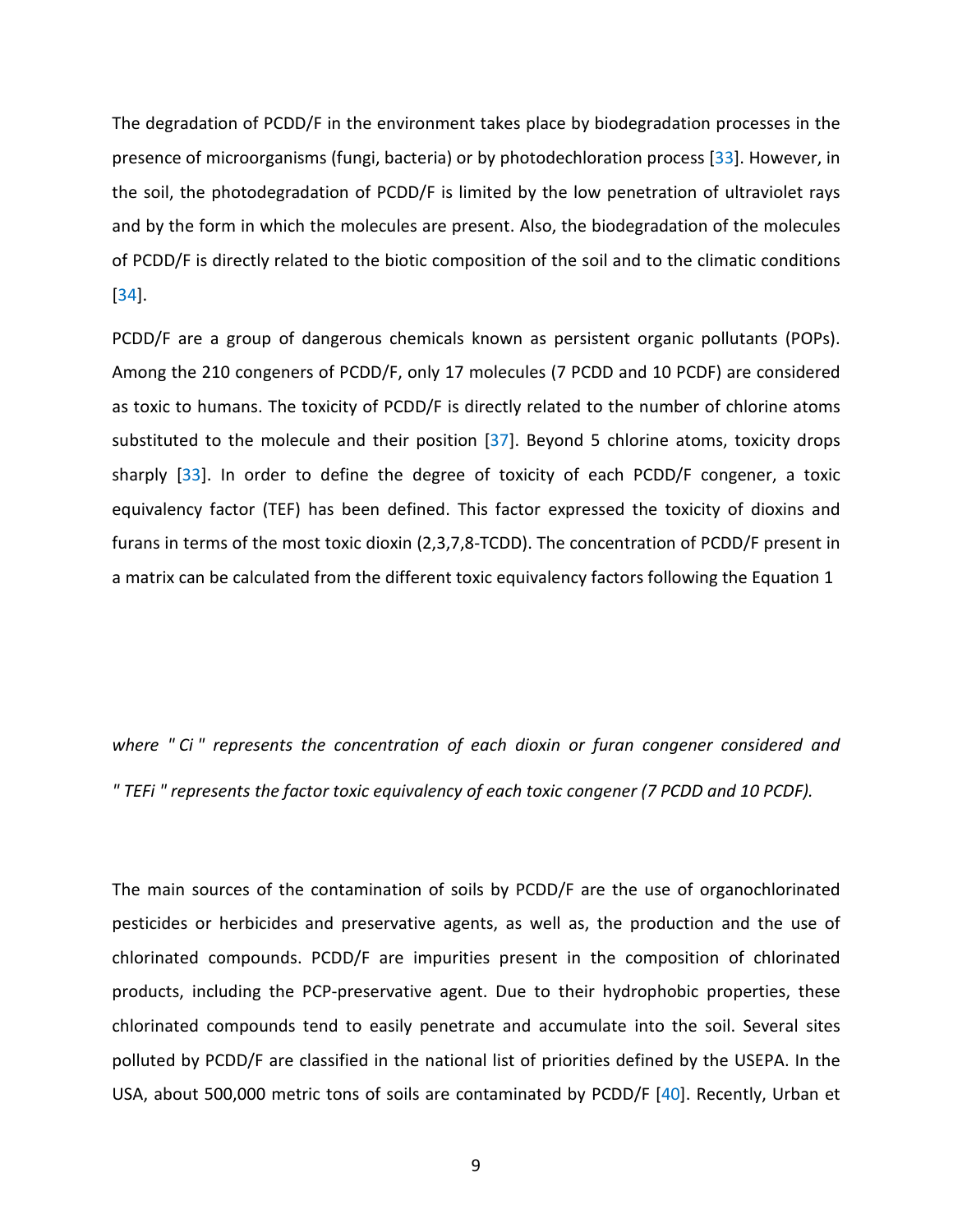al. [41] showed that the concentrations of dioxins are higher and more variable in urban /suburban soils than in rural soils; indicating that, in the United States, the contamination of soils by PCDD/F is the result of industrial practices. Between 1960 and 1970, the annual emissions of PCDD/F measured on agricultural land in Japan were above 10 kg TEQ/year (International Toxic Equivalent) due to the intensive use of herbicides, pentachlorophenol and chloronitrofen (ether 2,4,6-trichloro-4'-nitrophenyl). In the years 1970-1980, several sites have been contaminated due to the production of pesticides (2,4,5-trichlorophenol or 2,4,5 trichlorophenoxyacetic acid) in Europe and in the United States [42]. According to this author, high levels of PCDD/F were measured in soils located near sources of industrial pollution, such as sawmills with concentrations higher than 224 ng TEQ/kg  $[42]$ . In the Netherlands, concentrations of PCDD/F above 200 ng TEQ/kg were measured near municipal waste incinerators [33]. In France, concentrations of PCDD/F higher than 40 ng TEQ/kg were reported in soils located near an urban waste incinerator [33]. In Finland, concentrations of PCDD/F around 90 ng TEQ/kg of soil were reported in soils near a plant of wood preservation [42].

#### **1.3 Arsenic, Chromium and Copper**

concentrations higher than 224 ng TEQ/kg  $[42]$ . In<br>PCDD/F above 200 ng TEQ/kg were measured near<br>n France, concentrations of PCDD/F higher than 40 ng TE<br>ear an urban waste incinerator [33]. In Finland, concent<br>kg of soil Chromated copper arsenate (CCA) is a mixture of metal oxides formed from As, Cr and Cu [43]. In CCA-treated wood, As is present in its pentavalent form and several studies highlighted that the As leached from treated wood in its pentavalent form [44]. The most common inorganic forms of arsenic usually found in the environment are arsenite (+III) and arsenate (+V) compounds [45]. The arsenite compounds are more mobile than the arsenate compounds, suggesting that the horizontal and vertical migration of As(III) into the soil is more favorable than for As(V). Even if arsenate compounds are more thermodynamically stable under normal environmental conditions, redox transformations between arsenate and arsenite compounds can occur under aerobic or anaerobic conditions in the presence of microorganisms or algae [46-48]. Iron redox cycle plays an important role on the oxidation state of As and therefore on the mobility of this contaminant through the soil. For example, the photolytic reduction of dissolved Fe(III) can enhance the oxidation of As(III) and therefore, the adsorption of As(V) to the intrinsic components of the soil  $[48]$ . According to several studies, As(V) is mainly fixed to the soil by adsorption onto the aluminum, manganese or iron oxides and hydroxides. Generally,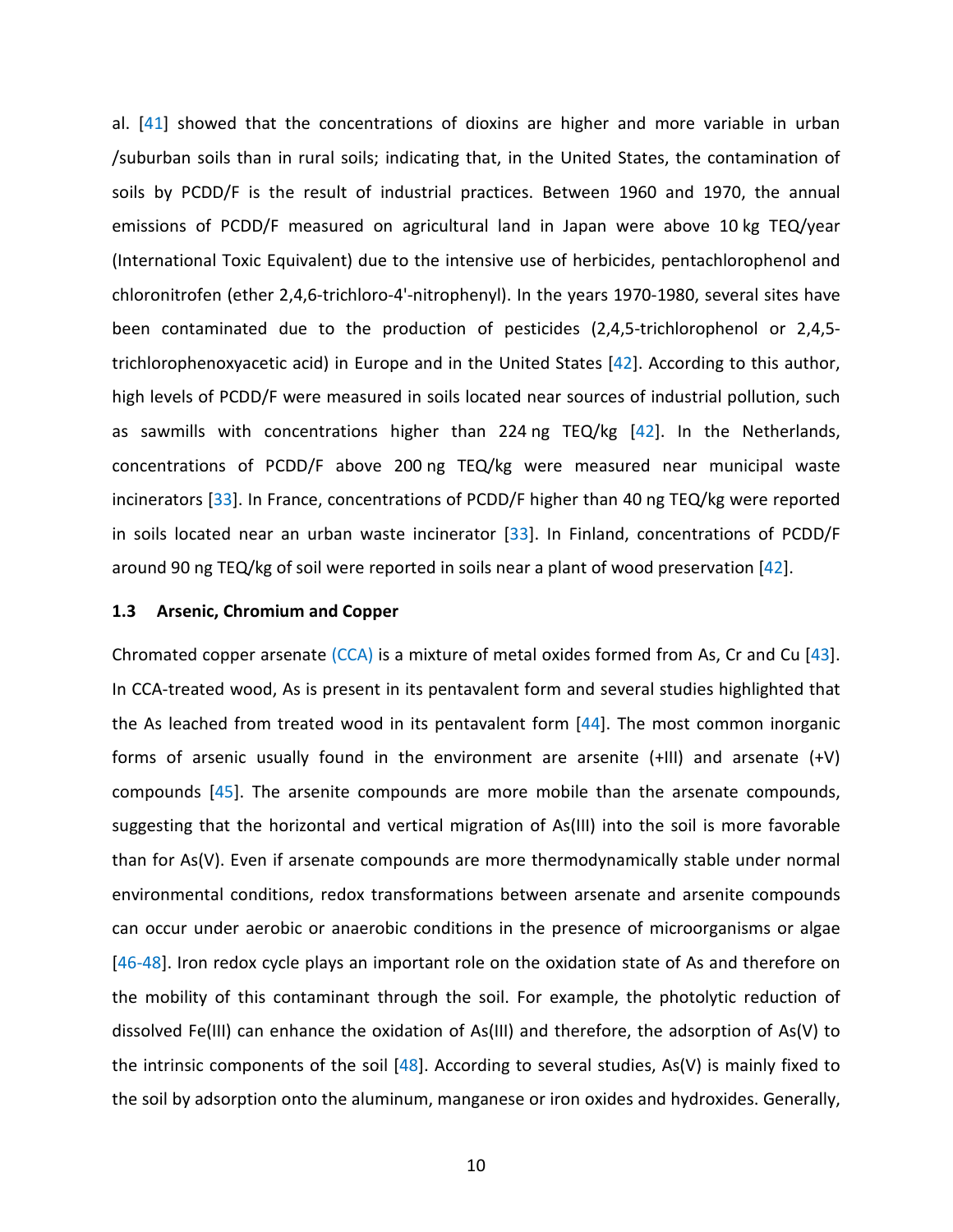are carcinogenic and may cause skin, liver, kidney or bluest are also reported in the literature, such as cardio anage to the nervous or immune systems. Generally, the nore toxic but more mobile in the environment that th the various compounds of As(V) are preferentially adsorbed onto clay particles and residual fractions of the soil [44,49]. Recently, Reynier et al. [50] showed that As is mainly present in the residual fraction or is fixed to the organic matter contained into the studied soil. The fate of As in anoxic soil can be influenced by the microbial reduction of sulfates (SO<sub>4</sub><sup>2</sup>) to sulfide. Indeed, the sulfide produced can reduce Fe(III) and As(V), leading to the release of As into the aqueous phase. However, the sulfide can also immobilize As in the form of  $As_2S_3$  [48]. Therefore, microbial and chemical processes occurring in soil can affect the mobility and the oxidation state of As and therefore the toxicity of this contaminants to humans and fauna. Some compounds of As have identified as hazardous substances to human health [49]. Several compounds of As are carcinogenic and may cause skin, liver, kidney or bladder cancers [51]. Some others effects are also reported in the literature, such as cardiovascular disease or diabetes [44], damage to the nervous or immune systems. Generally, the inorganic arsenite species of As are more toxic but more mobile in the environment that the inorganic species of As(V). According to the World Health Organization [52], the limit concentration of As recommended in potable water is 10 µg/L.

Chromium (Cr) is a transition metal, exhibits five oxidation states of which the most stable and the most prevalent in the environment and in the wood preservation industries are Cr(+III) and Cr(+VI). Chromium may be present as hydroxides (CrOH<sup>2+</sup>, Cr(OH)<sub>2</sub><sup>+</sup>, Cr(OH)<sub>3</sub>, Cr(OH)<sub>4</sub><sup>-</sup>) or oxide  $(Cr<sub>2</sub>O<sub>3</sub>)$  in groundwater, surface water or wastewater, depending on the pH and the redox potential of the solution. Moreover, the Cr (III) can also form stable complexes with sulfate (CrSO<sub>4</sub><sup>+</sup>), ammonium (Cr(NH<sub>3</sub>)<sub>6</sub><sup>3+</sup>), cyanide, thiocyanate, chloride (CrOHCl<sub>2</sub>) and fluoride [53]. For hexavalent chromium, the major forms found in the environment include HCrO<sub>4</sub>, CrO<sub>4</sub><sup>2</sup>,  $H_2$ CrO<sub>4</sub>, CrO<sub>3</sub>, CrO<sub>2</sub>Cl<sub>2</sub>, (NH<sub>4</sub>)<sub>2</sub>CrO<sub>4</sub>, Na<sub>2</sub>CrO<sub>4</sub>, Na<sub>2</sub>Cr<sub>2</sub>O<sub>7</sub>. The chromium is less soluble and more stable in its trivalent form than the Cr(VI). Cr(III) can easily be precipitated as hydroxides  $(Cr(OH)<sub>3</sub>)$  at pH between 7 and 11. Due to its high solubility, the hexavalent chromium is more bioavailable and more toxic to humans and animals than trivalent chromium [54]. According to several studies, Cr is leached from the wood in its trivalent oxidation state, but it may be present in its most oxidized form  $(Cr(+VI))$  in small amounts in treated wood [55]. When penetrating into the soil, the hexavalent chromium is reduced to Cr(III) by the organic matter in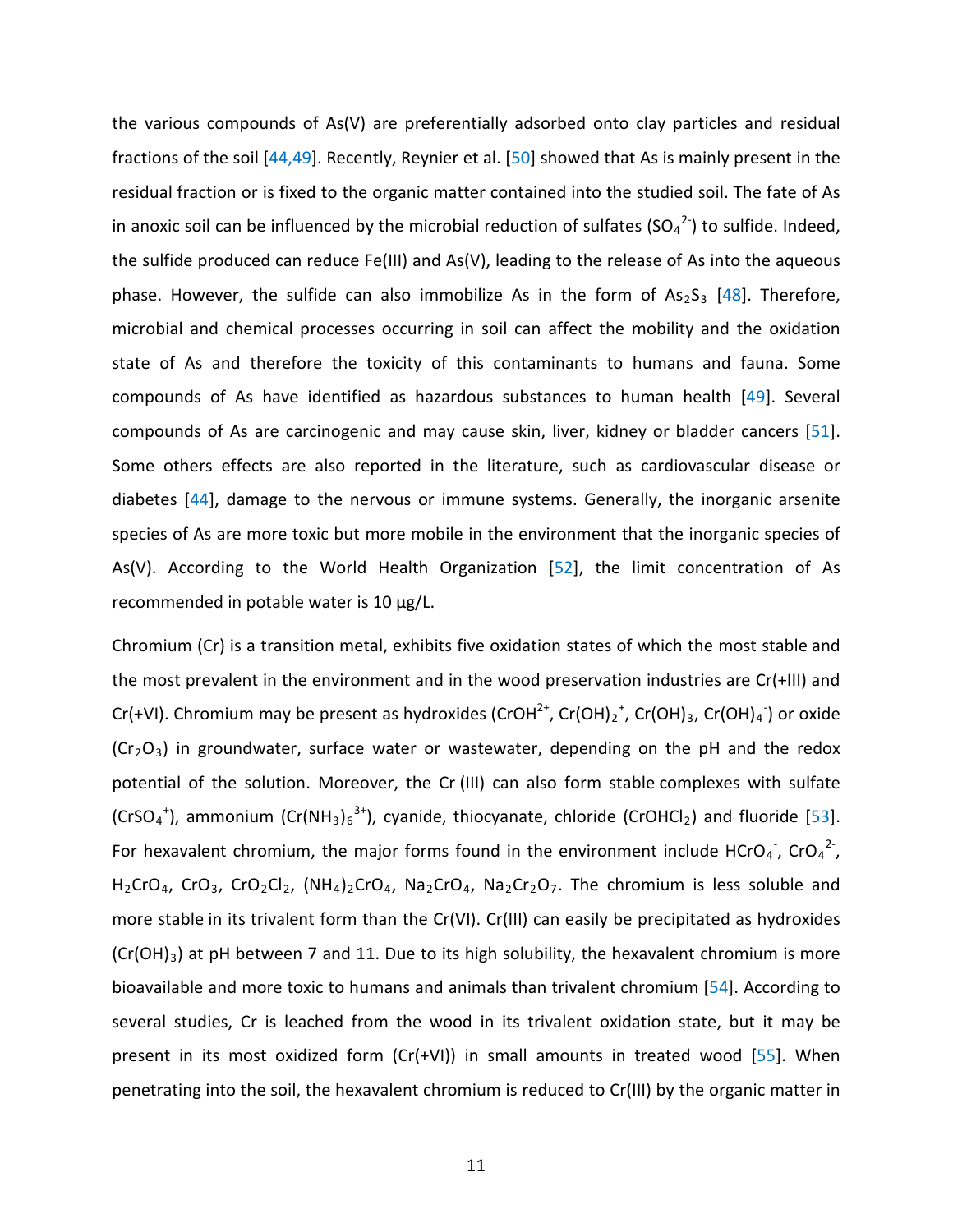anaerobic conditions or by the Fe(II) or sulfides in anoxic conditions  $[48,53]$ . The mobility of Cr(III) in soil is very low, this contaminant can be quickly fixed to the intrinsic components of the soil by complexation with the organic matter (humic and fulvic acids). Reynier et al. [50] showed that Cr is mainly present in the residual fraction or complexed to the organic matter present in the soil when using sequential extraction technique [56]. Hexavalent chromium Cr(VI) is toxic for humans and fauna and is classified as carcinogenic compounds to human [57]. The USEPA indicates that the Cr(VI) causes damages to the liver and to the renal circulation or can cause irritation of the skin after long exposures. The inhalation of Cr(VI) can also cause damages to the nervous system [58] and the immune system [59]. According to the World Health Organization [52], the limit concentration of Cr acceptable in potable water is 50  $\mu$ g/L.

In [52], the limit concentration of Cr acceptable in potable<br>In [52], the limit concentration of Cr acceptable in potable<br>so a transition metalthat can be present in the envir-<br>which are (+I) and (+II), in addition to its Copper (Cu) is also a transition metalthat can be present in the environment under two oxidation states; which are (+I) and (+II), in addition to its metallic oxidation state (0). Cupric ions, Cu(II), are more stable in aqueous solutions than the cuprous ions, Cu(I). Copper is leached from treated wood in its cupric form, Cu(II). The mobility and the transport of the Cu(II) in the soil are reduced by the huge affinity of this contaminant for the intrinsic components of the soil. Indeed, copper is quickly complexed by the minerals, especially by iron hydroxides contained into the soil [53]. The fate of Cu into the soil mainly depends on iron redox cycle [48]. Dissolved organic matter also plays an important role on the biogeochemistry and bioavailability of Cu due to the high affinity of this contaminant to organic ligands. Therefore, the presence of huge amounts of dissolved organic matter has a strong impact on the solubility and transport of Cu through the soil [60]. According to several authors, oxidizing conditions are more favorable for the mobilization of Cu than reducing conditions. The sequential extraction of contaminated soils showed that 70% of Cu is present in the organic fraction [61]. Recently, Reynier et al. [50] showed that, in the studied soil, copper can be fixed to the carbonates (17- 20%), the organic matter and sulfide (2-34%) and the metal oxides (16-29%) and also be found in the residual fraction (19-61%). Cu is known to be essential for many metabolic processes due to its presence in proteins and enzymes. This element regulates the transport of iron, cholesterol and glucose [62]. However, in excessive amounts, Cu can cause damages to the liver and kidneys [63]. In drinking water, the limit concentration of copper is fixed at 2 mg/L [52].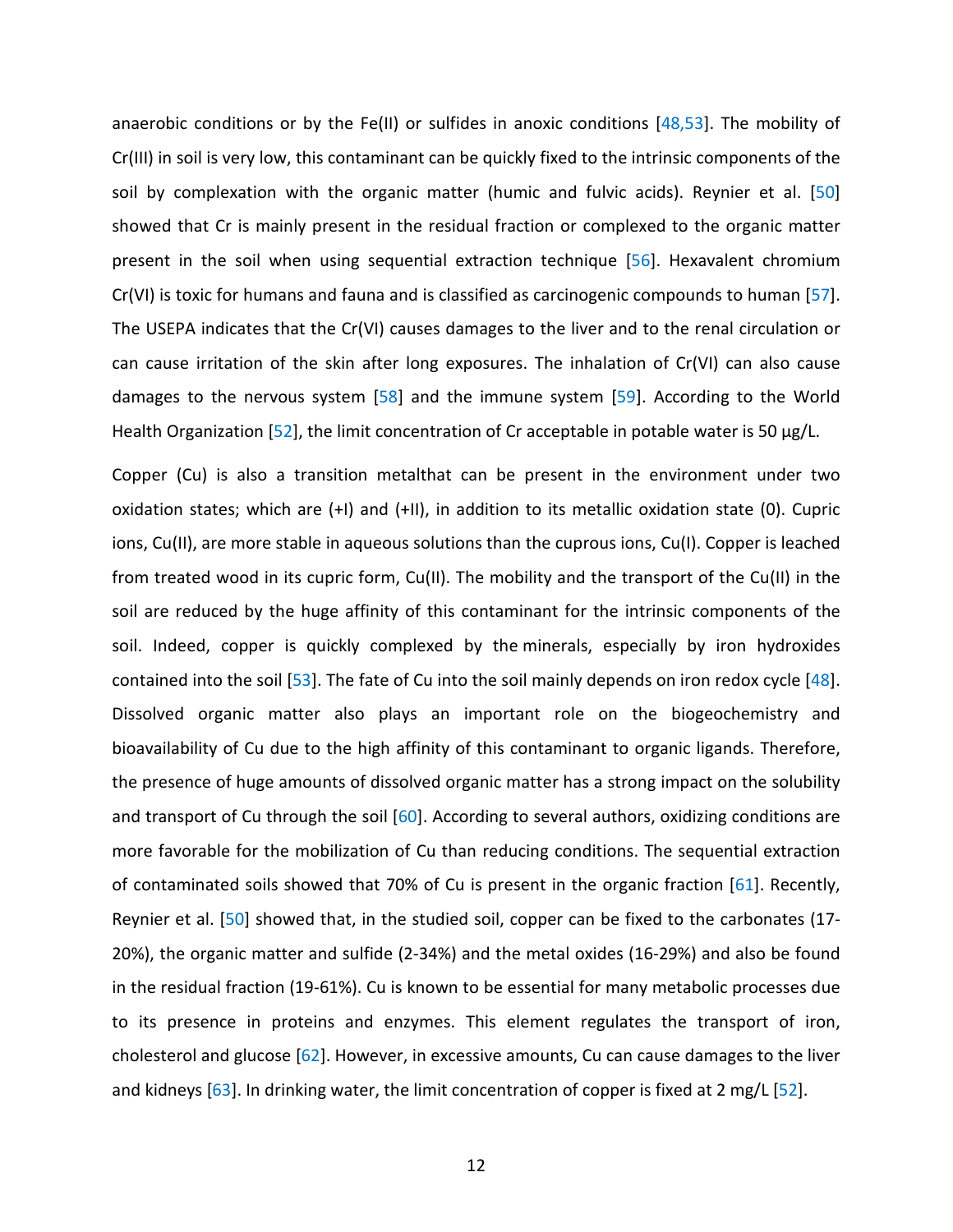In soil near CCA-treated poles [68]. Stilwell and Gometals of 350 mg As/kg, 150 mg Cr /kg and 350 to 50 d poles. A study carried out in 2003 showed the presence pp 10 cm of soil from different wood preservation sites. T b The contamination of soil by metals can be due to many natural or anthropogenic activities [64,65], such as domestic tasks, agricultural or industrial activities. Serious problems are encountered across the world due to the contamination of soil and groundwater by metals and especially As. For example, the contamination of soil and groundwater by As represents a serious problem in China, where the risk of cancers due to the high exposition of the population to this contaminant [66-67]. The industry of copper-based wood preservation represents an important source of soil contamination by metals (As, Cr, Cu). The leaching and the dispersion of metals from CCA-treated wood can cause many environmental issues including soil contamination. Concentrations of 500, 200 and 1,000 mg/kg of As, Cr and Cu, respectively, were measured in soil near CCA-treated poles [68]. Stilwell and Gorny [69] measured concentrations of metals of 350 mg As/kg, 150 mg Cr /kg and 350 to 500 mg Cu/kg in soils around CCA-treated poles. A study carried out in 2003 showed the presence of high levels of As, Cr and Cu in the top 10 cm of soil from different wood preservation sites. The concentration of metals measured on these sites ranged from 15 to 3,200 mg/kg for As, from 20 to 2,400 mg/kg for Cr and from 10 to 9,800 mg/kg for the Cu [53]. According to Chirenje et al. [70], the concentrations of As reached more than 23 mg As/kg in soil below treated wooden patios, whereas a concentration of 3 mg As/kg was measured in soil located at 1.5 m away from this treated structure. Solo-Gabriele et al. [71] found a similar behavior of soil contamination by CCA-treated wood with concentrations of 28.5 mg As/kg in soils near treated structures and concentration of 1.5 mg As/kg in soils located at 1.5 m away from the structures. The variation in the levels of Cu measured in soil near CCA-treated wood and in soil at 1.0-1.5 m away from the treated wood is more important than those observed for As [70-71]. Generally, the majority of Cr and Cu are immobilized in the soil to 15 cm and up to 15 and 30 cm for As, which is more mobile [70]. Unlike most of the organic contaminants, the degradation of metals is impossible and these compounds can easily be retained by the intrinsic components of the soil. Soil type (structure, pH, Eh, organic matter, presence of ferric or aluminum hydroxides, etc.) plays an important role in the distribution, the transport and the bioavailability of metals in soil [72]. However, significant amounts of metals may nevertheless migrate to the groundwater; leading to its contamination [53].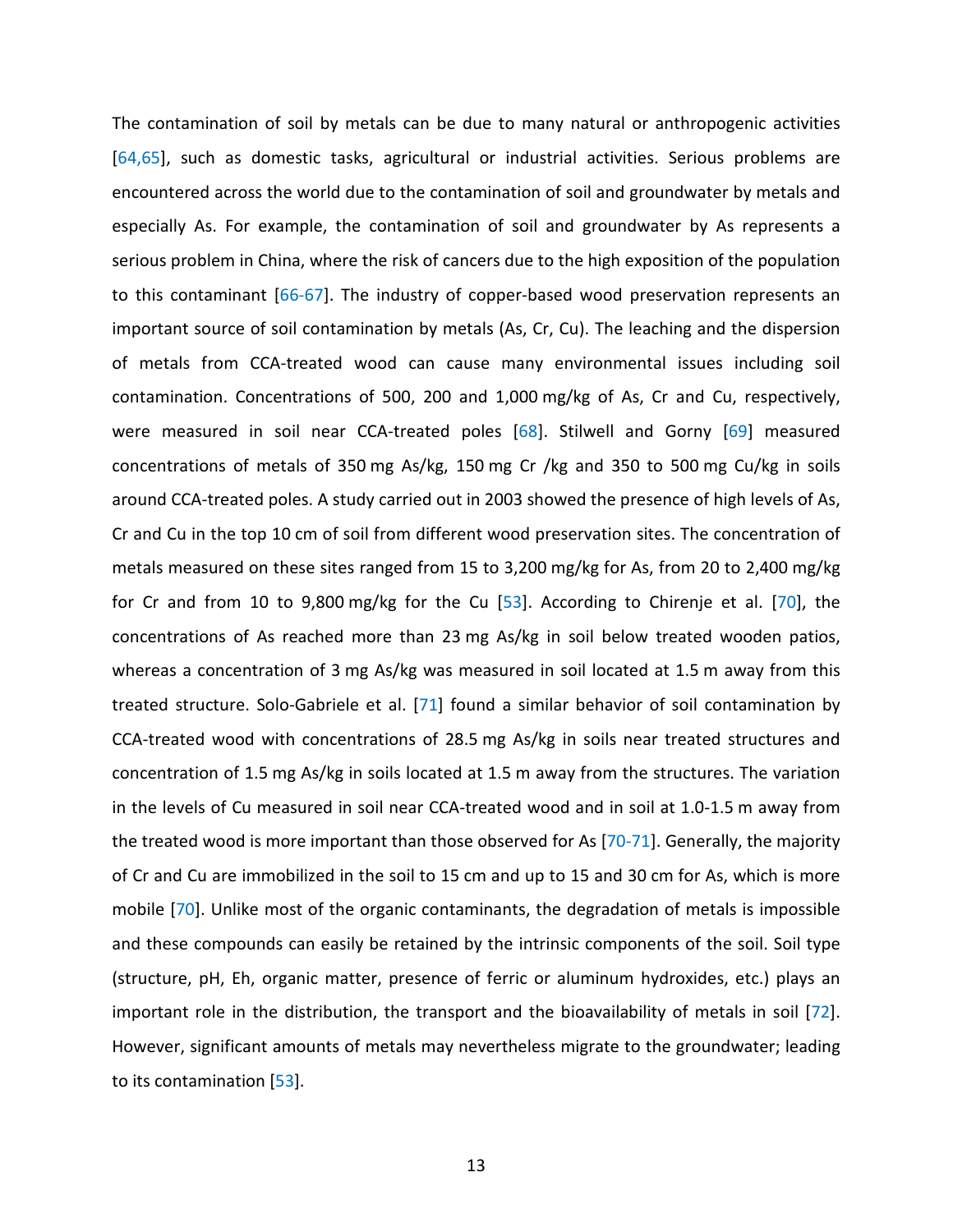#### **2 DECONTAMINATION TECHNIQUES**

Due to the high levels of organic and inorganic contaminants measured in polluted soils and their toxicity to humans and the environment, several technologies have been developed over the past few years to manage polluted solid matrices including soils. The simplest and the most widely used method to manage contaminated soils is excavation followed by disposal in an appropriate secure landfill site. However, this solution becomes inappropriate in the context of the sustainable development due to the transfer of the contamination from a contaminated site to a secured landfill site, without any reduction of the amount of solid contaminated to be managed. In this context, several efforts have been made over the world to develop technologies to efficiently decontaminate sites contaminated by persistent contaminants. These decontamination techniques, presented in Table 1, can be classified into different groups (destructive or separative methods) according to the strategy used.

context, several efforts have been made over the<br>fficiently decontaminate sites contaminated by persis<br>ation techniques, presented in Table 1, can be classified in<br>arative methods) according to the strategy used.<br>literatur According to the literature, the destructive techniques including thermal treatments at high temperature or dechlorination methods are effective for the removal of organic contaminants such as PCP and PCDD/F [42]. Among the separative methods, the thermal desorption seemed to be highly efficient for the removal of PCP and PCDD/F from contaminated soils whereas soil washing with acidic or basic solutions seemed to be the most effective method for the removal of metals from contaminated [73-80].

For the determination of the most appropriate method of decontamination, a multitude of factors must be taken into account. Each contaminated site has different characteristics, especially if the geology and the hydrology of the contaminated site are different from one location to another one [81]. The area of the site to be rehabilitated and the intended use of the site should also be considered for the determination of the most appropriate method to manage the contaminated site [82]. The physico-chemical properties of the contaminants and their initial concentration in the soils play a very important role in the choice of the most efficient method of rehabilitation [81-83]. It is important to note that the treatment of sites contaminated by both inorganic and organic contaminants is more complex, which is mainly due to the different properties and behavior of inorganic and organic contaminants [84-88].

14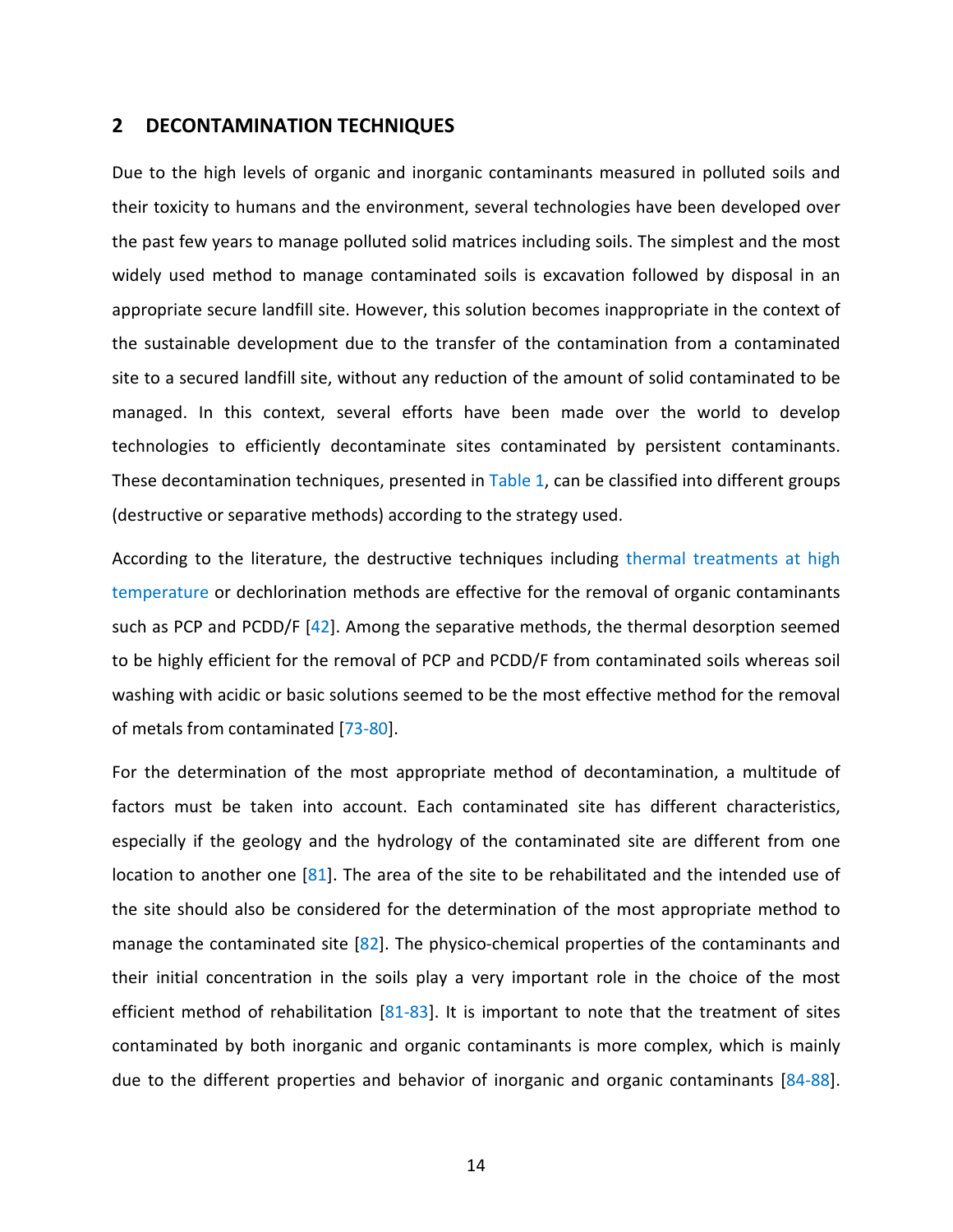Usually, several successive stages (sequential extraction) must be performed to ensure an efficient decontamination of the site but the costs related to the rehabilitation of the site are very high [89].

#### **2.1 Immobilization of contaminants**

inage layer, and a layer of vegetation or a hardened<br>hniques are most frequently used for the control of inory<br>apounds used in the wood treatment industries. The statut by using plants that are able to bind these m<br>applic The techniques of immobilization of organic and/or inorganic contaminants are widely used in Canada for the rehabilitation of contaminated sites. These techniques can be applied in-situ or ex-situ. Usually, the in-situ techniques of immobilization consist on covering the contaminated sites by uncontaminated land. It is also possible to use a geomembrane (plastic), a composite clay barrier, a drainage layer, and a layer of vegetation or a hardened asphalt cap. These immobilization techniques are most frequently used for the control of inorganic contaminants, such as metal compounds used in the wood treatment industries. The stabilization of metals can be carried out by using plants that are able to bind these metals to the roots (phytostabilisation) [90-92]. Other substances that have a high ability to immobilize heavy metals can be used for the rehabilitation of contaminated soils. In addition, this method of treatment is applicable to certain contaminants localized at the surface [82].

Among the ex-situ techniques of immobilization, the predominant option to manage soils highly contaminated by organic and/or inorganic contaminants is the excavation followed by the stabilization/solidification (S/S) and a secure landfilling, due to the low costs related to soil landfilling. The stabilization consists on the reduction of the solubility and the mobility of the contaminants by the addition of binding materials [92]. These binding agents include phosphate compounds (e.g. apatite) [93,94], fly ash, lime and hydrated lime (CaO, Ca(OH)<sub>2</sub>) [95,96], aluminosilicates, cementor minerals (clays, oxides/ hydroxides iron, zeolites) [97-98]. Kim et al. [99] used the iron to stabilize the As contained in tailings highly contaminated as iron oxyhydroxides are known for their abilities to immobilize As. The precipitation of ferric arsenate (FeAsO<sub>4</sub>.2H<sub>2</sub>O) or the adsorption of As compounds onto the ferric hydroxides (Fe(OH)<sub>3</sub>) are the main mechanisms responsible of As immobilization in the presence of iron [99-100]. A study carried out by Spuller et al. [101] revealed that an immobilization of heavy metals present in shooting range soil, with iron (hydro)oxides allows a reduction of the mobility of Cu, Pb and Sb of 95%, 97% and 78%, respectively. Moreover, the mobility of Pb was reduced by 45 to 99% in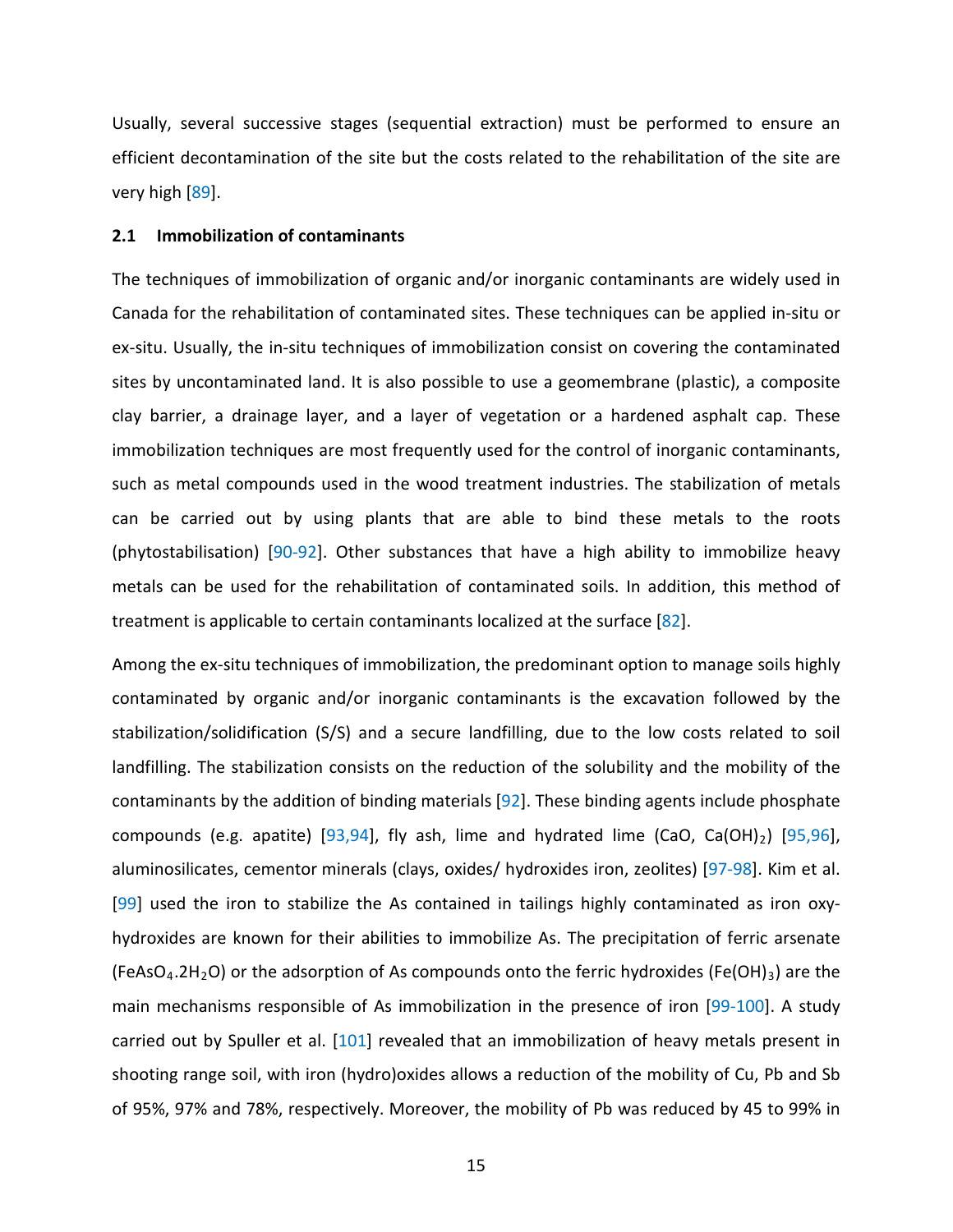the presence of phosphatic amendments. This physical isolation can be used for the rehabilitation of sites contaminated with low levels of PAHs and PCP. For example, the immobilization of PCP in contaminated soils was studied in the presence of carbonaceous material amendment, especially char amendment, which quickly and enduringly reduced the bioavailability of PCP initially present in soil [102]. Sukla and Lee [103] indicated that the immobilization mechanisms of PCP in cement are mainly due to the adsorption of this fairly weak acid on the surfaces containing  $Ca^{2+}$  or  $Al^{3+}$  around clinker particles. In Canada, the technique of S/S is also often used for the rehabilitation of urban and industrial sites; it has been successfully applied in several cases such as Project Sydney tar pond. Nowadays, this technology is commercially available in the North America to allow the rehabilitation of soils contaminated by metals and organic contaminants, if the total organic content did not exceed 30%.

mercially available in the North America to allow the remetals and organic contaminants, if the total organic consolidification or the physical isolation can be used affections.<br>
Solidification or the physical isolation ca The stabilisation/solidification or the physical isolation can be used after soil washing or bioremediation processes, which increases the costs of treatment. However, these treatments are not permanent, some contaminants remains accessible and these techniques require the monitoring and/or the maintenance of the secured systems. In short-term, this management option allows the reduction of the exposure of contaminants to humans, to surface water and groundwater by infiltration. Although S/S technologies are not considered as an ideal management option, they are still used for the treatment of contaminated sites in the United States and in Canada [104].

### **2.2 Methods of treatment of soils contaminated by organic compounds**

Over the last years, several techniques based on thermal, biological, physical and chemical (action of a solvent, oxidation, etc.) principles have been developed for the decontamination of soils contaminated by organic compounds [7,42,50,86,89,94-114]. Table 2 presents a summary of several thermal, biological and chemical decontamination processes developed at laboratory scale to remove organic compounds such as PCP and PCDD/F from contaminated soils.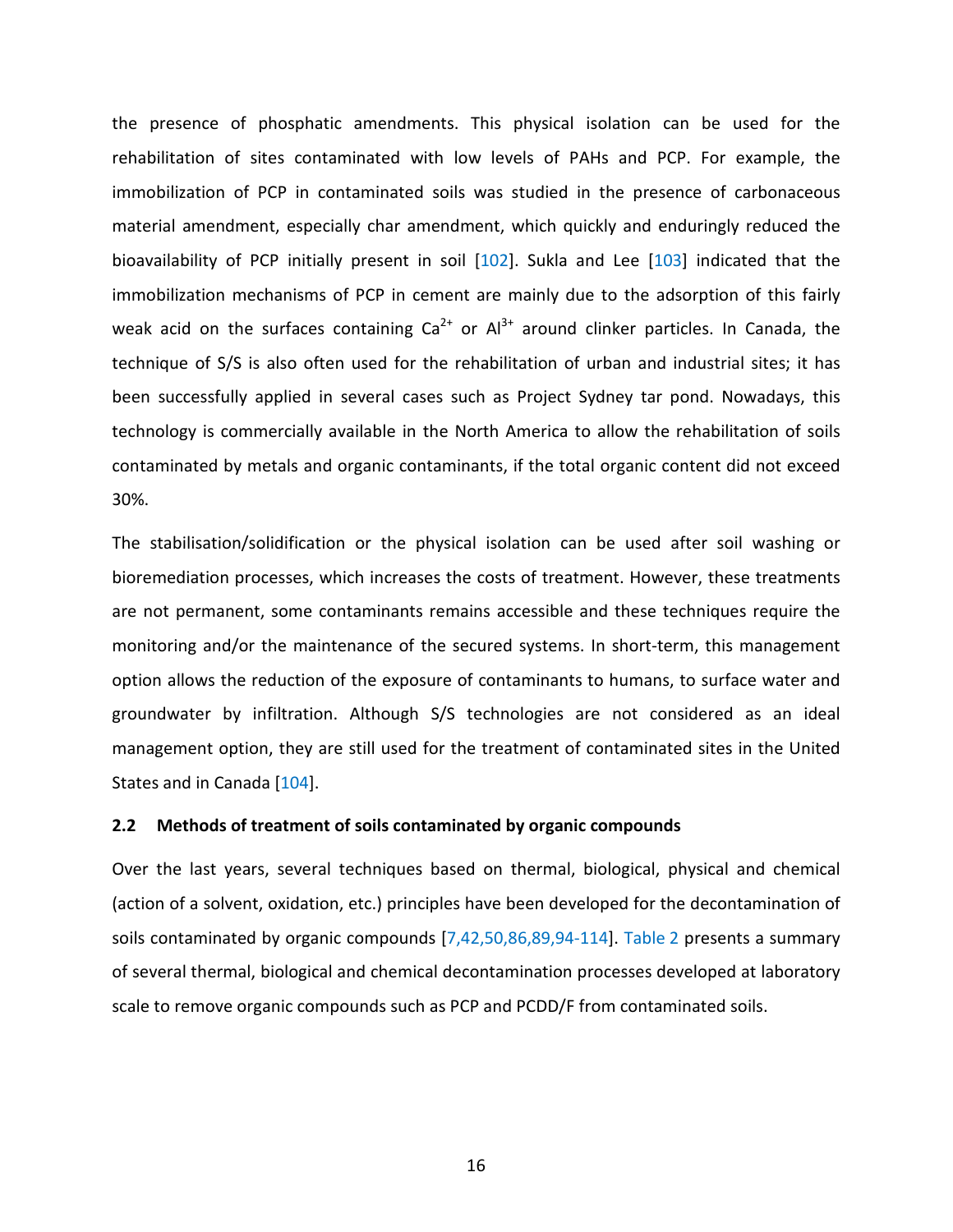#### **2.2.1 Thermal treatment**

Thermal treatments are the most efficient and widely used techniques to simultaneously remove PCP and PCDD/F from highly contaminated soils. Among the ex-situ thermal processes, both thermal treatment and thermal desorption (pyrolysis) are applied at industrial scale in Canada and in the United States. The main differences between these techniques are the temperature imposed during the thermal treatment, the amount of oxygen required and the products obtained at the end of the thermal processes.

the organic contaminants present in the soil such as PCI<br>n-toxic molecules [115]. The main products of this total c<br>ther combustion residues [74]. According to INSERM [33]<br>bunds is complete for temperature higher than 1,30 The incineration is based on the use of high temperatures (800-1,200°C) in the presence of oxygen, to convert the organic contaminants present in the soil such as PCP, PCDD/F and PAHs into simple and non-toxic molecules [115]. The main products of this total combustion are  $CO<sub>2</sub>$ , H<sub>2</sub>O and various other combustion residues [74]. According to INSERM [33], the destruction of the PCDD/F compounds is complete for temperature higher than 1,300°C and with a minimum contact time of 2 seconds. Therefore, the combustion of soils heavily contaminated by PCDD/F at temperatures above 1,000°C allows the removal of more than 99% of PCDD/F [42]. In addition, the high temperature of thermal treatments causes the decomposition of the organic matter present in soils which strongly limits the reuse of treated soil [66].

The pyrolysis processes are based on the decomposition of organic contaminants at low temperature (250-550°C) in the absence of oxygen. A recent study, carried out at laboratory scale, showed that the pyrolysis of soils contaminated by PCP at 250°C allows the removal of 70% of PCP. However, this pyrolysis process results in the formation of a significant amount of PCDD/F (1,436 ng/kg) [76]. According to Ken and Lo [73], desorption of PCP from contaminated soils increases with the increase of the temperature imposed to the system. In Florida (United States), soils contaminated by PCP and PCDD/F were efficiently treated by thermal desorption at 540°C on a pilot scale [111]. Speir et al. [116] have demonstrated, at a laboratory scale and then, at pilot scale, the effectiveness of a thermal desorption process (indirectly heated soil system) which allows the destruction of more than 99.99% of PCP and 98% of PCDD/F at a temperature fixed at 450°C. However, the thermal desorption at temperatures below 400°C may result in the formation of highly toxic dioxins [33,116]. The mechanisms of the formation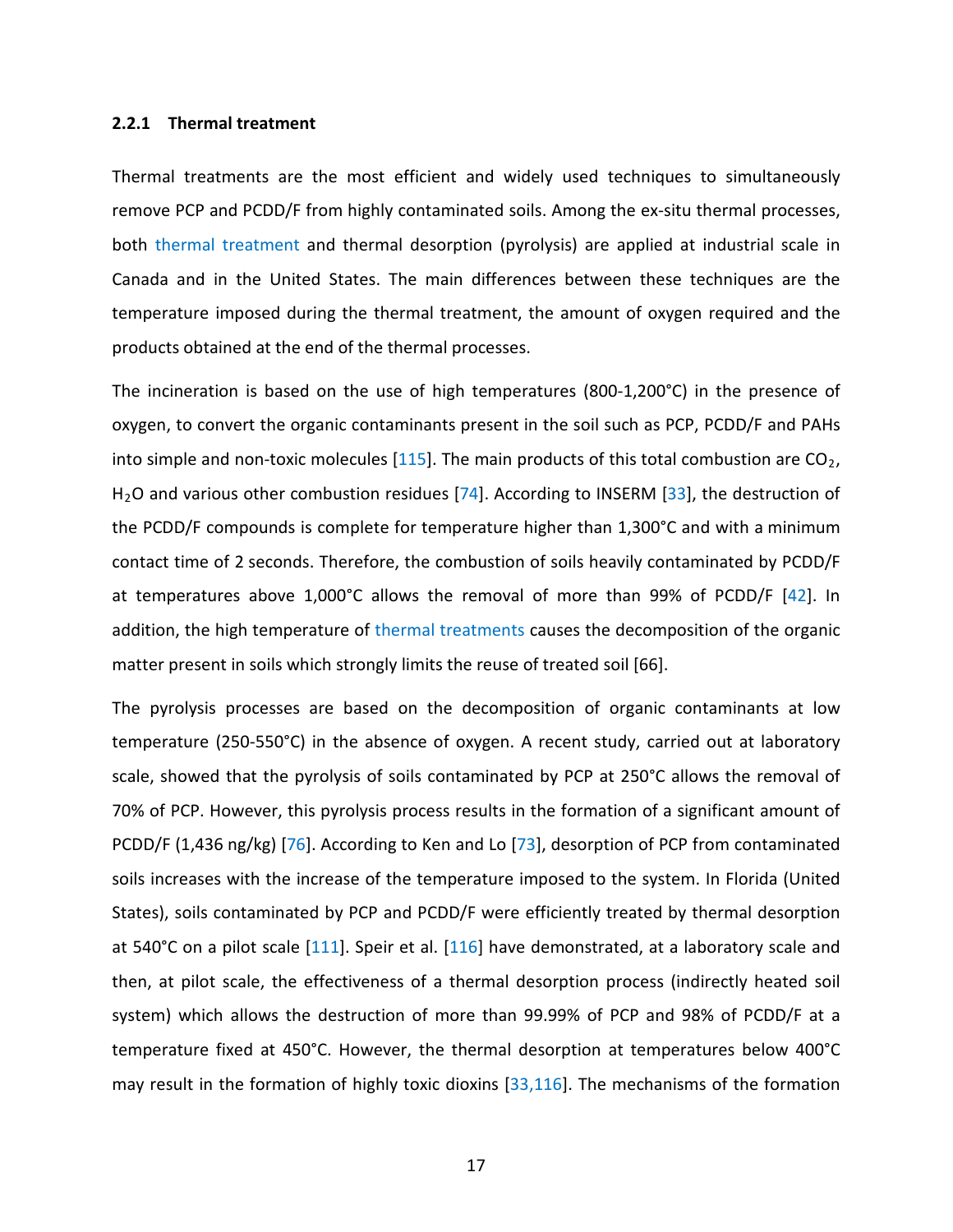nal desorption of soils contaminated by PCP and PCDD/F<br>gases generated. The conversion of PCDD/F compounds<br>emperature ranging between 500 and 950°C after a<br>several intermediary species were formed (benzoft<br>other volatile o of PCDD/F during combustion or thermal desorption is not fully elucidated. However, two mechanisms responsible of the formation of PCDD/F have been identified: the formation of PCDD/F from precursors such as chorophenols (CPs) and chlorobenzenes and the Novo synthesis. The mechanisms of PCCD/F formation from the condensation of chlorohpenols and De novo synthesis are well described by Jansson [117]. Hung et al. [118] showed that inadequate retention time may lead to an increase of the TEQ-value due to an incomplete destruction of PCDDs and the formation of highly toxic congeners. Recent studies in the field of soil treatment (for sediment or sludge) showed interesting results for the destruction of some organochlorine contaminants including PCP and PCDD/F during thermal processes [7,114,115]. Usually, the thermal desorption of soils contaminated by PCP and PCDD/F is followed by the incineration of the gases generated. The conversion of PCDD/F compounds present in gases can reach 100% at temperature ranging between 500 and 950°C after a residence time of 3 secondes but several intermediary species were formed (benzofuran, polyaromatic hydrocarbons and other volatile organic compounds) [119]. Recently, Lundin et al. [120] showed that a reduction (> 90%) of the PCDD/F concentration was achieved by treating contaminated soil at 280°C and adding nanosized zerovalent iron (nZVI) to the soil; resulting in almost no detectable PCDD/F in the gas phase.

The temperature and the duration of the thermal treatment are fixed according to the type of contaminants present in soils and their concentration, to the humidity level and to the nature of the soil. In fact, the vapor pressure and the concentration of organic contaminants present in soils are the main properties of the contaminants that strongly affect the performances of the thermal desorption units. Furthermore, these thermal techniques applicable to clay and/or silty soils, which are usually too wet, require more fuel; thus increasing the cost of treatment. Thermal desorption is ineffective for inorganic contaminants such as arsenic, chromium and copper as these inorganic contaminants can't be decomposed; they are actually concentrated into the treated soil [7]. Moreover, there are some risks related to the formation of PCDD/F from precursors of chlorophenols via the novo synthesis during the incineration of chlorinated compounds which was observed to be 72-99 times higher than during the incineration of carbon at temperatures lower than 1,000°C [121]. The risks of PCDD/F formation and the high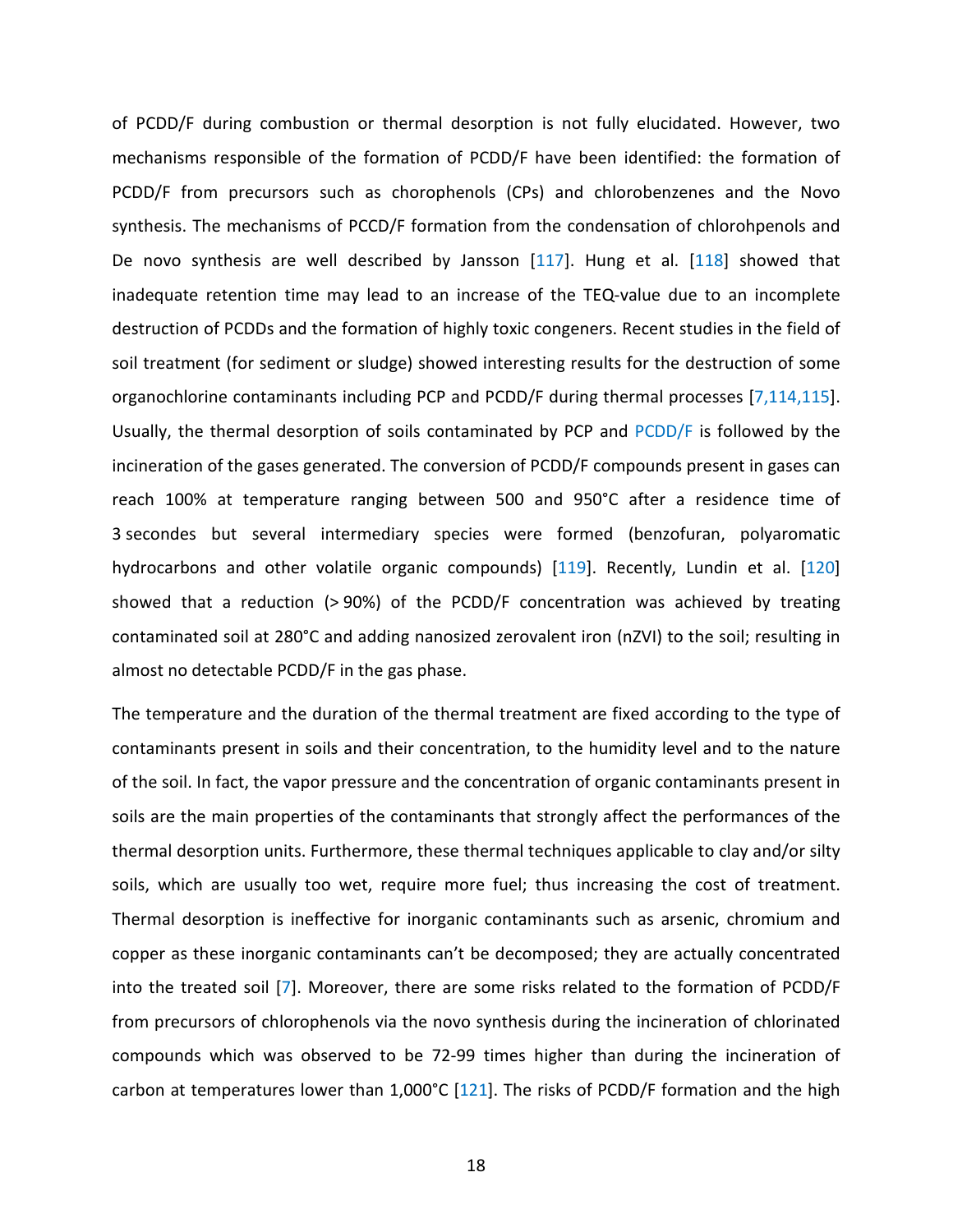costs of energy required for the combustion limited their applications to PCP and PCDD/F contaminated soils at temperature lower that 1,000°C.

tion chamber for 3 sec in order to break the carbon rings<br>ed [124]. This second step leads to the decomposition, the gases are condensed, neutralized, oxidized and<br>in order to remove pollutants. This technique produce<br>whic Nowadays, thermal desorption is used at full-scale for the treatment of soils contaminated by organic compounds despite the high costs [119,120,122,123]. The first stage occurs in the primary combustion chamber and consists on the desorption and/or the gasification of the organic contaminants under temperatures in the range of 650 to 800°C for 20 min. Under the action of heat between 650 and 800°C, contaminated soils became inert and free of organic contaminants. The gases contaminated by organic pollutants are heated above 1,000°C in the secondary combustion chamber for 3 sec in order to break the carbon rings where the chlorine atoms are trapped [124]. This second step leads to the decomposition of the organic contaminants. Then, the gases are condensed, neutralized, oxidized and passed through activated carbon in order to remove pollutants. This technique produces two products: 1. Remediated soils, which once cooled and moistened, can be returned to the original site or to another site; 2. Treated gases are released into the atmosphere. This technology is allowing more than 99.99% of organic contaminant removals. Although these thermal processes are efficient to remove PCP and PCDD/F from contaminated soils, it is important to note that metals still remain in the soil or in vapors, requiring additional treatment, such as stabilization/solidification processes; increasing the costs of treatment.

#### **2.2.2 Biological treatment**

Bioremediation is an ancient and well-known technology used to treat soils contaminated by organic contaminants and sometimes by inorganic compounds. These decontamination processes are based on the complete or partial decomposition (or biodegradation) of these organic and/or inorganic contaminants using microorganism such as *Proteobacteria, Actinobacteria* and *Planctomyctes* [125], *Dehalococcoides* [126-128] or *Pseudomonas mendocina NSYSU* [129-130]. During bioremediation processes, the complex organic contaminants such as PCP or PCDD/F are broken down into simple elements, such as  $H_2O$ , CO<sub>2</sub>,  $CH<sub>4</sub>$ , H<sub>2</sub> and chloride or converted into microbial cellular material [110]. The rehabilitation of soils contaminated by organic compounds such as PCP, PAHs and/or PCDD/F, using

19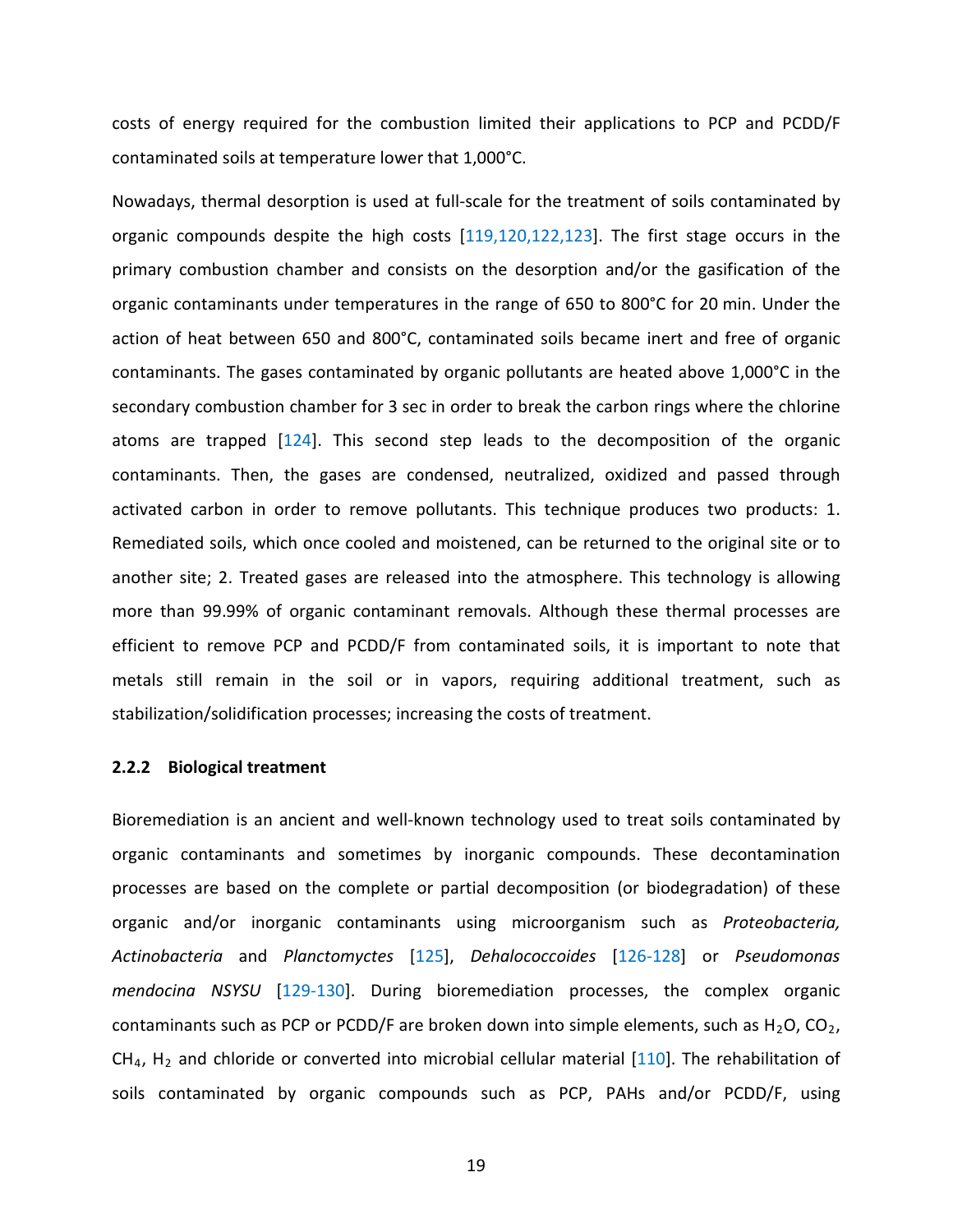bioremediation processes, can be done in-situ or ex-situ. The in-situ bioremediation processes usually use the microorganisms existing in the soil and only require a supply of oxygen and nutrients to allow the development of the biomass. Therefore, it is usually necessary to combine the bioremediation with the treatment of wastewater to allow their release to the environment. Ex-situ bioremediation requires the excavation of the contaminated soils to be treated on-site or off-site; increasing the costs related to the bioremediation of contaminated sites. The main advantage of the bioremediation processes is the low cost of the raw materials, whereas the variable and long exposure times sometimes restrict the application of the bioremediation to remove contaminants from soils. According to Lecomte [131], the exposure time required to treat soils contaminated by PCP and/or PCDD/F ranged from few weeks to few months; depending on the size of the molecule to be degraded. To the best of our knowledge, these biological processes were performed at laboratory scale or pilot scale but none of them is actually used in full-scale application for the decontamination of soils contaminated by PCP and/or PCDD/F.

remote entaminated by PCP and/or PCDD/F ranged from<br>g on the size of the molecule to be degraded. To the bes<br>ocesses were performed at laboratory scale or pilot scale<br>ull-scale application for the decontamination of soils Several studies showed that the biological degradation of PCDD/F can be done using microorganisms by dechlorination under reducing and anaerobic conditions or by dioxygenation under aerobic conditions [125,127,132]. Moreover, the complete dechlorination of the molecule of dioxins and furans lead to the reduction of the toxicity of these molecules [120]. However, a recent study highlighted that the elimination of the lateral chlorides (chloride atoms in the position 2,3,7,8) decreases the toxicity of the molecule, whereas the peridechlorination (chloride atoms in the position 1,4,6,9) may lead to an increase of the toxicity of PCDD/F molecules producing the molecules 2,3,7,8-TCDD/F [133]. The formation of congeners during the dechlorination of PCDD/F depends on the nature of the microorganisms used, the exposure time and the temperature of incubation [128]. A study carried out by Bunge and Lechner [126] showed the efficiency of bacteria (*Dehalococcoides*) to transform the chlorinated dioxins into non-chlorinated dioxins or mono-chlorinated compounds under anaerobic conditions. Biological methods have been developed by the USEPA to biodegrade the PCP present in the soil; allowing the removal of 96-98% of the PCP initially bound to the intrinsic components of the soil. This technology, only tested at pilot-scale, may be applied *ex-situ* and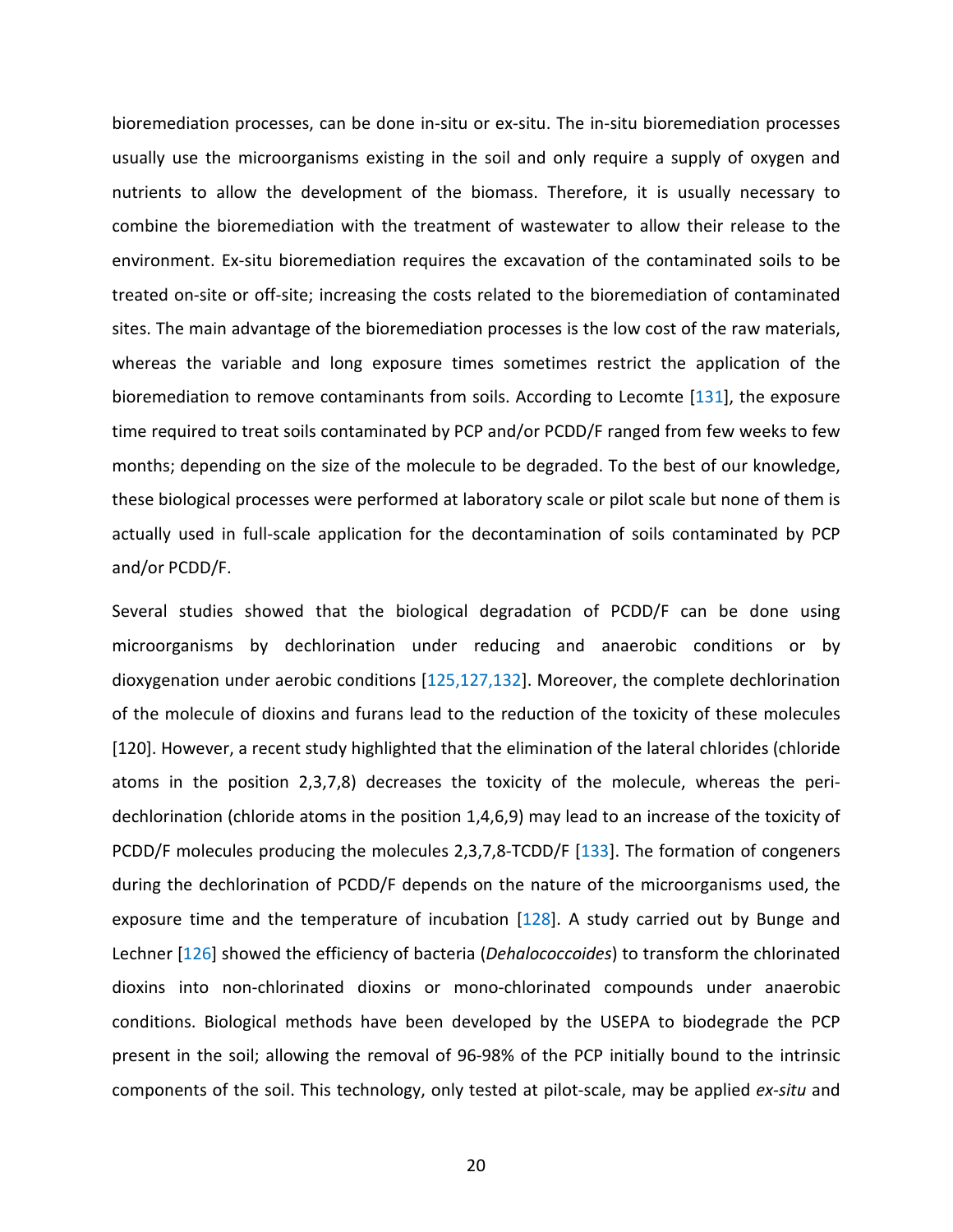Figure 1 and metals, the shottling incommunities and header in contaminants and header difficult because of the high toxicity of metals to midiom of organic compounds by bacteria or fungi. The s al. [109] have shown that *in-situ* to near-surface soils [110,134]. Various studies showed that PCP and PCDD/F present in contaminated soil can be biodegraded by fungi (i.e. a lignocellulosic substrate, *Pleurotus ostreatus*, *Lentinulus edodes*, *Agaricus bisporus*, *Stropharia rugosoannulata*) [113,135]. According to Dien et al. [136], the reductive biodechlorination catalyzed by bimetallic nanoparticles Pd/Fe, studied at laboratory scale, is efficient for the removal of PCP (90%) from a sandy soil. However, many redox processes occurring in contaminated soils such as the reduction of nitrates or iron under the action of microorganisms may affect the efficiency of the dechlorination processes applied to organic chlorinated contaminants [137]. For the soils contaminated by both PCP and metals, the biodegradation processes became inefficient [134]. Bioremediation of soil contaminated by organic contaminants and heavy metals (arsenic, chromium, etc.) is often difficult because of the high toxicity of metals to microorganisms which inhibit the degradation of organic compounds by bacteria or fungi. The study carried out by Sahle-Demessie et al. [109] have shown that the bioremediation processes are not efficient to degrade contaminants (i.e. PCP, dioxins, PAHs) present in soil for a very long period; which can be due to the strong adsorption of the contaminants to the intrinsic components of soil. It appears that the strongly adsorbed molecules are not biodegradable because the adsorption of contaminants to clay results in a protection of contaminants from the microflora. In addition, heavy PAHs (containing four aromatic rings and more) and PCDD/F are very poorly biodegradable molecules, which represents a limitation to the application of the bioremediation technologies  $[81,138]$ . Moreover, the efficiency of the biological processes decreases as the initial concentration of PCP in contaminated soils increases [139]. According to Pittman and He [140], bioremediation processes can often be cost effective and can be used insitu. However, bioremediation processes are very sensitive to the temperature, the moisture content, the geology/morphology of the site and the nature of the contaminants to be remediated [129].

#### **2.2.3 Photodegradation**

According to several studies, *in-situ* or *ex-situ* photodegradation of organic molecules is caused by the absorption of photons emitted by ultraviolet radiations (UV) coming from the sun (*in-situ*

21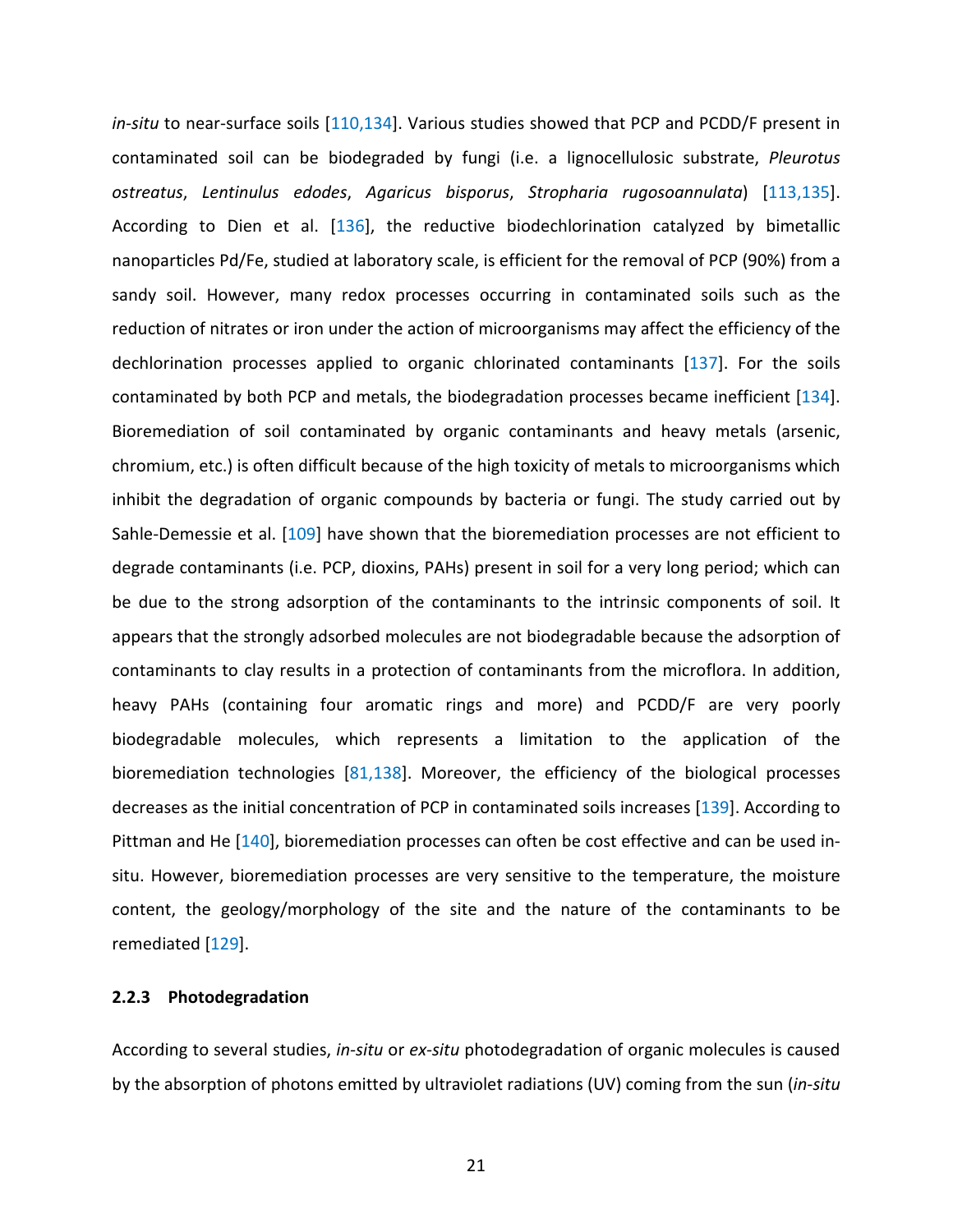PCDD/F initially present in soil (a layer of 1 cm) were photophysically present in soil (a layer of 1 cm) were photophysically present in soil (a layer of 1 cm) were photophysically contaminated soils, the treated soil req techniques) or from UV lamps (*ex-situ* techniques). For in-situ treatments, the low penetration of UV rays into the soils limit the photodegration of the organic molecules to the surface (few centimeters). These processes become inefficient if the contamination has migrated deeper into the soil, which can occur for the PCP that can be found up to 60 cm from the surface. Moreover, the photodegradation of organic molecules seemed to be more efficient for soils with low levels of contamination. This method of treatment requires the addition of an organic solvent such as vegetable oils, which increases the solubility of organic compounds; improving their photodegradation. Isosaari et al. [42] used olive oil as an organic solvent to improve the photodegradation of PCDD/F under the action of solar UV or UV lamps. After one month of exposure, 48% of PCDD/F initially present in soil (a layer of 1 cm) were photodegraded by sun radiations (0,65 kJ/g). However, as the photodegradation is inefficient to remove inorganic compounds from contaminated soils, the treated soil requires further treatment for the removal of inorganic contaminants, if present. To the best of our knowledge, this process is not applied at industrial scale.

#### **2.2.4 Leaching processes**

Leaching processes consisted on the extraction or the solubilization of organic and/or inorganic components from contaminated soils using several leaching agents such as inorganic or organic acids, chelating agents, oxidizing agents or solvents. Nowadays, the leaching processes are less applied for the rehabilitation of soil contaminated by organic compounds than biological treatments. However, for soils highly contaminated or for soils contaminated by recalcitrant organic compounds, the leaching processes seemed to be more efficient and faster than biological treatments. Usually, the leaching processes can be applied in-situ (soil leaching) or ex-situ (most widely used option). Usually, the ex-situ treatments begin with a granulometric sorting in order to separate fine particles from coarser particles present in soil. Indeed, due to their high affinity for organic matter, the PCP and PCDD/F are usually adsorbed onto the fine particles of soil such as clay. Therefore, the granulometric sorting significantly reduces the volume of soil to be treated and, consequently, the rehabilitation costs. To the best of our knowledge, all the leaching processes, developed over the last decades and presented here,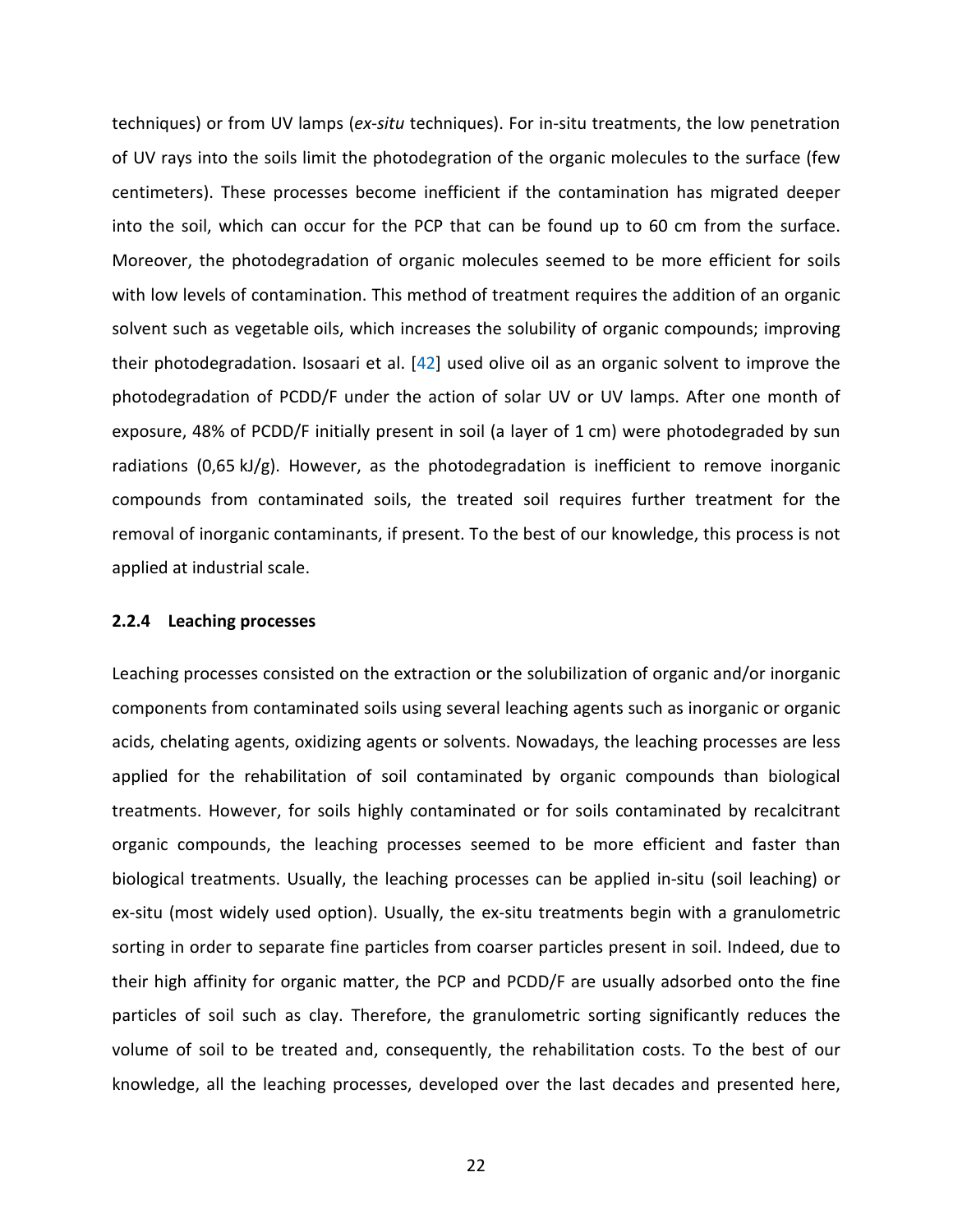were only studied at laboratory scale and none of them is currently applied at industrial scale due to the lack of organic contaminant removal efficiencies or high operating costs.

example, ethanol, 2-propanol, acetone and 2-pentano<br>o remove PAHs compounds from contaminated soils [89]<br>out by [105], the extraction using solvent is particular<br>ated organics but it seemed to be inefficient for metals [<br> According to the USEPA [141], the ex-situ washing of contaminated soil with solvents is considered as a viable remediation technology. Over the last decades, many solvents have been studied, including polar solvents (methanol, ethanol, acetone, acetonitrile) or apolar solvents (hexane, dichloromethane). The choice of the solvent to be used strongly depends on its miscibility with water, the solubility of the organic pollutants in this solvent and its biodegrability. Also, the costs of the solvent used should be enough low for an industrial application. For example, ethanol, 2-propanol, acetone and 2-pentanol were tested, at laboratory scale, to remove PAHs compounds from contaminated soils [89,142]. According to the study carried out by [105], the extraction using solvent is particularly efficient for the removal of chlorinated organics but it seemed to be inefficient for metals [7]. The efficiency of PCP solubilization from contaminated soils using polar or apolar organic solvents has been demonstrated by several studies realized at laboratory scale [143-145]. Khodadoust et al. [105] studied the extraction of PCP present in soil with an aqueous solution of methanol (MeOH). The removal yields obtained achieved 50%, 88%, 81% and 52% with various mixtures made of 0%, 50%, 95% and 100% of MeOH, respectively. Jonsson et al. [146] extracted, at laboratory scale, between 80 and 98% of PCDD/F present in soil with a solution of ethanol (75%) after 10 washing steps of 30 min each carried out at 60°C with a solid/liquid ratio fixed at 1/3. This solvent seemed to be efficient for the removal of PAHs from contaminated soils [89]. In the same study, these authors showed that the cyclodextrins are efficient for the extraction of the PCP. According to Sahle-Demessie et al. [109], the solubilization of PCP and PCDD/F in the presence of dimethyl ether at 48°C is also efficient; allowing the removal, at laboratory scale, of more than 95% of PCP and PCDD/F initially present in the soils. Other compounds, such as rhamnolipids [147] and polymer solvents (poly-ethylene oxide and propylene oxide block copolymers) [148], can be used for the extraction of organic compounds such as PCP. Recently, Tomei et al. [149] evaluated the performances of the transfer of chlorophenols (4 chlorophenol, 2,4-dichlorophenol and pentachlorophenol) from the soil phase to the aqueous phase and then from the aqueous phase to the polymer phase using three commercial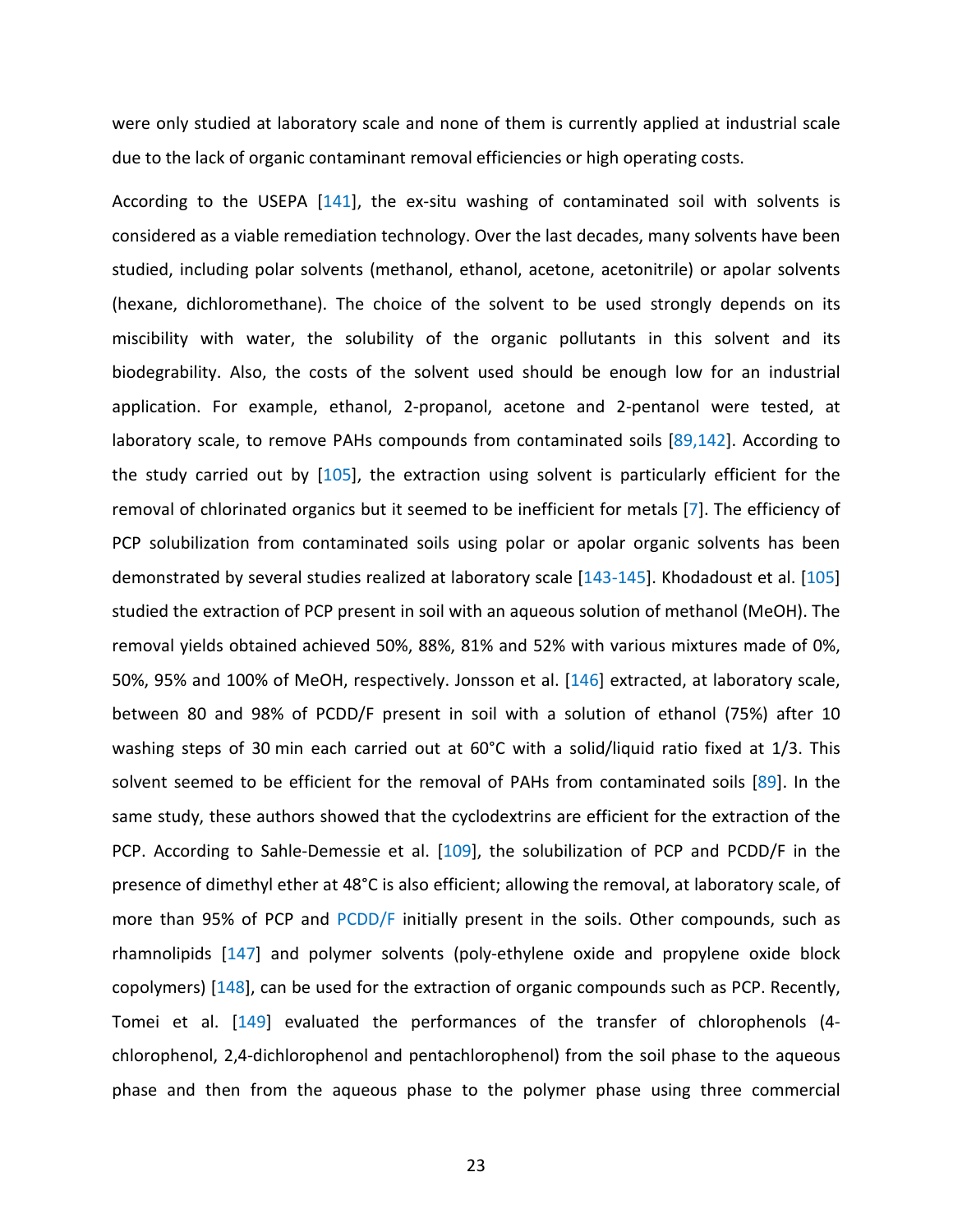polymers (Hytrel 8206, Tone P787 and Elvax 40W). Based on the partition coefficients (soil/water and polymer/water) obtained, these authors concluded that the polymer Hytrel 8206 showed the highest affinity for chlorophenols. Up to 87% of PCP was removed from synthetic contaminated soils during the extraction tests realized at laboratory scale with commercial polymer Hytrel 8206 24 h.

chain and a polar and hydrophilic part. Due to their<br>le to reduce the interfacial tension between two ph.<br>water and the hydrophobic organic contaminants, wh<br>nation of electrostatic interactions between the non pola<br>long c The addition of a surfactant (detergents) to the solution of extraction can be efficient for the removal of hydrophobic compounds such as PAHs [86, 138-152] or PCP and/or PCDD/F [50,107,108,153-155]. These agents are amphiphilic molecules consisting of a nonpolar and hydrophobic long chain and a polar and hydrophilic part. Due to their properties, these molecules are able to reduce the interfacial tension between two phases with different polarities such as water and the hydrophobic organic contaminants, which enhances their solubility. The formation of electrostatic interactions between the non polar contaminants and the hydrophobic long chain enhances the solubility of highly hydrophobic organic contaminants. This process allowed the extraction of organic materials (PAHs) and metals (Pb, Cu, Zn) by combining washing technologies in the presence of an anionic surfactant (Hustapur SAS 60) and physical techniques (Jig, spiral, fluidised bed classifier, gravity separator, flotation cells). During this process, the jig and the spiral were used for the sand fraction (0.106-6.4 mm) and flotation or multi gravimetric separator to the finer fractions (< 0.106 mm). The organic extraction was performed, in a separate attrition step, onto fractions contaminated by PAHs. This decontamination process allowed the removal of 90% of PAHs and 70% of Cu, Pb and Zn [156]. This process has not been studied for PCP or PCDD/F.

Over the last decades, several surfactants have been studied at lab scale for the extraction of PCP [50,157]. For example, Mulligan and Eftekhari [158] showed that 85% of the PCP present in sandy soils at an initial concentration of 1,000 mg/kg was removed when using Triton X-100. The use of the anionic surfactant sodium dodecyl sulfate (SDS) also enhanced the solubilization of the PCP present in the soil [159]. Park and Bielefeldt [154] have studied the ability of a nonionic surfactant, the Tergipol NP10, for the removal of PCP from contaminated soils. The authors revealed that more than 87% of the PCP present in soils containing initially 200 mg/kg was removed in the presence of Tergipol NP10. The nature and the form of the surfactant play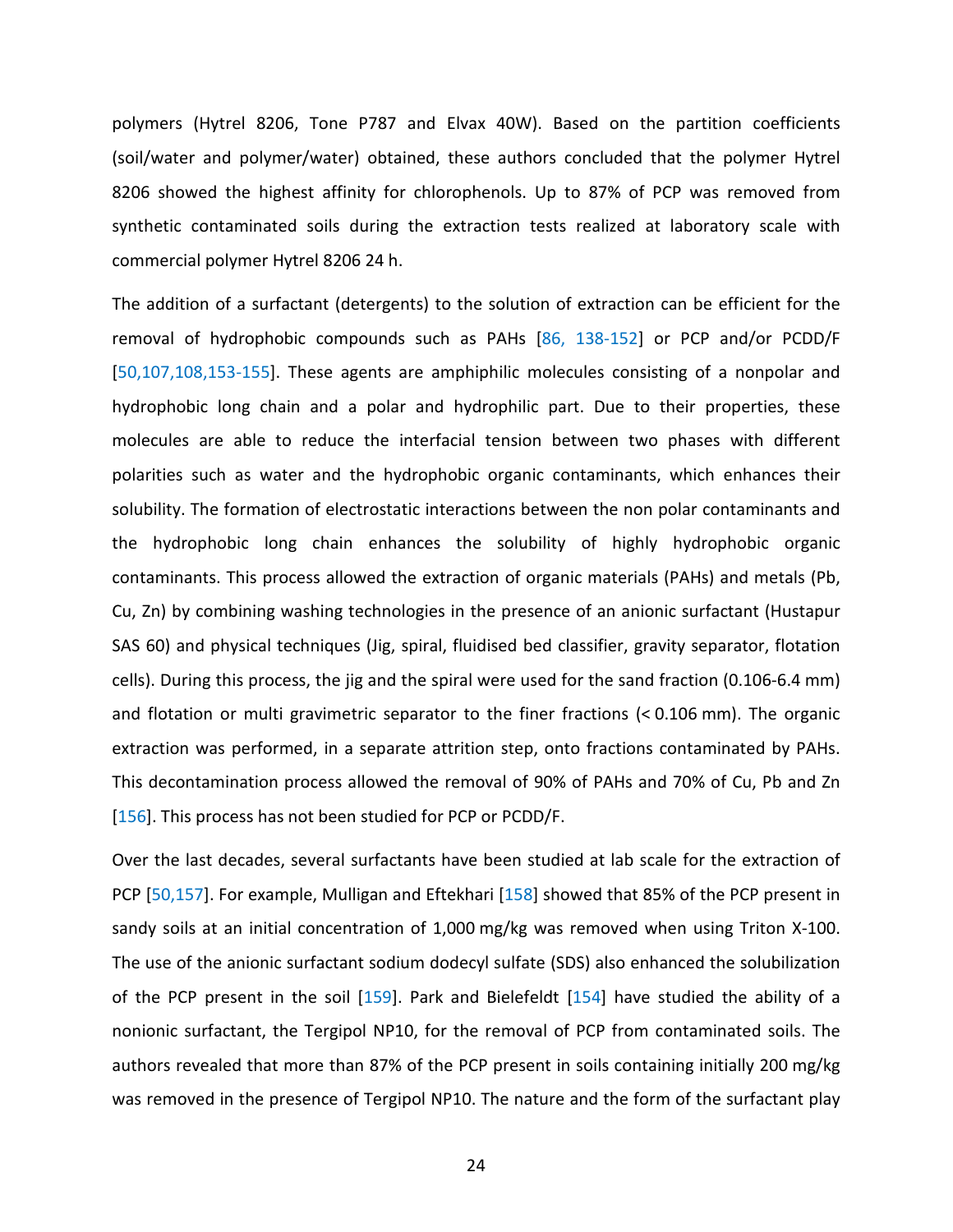an important role in its ability to solubilize PCP or PCDD/F [158]. According to Mulligan [160], rhamnolipids, which are biosurfactants produced by the bacterium *Pseudomonas aeruginosa*, are able to extract 60-61% of PCP from soils initially containing 1,000 mg PCP/kg.

m solid matrices [89]. Several studies, performed a<br>he washing of soil under basic conditions (pH > 7) se<br>moval of PCP from contaminated soils [21,44]. Accordin<br>ons will allow the reduction of the hydrophobicity of t<br>ucti The solubilization of organic contaminants can also be performed by soil washing in the presence of acidic, neutral or basic solutions [81]. Nowadays, this type of treatment is more and more often studied for the rehabilitation of soils contaminated by both organic and inorganic contaminants. Ethylene diamine tetra-acetic acid (EDTA) and citric acid are two chelating agents known for their significant ability to complex metals and some organic compounds; allowing their removal from solid matrices [89]. Several studies, performed at laboratory scale, highlighted that the washing of soil under basic conditions ( $pH > 7$ ) seemed to be highly efficient for the removal of PCP from contaminated soils [21,44]. According to these authors, highly basic solutions will allow the reduction of the hydrophobicity of this compound and therefore, the reduction of the adsorption of PCP to the intrinsinc components of the soil. According to World Health Organization [161], at pH higher than 13, more than 99% of PCP is present in its anionic form; enhancing its decomplexation from the organic matter of soil and therefore, its solubilization. For this reason, Xiao et al. [162] studied the extraction, at laboratory scale, of PCP in the presence of sodium hydroxide (NaOH) at pH higher than 12.5. After 20 min of agitation with a solid/liquid ratio fixed at 1/8 (g/mL), more than 90% of PCP was removed. Due to the low solubility of PCP in acidic solutions, few studies were carried out in the presence of organic or inorganic acids to remove PCP from contaminated soils. However, Subramanian [12] tested, at laboratory scale, the performances of lactic acid at different concentrations and at room temperature to remove PCP from contaminated soil. The results showed that approximately 85% of PCP can be removed after 24 h with a solution containing 25% of lactic acid.

To allow the decontamination or the reduction of the toxicity of contaminated sites, it might be interesting to focus the development of treatments based on the chemical dechlorination of chlorinated organic compounds such as PCP and PCDD/F. The principle of dechlorination processes consists on mixing the contaminated soil with chemical solutions that allow the elimination of chlorine atoms. According to Chen et al. [163], chemical dehalogenation

25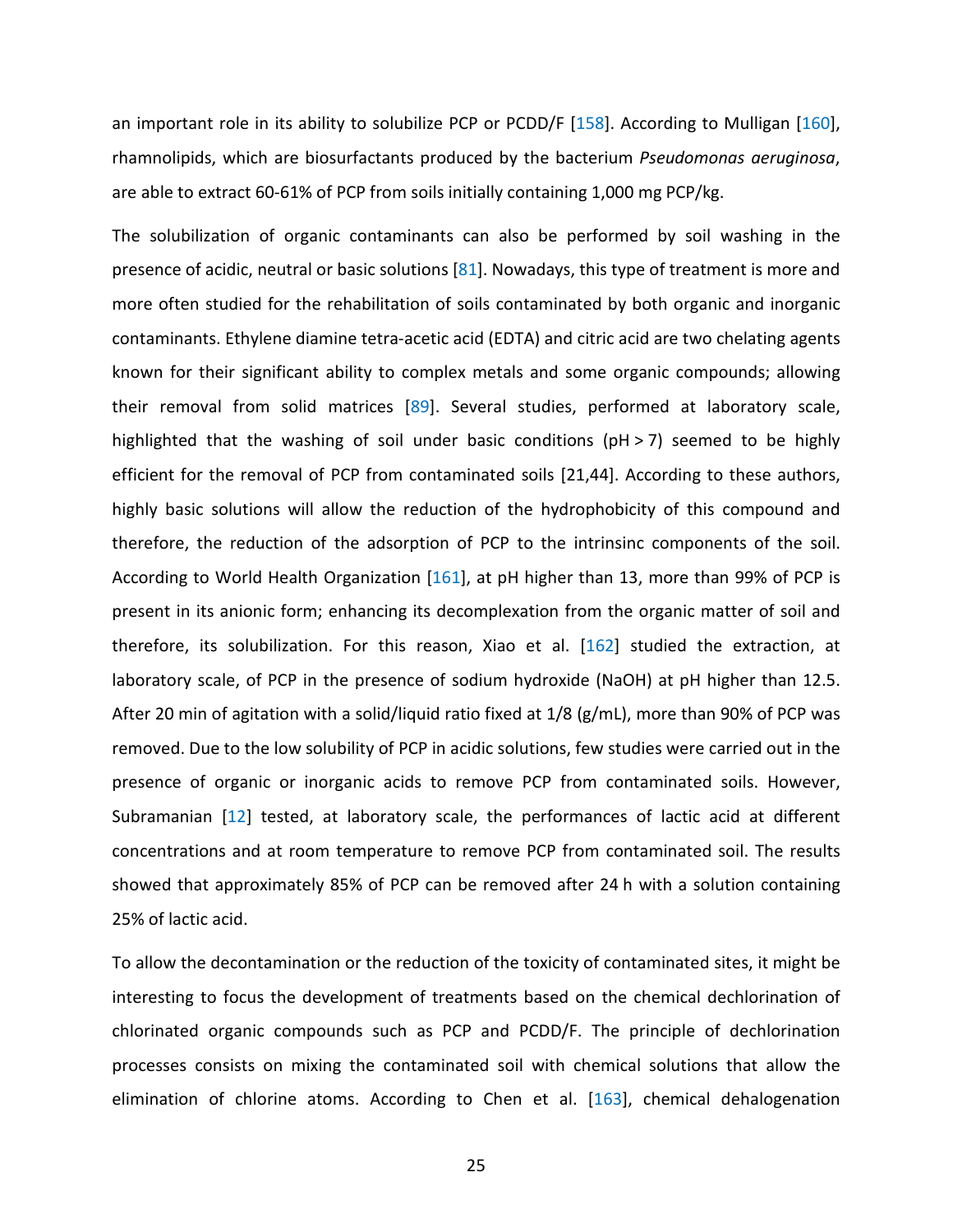Ical products such as CaO and SlO<sub>2</sub>, seemed to be enf<br>more than 98% of PCP [165] and more than 99% of OCDI<br>udied the dechlorination of PCDD in the presence of zerov<br>zed ZVI (Pd/nFe). Pittman and He [128] used Na/<br>polychlo processes involved the addition of alkali or alkaline earth, metal carbonate, bicarbonate or hydroxide to the contaminated medium. Mitoma et al. [164] have studied, at laboratory scale, the detoxification of highly toxic polychlorinated aromatic compounds (PCDD/F, [Polychlorinated biphenyls](https://en.wikipedia.org/wiki/Polychlorinated_biphenyl) - PCB) using metallic calcium in ethanol. Concentration of each isomer of PCDD/F and PCB was reduced by 98-100% after a treatment in the presence of metallic calcium in ethanol at room temperature. According to INSERM [33], the chlorine atoms present in the position 1, 4, 6 or 9 are more easily removed from the molecules of PCDD/F. The mechanochemical dechlorination of PCP and PCDD/F present in contaminated soil in the presence of chemical products such as CaO and  $SiO<sub>2</sub>$ , seemed to be efficient; allowing the decomposition of more than 98% of PCP [165] and more than 99% of OCDDF [166]. Moreover, Kim et al. [167] studied the dechlorination of PCDD in the presence of zerovalant iron (ZVI) and palladized nanosized ZVI (Pd/nFe). Pittman and He  $[128]$  used Na/NH<sub>3</sub> to allow the dechlorination of polychlorinated compounds (e.g. PCP) from contaminated soils or sludges. However, as the dechlorination is inefficient to remove metals from contaminated soils, the treated soil requires further treatment for the removal of inorganic contaminants, if present.

#### **2.3 Treatment of inorganic contaminants**

Over the last years, several techniques based on biological, physical and chemical principles have been developped for the decontamination of soils contaminated by inorganic compounds. Table 3 presents a summary of several physical and chemical decontamination processes developed at laboratory scale to remove inorganic compounds such as As, Cr and Cu from contaminated soils.

#### **2.3.1 Phytoextraction**

Among the extraction techniques developed over the last years to remove metals and metalloids from contaminated soils, the phytoextraction using tolerant and accumulating plants, such as *Ambrosia artemisiifilia, Brassica juncea* and *Alyssum lesbiacum,* seemed to be a promising *in-situ* method of decontamination for soils containing low concentrations of inorganic contaminants such as As, Cr and Cu  $[168-170]$ . However, this technique requires long periods to efficiently remove the contaminants from soils and it is only efficient for surface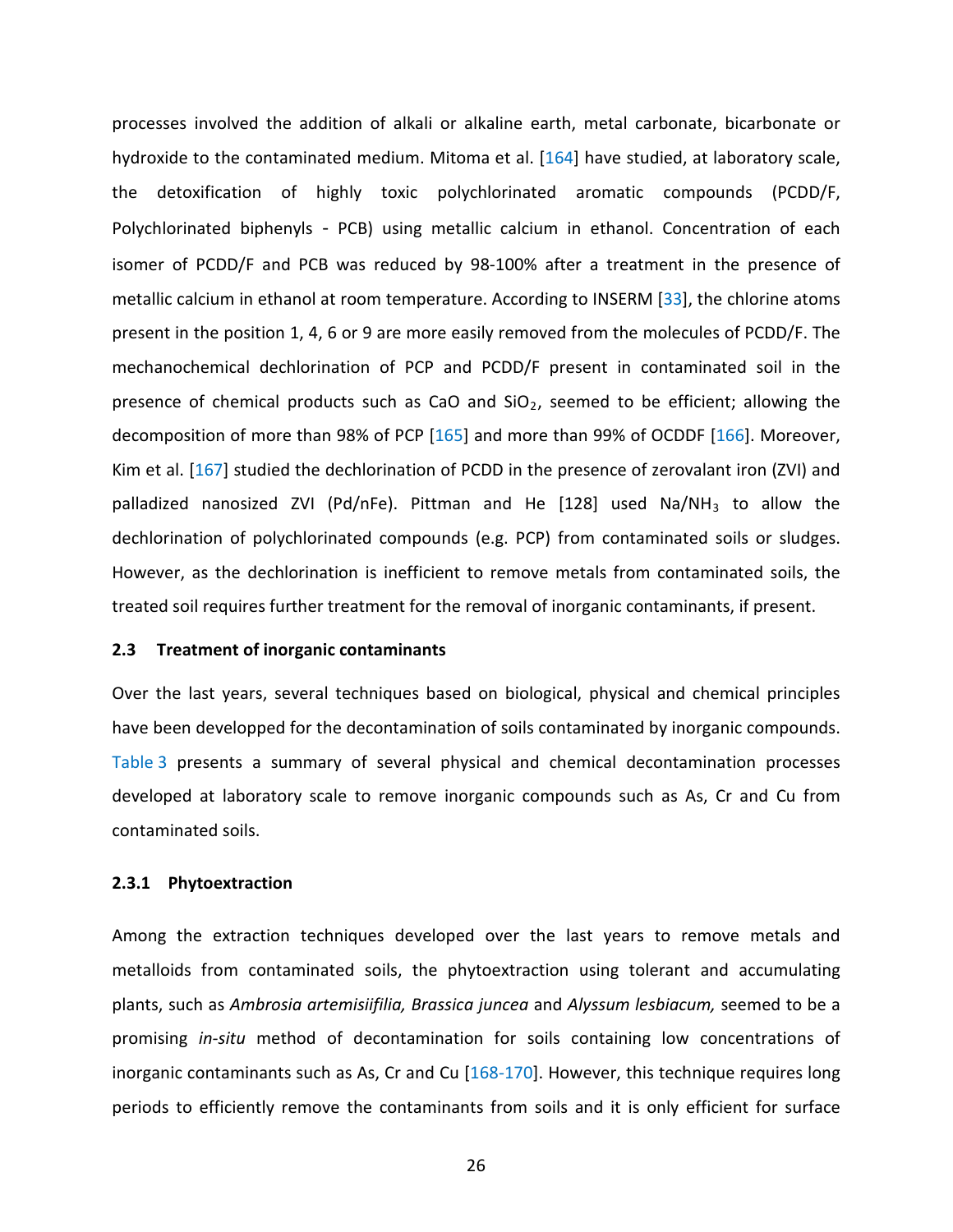contamination and for the most mobile metals present into the soil [171]. These metals present on the surface of the soil can also be extracted by another technique based on in-situ electrokinetic processes. These electrokinetic processes consist on the application of low intensity electric current between a cathode and an anode inserted into the contaminated soil. Due to the application of the electric current, the ions and the small charged particles are transported to the anode or to the cathode according to their charges. This strategy was used for the removal of Cu, As, Cr, and other metals from sediments [82].

#### **2.3.2 Physical methods for metal removals**

On the other hand, the metals can be removed from contaminated soils by physical and/or chemical processes usually used in mining industries. Generally, the physical separation methods can be used for the removal of metals present in a particulate form. However, the chemical processes developed for the decontamination of soils are efficient for the removal of metals adsorbed to the intrinsic components of soil under their ionic forms or salts [172].

d, the metals can be removed from contaminated soils<br>ses usually used in mining industries. Generally, the<br>sed for the removal of metals present in a particulate t<br>s developed for the decontamination of soils are efficien<br> As usually used in the mining industries, the physical techniques of separation can be applied to reduce the volume of soil to be managed by separating contaminants or contaminated particles from uncontaminated soil particles  $[173]$ . The performances of separation technologies strongly depend on various contaminants and soil characteristics such as particle size, particle shape, density, magnetic susceptibility, and surface hydrophobic properties of the contaminants. The applicability and the efficiency of these techniques also depend on soil moisture, clay content and soil heterogeneity [174]. Among the physical methods of separation applicable to the decontamination of soils, the density and the gravimetric separations including spirale, hydrocyclone, Jig or Shaking Table are the most oftently used. A physical separation using a spiral and a hydrocyclone followed by a chemical process allowed the removal of approximately 57% of the Pb present in a soil intially containing 2,200 mg/kg [70]. According to Laporte-Saumure et al. [175], the gravimetric techniques can be successfully applied to restore soils heavily contaminated by 16,000 to 38,000 mg Pb/kg and 11,500 mg Cu/kg. The application of the Jig and the shaking table to the fractions higher than 53 microns was highly efficient; allowing the removal of more than 92 and 90% Pb and Cu, respectively.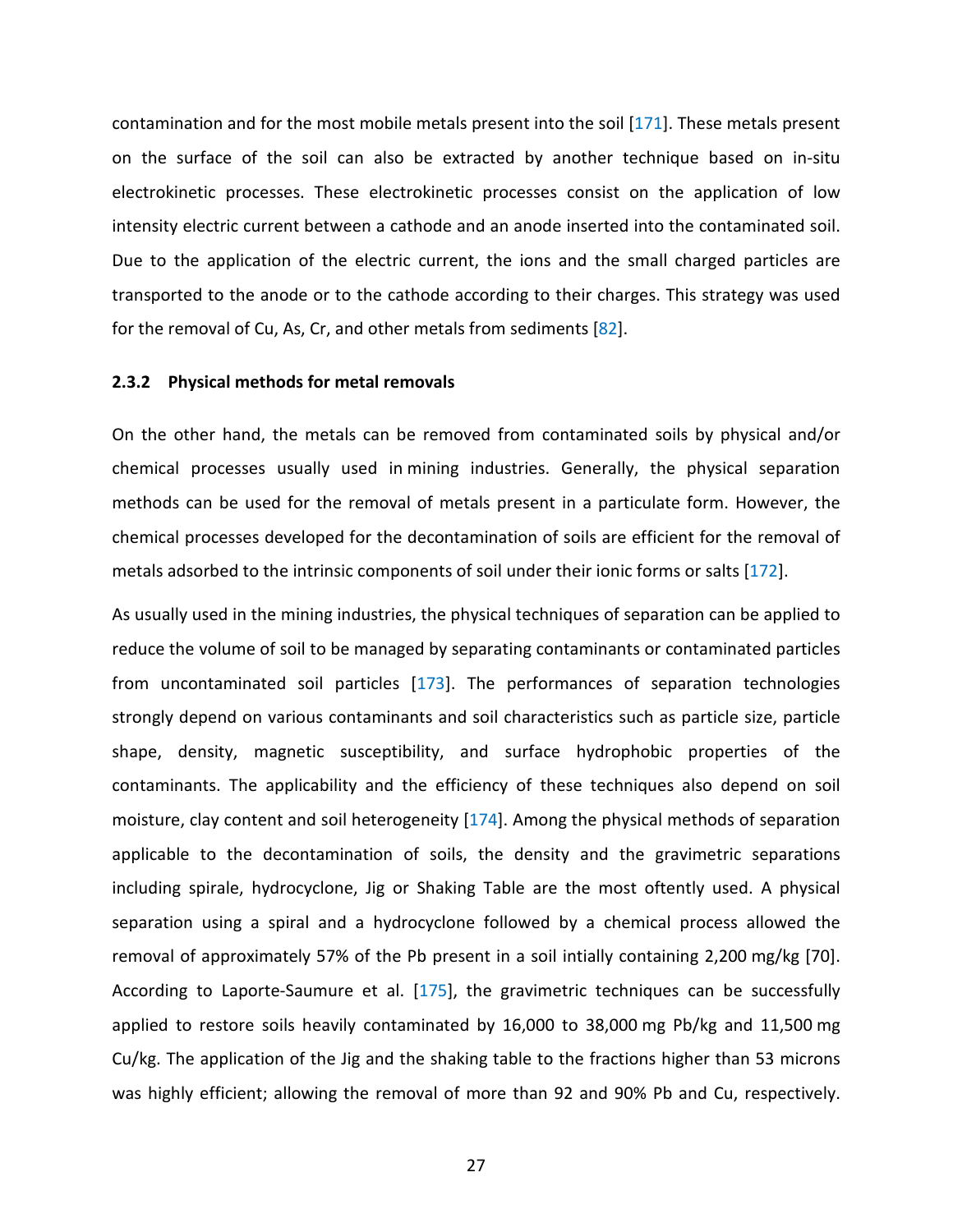Rikers et al. [176] showed the importance of iron for the removal of heavy metals from contaminated soils such as Pb (85%), Cu (95%), Zn (85%), Cr (85%) and Cd (60%) using high intensity magnetic separation. However, this technique is less used than the gravimetric methods of separation.

e inorganic contaminants. The energy provided by attrice particles in order to concentrate the contaminant in fine contaminated particles [178]. Several parameters attrition processes such as the nature and the initial e Attrition is also a very simple and efficient mechanical technique of separation that is mainly used as a pre-treatment of a decontamination technology. According to Marino et al. [177], attrition allowed the removal of the thick films containing the contaminants around the particles soil by abrasion. In addition, the fragmentation of the agglomerated particles increases the release of the inorganic contaminants. The energy provided by attrition dislodges fine particles from coarse particles in order to concentrate the contaminant into small amounts of sludge containing fine contaminated particles [178]. Several parameters can influence the efficiency of the attrition processes such as the nature and the initial concentrations of contaminants, the pulp density, the temperature, the number of attrition steps, the concentration of a surfactant, the retention time and the stirring mode and speed [106, 178- 180]. Williford et al. [181] showed that the preconditioning of contaminated soil using attrition decreased the chromium concentration in all fractions of soil, including a reduction from 41,000 to 30,000 mg/kg for the fine fraction ( $\leq 63$  µm). Marino et al. [177] showed that the mechanical attrition, applied as a pre-treatment, can increase the Pb removal efficiency by 6.9% when using Wilfley table as a decontamination process. Bisone et al. [86] observed a significant increase of Cu and Zn removals in the range of 50% when using attrition upstream of a Wilfley table on soil contaminated by metallurgical slag. However, Mercier et al. [170] did not observed significant improvements on the removal of inorganic contaminants (Cu, Pb, Sn and Zn) when applying attrition ( $t = 5$  min and total solids = 70%) as a pre-treatment followed by a separation with dense media (removal of 65%, 53%, 72% and 48% without attrition versus 84%, 50%, 62% and 55% with attrition as pre-treatement for Cu, Pb, Sn and Zn, respectively).

#### **2.3.3 Leaching processes developed for the solubilization of metals**

Several studies have shown that a chemical process applied downstream of physical separation processes can be successfully used to further reduce the concentrations of inorganic

28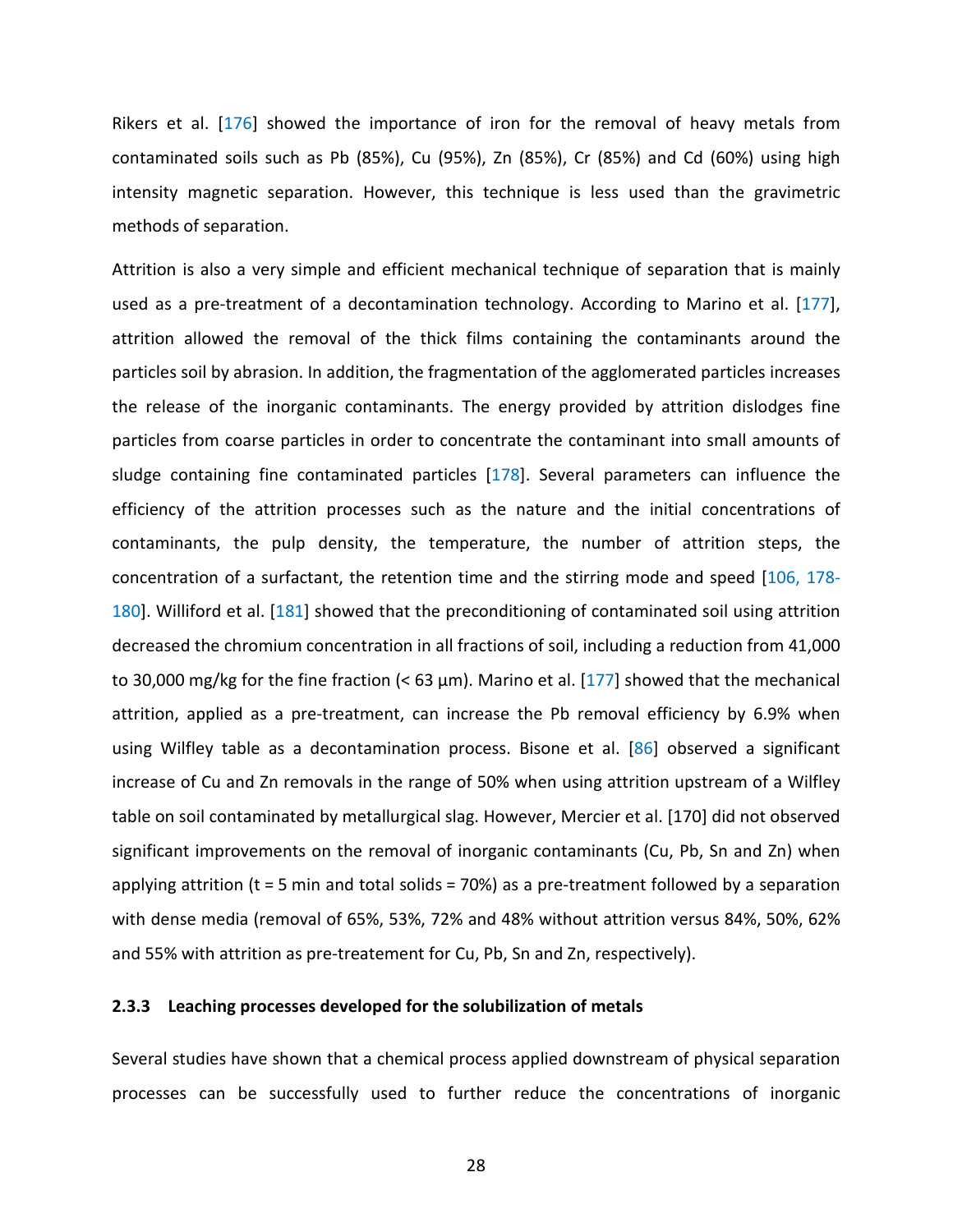contaminants from soils [173,175,183,184]. In fact, the chemical extraction technologies are frequently proposed to remove toxic metals attached to the fine particles of soil.

Over the last years, scientists have tried to optimize the extraction of heavy metals from contaminated soils by chemical leaching using different extractants. These chemical agents are used to transfer metal from contaminated soil to the aqueous solution. The efficiency of metals removal depends on the soil properties (texture, CEC, buffering capacity, organic matter content, presence of Fe, Ca and calcite), the forms in which the metals are present (adsorbed or particulate, oxidation state) and the operating conditions (pH, stirring speed, duration and number of washing steps, type and concentration of extractants) [61,185,186].

g steps, type and concentration of extractants) [61,185,18<br>ades, chelating agents such as EDTA, EDDS or ADA have<br>bilization of metals from contaminated soils [187-191].<br>A, DTPA, citric acid and tartaric acid are very effic Over the last decades, chelating agents such as EDTA, EDDS or ADA have also been used to enhance the solubilization of metals from contaminated soils [187-191]. Wasay et al. [192] showed that EDTA, DTPA, citric acid and tartaric acid are very efficient for the removal of metals such as Cd, Cu, Pb and Zn present in contaminated soils, with removal yields ranging from 75 to 99.9% for experiments carried out at lab scale. Moreover, the weak organic acid salts (citrate, tartrate) allowed the removal of small amounts of macronutrients such as Ca, Mg and Fe, which are important for plants and microorganisms growth (less than 80% of the amounts of Ca, Mg and Fe are removed in the presence of EDTA and DTPA), and therefore, for the reuse of the soil. Lee et al.  $[193]$  showed that the use of EDTA (0.01 to 1 M), at laboratory scale, allowed the solubilization of As from contaminated soil with removal yields ranging from 65 to 80%. The use of biosurfactants has also been studied at laboratory scale for the extraction of metals from contaminated soils [82]. The application of lipoproteins, biosurfactant, allowed the extraction of 96.8% of the Cu initially present in contaminated soil [194]. Surfactants may also be succesfully used for the leaching of metals such as As from highly contaminated soils (initial concentration greater than 105 mg/kg)  $[195]$ . According to Mulligan et al.  $[196]$ , a lipopeptide biosurfactant produced from *Bacillus subtilis* (0.25%), is also a good extractant for metals from contaminated soils with removal yields of 70% of the copper after a serie of five washing steps carried out at  $pH = 10$  (1% NaOH) and with a pulp density fixed at 10% (w/w); study conducted at laboratory scale. Ehsan et al. [197] showed that during the extraction with EDTA (2 mM), the addition of a surfactant (Brij 98; 30 g/L) increases the removal efficiency of Pb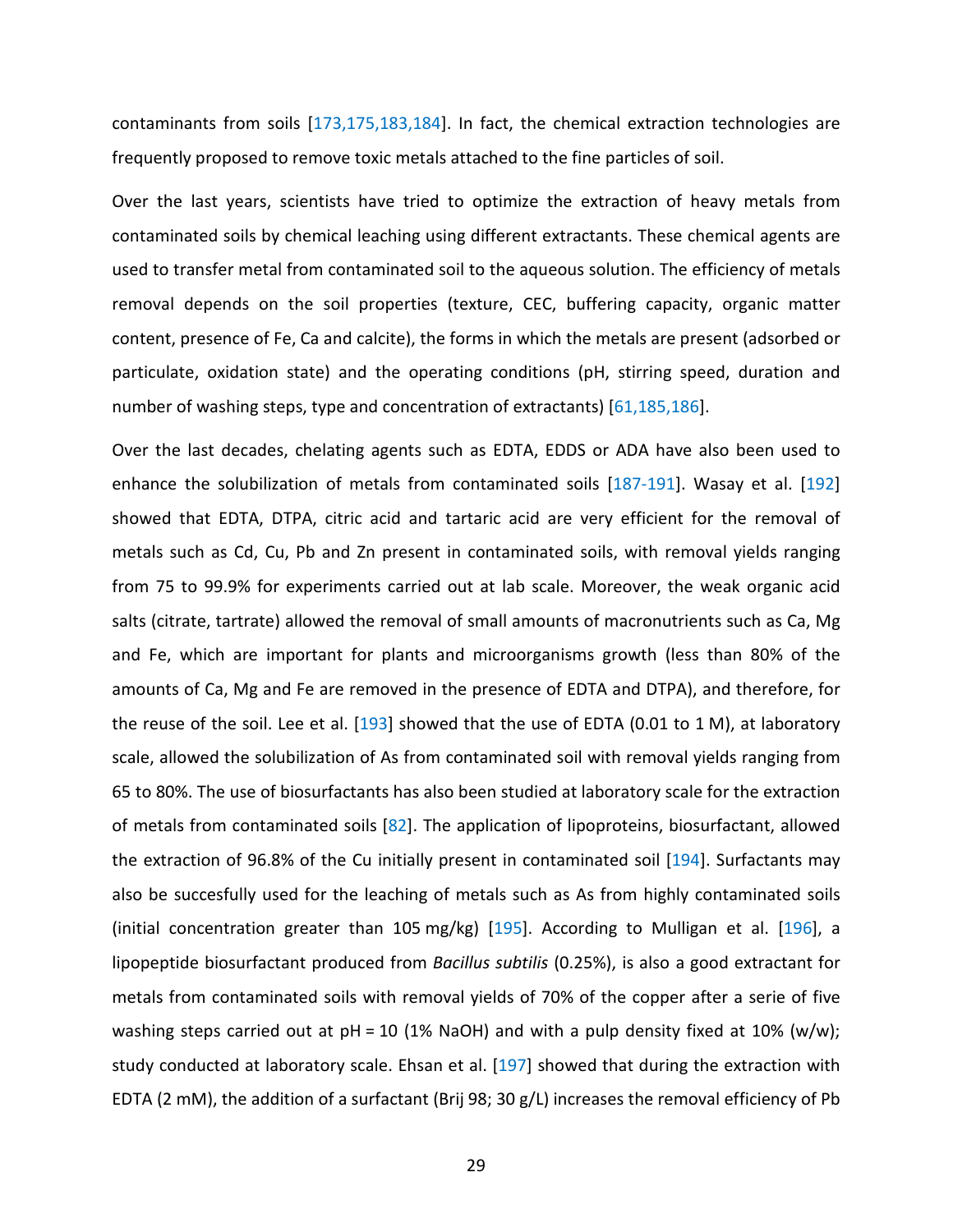and Cu from 66% and 42% (without surfactant) to 73 and 49% (with surfactant), respectively. This study was performed at laboratory scale.

of metals is not favorable due to the high toxicities of Cr<br>at a pilot scale by Ko et al. [199] showed that inorganic<br>are efficient to extract As from the fine particles (< 150  $\mu$ <br>yields reaching 63%, 70% and 75%, respe To improve the solubility of the metals such as As and Cr, the performances of the addition of oxidizing or reducing agents have been demonstrated [198]. For example, hexavalent chromium is more soluble than trivalent chromium whereas the arsenic is more soluble in its trivalent oxidation state than in its pentavalent oxidation state. The addition of potassium permanganate (KMnO<sub>4</sub>), for example, can oxidized Cr in its hexavalent form that is more soluble, but also more toxic [172]. However, oxidizing chromium or reducing arsenic to improve the solubilization of metals is not favorable due to the high toxicities of Cr(VI) and As(III). The study conducted at a pilot scale by Ko et al. [199] showed that inorganic acids such as HCl,  $H_2$ SO<sub>4</sub> and  $H_3$ PO<sub>4</sub> are efficient to extract As from the fine particles (< 150  $\mu$ m) of contaminated soils with removal yields reaching 63%, 70% and 75%, respectively. Bassi et al. [200] used citric acid (0.5 M) to remove the copper and other metals from contaminated soils. Citric acid is easy to handle and has a relatively low affinity for the alkaline earth metals (Ca, K and Mg). Therefore, it is a suitable agent for restoring soil using chemical leaching.

Several studies showed that high concentrations of chloride ions in the acid leaching solution resulted in the formation of chloro-complex, which increases the solubilization of some metals such as Pb and Cu [77,78, 201]. For example, a solution of  $H_2SO_4$  (1.7 M) and NaCl (5.5 M) was used at laboratory scale by Laporte-Saumure et al. [175] to extract between 21 and 39% of the Cu present in the fine fraction  $( $53 \mu m$ )$  of a soil initially containing between 1,800 and 3,800 mg Cu/kg. Lafond et al. [78] evaluated at laboratory scale the performances of various agents (CH<sub>3</sub>COOH, HCl, H<sub>2</sub>SO<sub>4</sub> + NaCl, H<sub>2</sub>SO<sub>4</sub>, H<sub>2</sub>SO<sub>4</sub> + H<sub>2</sub>O<sub>2</sub>, EDTA) to solubilize heavy metals (Pb, Sb, Cu and Zn) present in in the fine fraction (< 125 µm) of contaminated soils. The results showed that the use of H<sub>2</sub>SO<sub>4</sub> (1 M) and NaCl (4 M) is the best combination to remove metals from contaminated soils; allowing the removal of approximately 83% of Cu initially present in contaminated soils. Sulfuric acid is also an interesting leaching agent for economic reasons, since this chemical product costs about US\$ 80-100/t and allowed the formation of stable and soluble complexes (metal-sulfate). Recently, Guemiza et al. [77] studied at pilot scale the use of 0.125 M  $H<sub>2</sub>SO<sub>4</sub>$  and 4 M NaCl to treat soils initially containing between 418 and 1,015 mg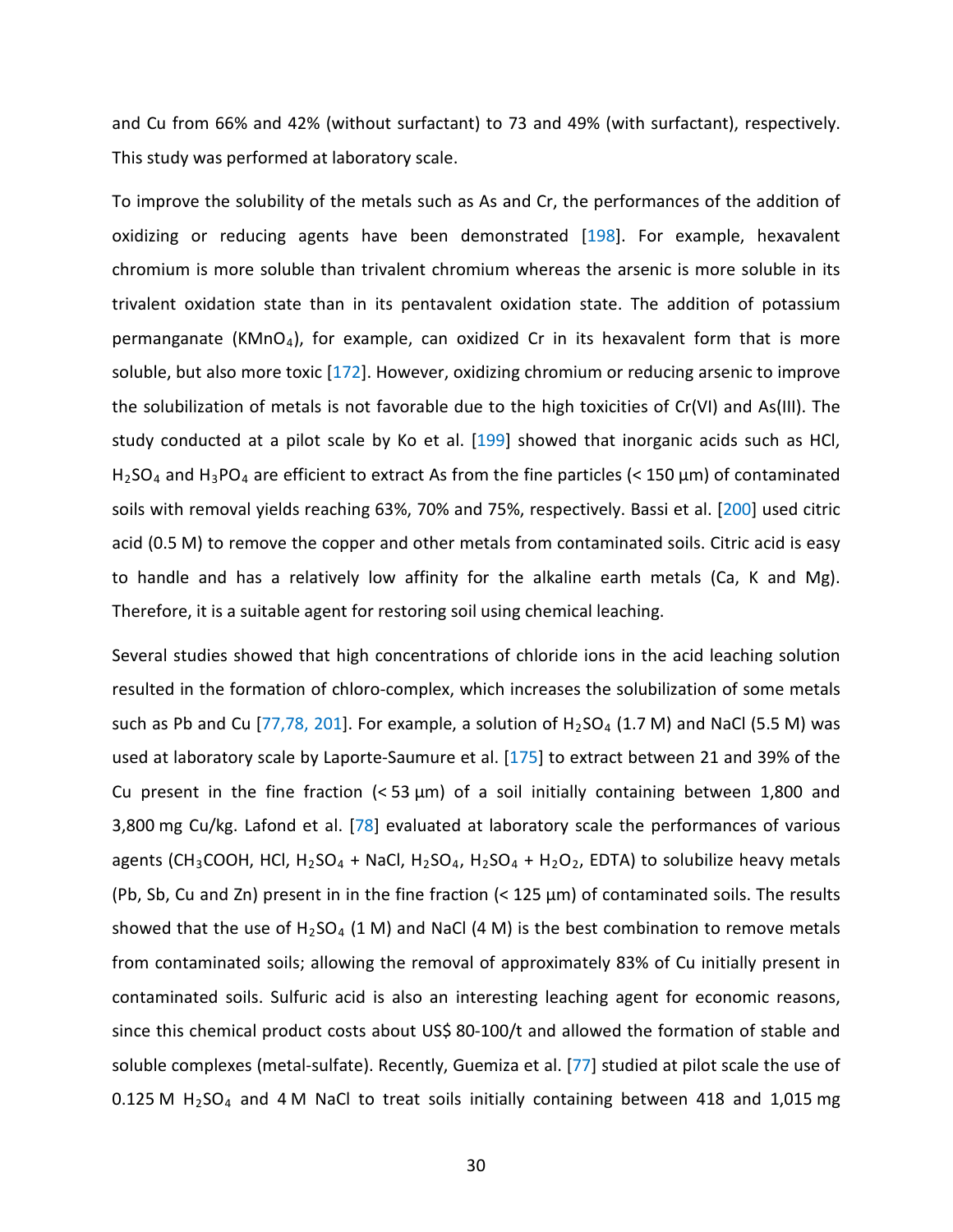Cu/kg. After three 1 hour-leaching steps carried out at 25°C, with a pulp density fixed at 10% followed by one rinsing step, approximately 85 to 93% of Cu were removed from contaminated soils; with overall process costs of US\$ 287/t treated soil. These results showed that larger amounts of Cu were solubilized in the presence of 0.25 M of  $H<sub>2</sub>SO<sub>4</sub>$  and 4 M of NaCl (92% Cu removal) than with only 0.25 M of  $H<sub>2</sub>SO<sub>4</sub>$  (78% of Cu removal) [77]. According to Bisone et al. [85], the solubilization of Cu in the presence of H<sub>2</sub>SO<sub>4</sub> (pH = 1.5) allowed the removal of 88% of the Cu initially present ( $\left[\text{Cu}\right]_i = 3,350 \text{ mg/kg}$ ) in the fine fraction (< 125 µm) of contaminated soils. According to the study carried out by Moutsatsou et al. [202], removal yields of 73% for As and 46% for Cu were obtained after 1 h of reaction (solid/liquid ratio = 30 g/L) in the presence of HCl (6 M). However, in the presence of  $H_2SO_4$  at the same concentration (6 M), the removal of As increased to 80%, while for Cu, the removal yield decreased to 30% [202].

M). However, in the presence of  $H_2SO_4$  at the same conceased to 80%, while for Cu, the removal yield decreased to the experiments carried out by Lee et al. [193] As solubilization are directly dependent of the pH of the These studies and the experiments carried out by Lee et al. [193] showed that the performances of As solubilization are directly dependent of the pH of the washing solution. According to the study realized by Reynier et al. [50], the solubilization of As and Cu is favorable in alkaline solutions. After three 2 h-leaching steps carried out at 80°C in the presence of NaOH (1 M), more than 77%, 32% and 60% of As, Cr and Cu were removed from contaminated soils, respectively. Elgh-Dalgren et al. [195] showed that the solubilization of As is more efficient in alkaline solutions (NaOH, pH = 12) than in acidic solutions (HNO<sub>3</sub>, pH = 3) with removal yields of 35% and 1%, respectively. Similarly, the solubilization of As is more effective in the presence of sodium hydroxide than in the presence of hydrochloric acid at a concentration fixed at 1 M [203]. The higher pH prevents the re-adsorption of As to the intrinsic components of soil particles [203]. According to these authors, more than 99% of As were removed from contaminated soils at high concentrations of NaOH (1 to 2 M) after 6 h (in a shaker at 300 rpm) and a pulp density fixed at 20%. Chromium is also more soluble in alkaline environments and is mainly present in the form of chromate in alkaline leaching solutions [204], while the Cu is mainly found in alkaline solutions in the form of hydroxycuprate [205].

#### **2.4 Treatment of soils contaminated by both organic and inorganic compounds**

The presence of both inorganic and organic contaminants in soils make their rehabilitation more difficult and expensive [84,110]. Over the last years, few researchers focused their studies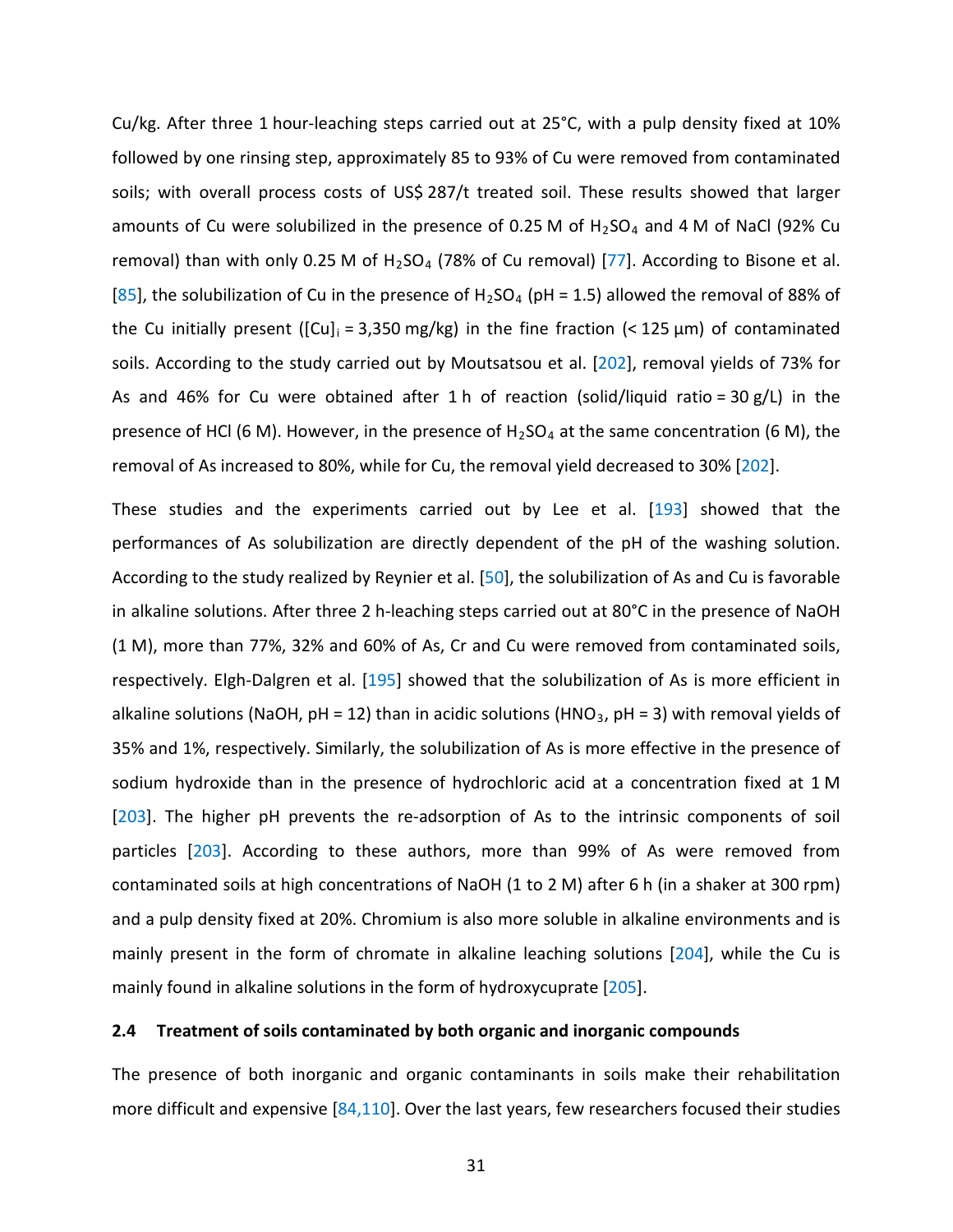on the development of efficient and economically viable technologies able to simultaneously remove organic and inorganic contaminants from soils or solid matrix. Usually, several successive stages are required for the removal of both organic and inorganic contaminants from soils. Some decontamination processes have been developed recently and seemed to be efficient for the removal of both organic contaminants (PAHs, PCP, etc.) and inorganic contaminants (As, Cr, Cu, Zn, Pb) [50,86,88,89,206]. However, few of these decontamination processes are applicable to soils contaminated by PCP, PCDD/F, As, Cr and Cu [50, 106, 206]. Table 4 and Table 5 summarize the different technologies developed to remove As, Cr, Cu, PCP and PCDD/F from contaminated soils at laboratory and at pilot scale, respectively whereas Table 6 presents some technologies applied at full-scale to treat soils contaminated by organic or inorganic contaminants in Canada and in the USA but as our best knowledge, none of them is able to simultaneously treat soils contaminated by both organic and inorganic compounds, except stabilization/solidification used by various companies [114,207-213].

containmeted sons at rabustatery and at pinot setting, recont<br>minants in Canada and in the USA but as our best knowled<br>ously treat soils contaminated by both organic and inc<br>n/solidification used by various companies [114, A study was conducted at laboratory scale to simultaneously remove Phenanthrene (a neutral organic compound) (PAHs) and nickel (Ni) from contaminated soils (Kaolin soil, low permeability soil) with electrokinetic techniques using cyclodextrins (1 and 10%) and NaOH (0.01 M) to maintain neutral pH conditions at the anode (periodic voltage gradient of 2 VDC/cm during 5 days on followed by 2 days off). The results showed that most of the Ni was precipitated as  $Ni(OH)_2$  at neutral pH within the soil and that approximately 50% of the phenantrene was removed in the presence of high concentration (10%) of cyclodextrins [214].

Several successive stages of physical and/or chemical treatments may be beneficial to enhance the performances of contaminant removals without significantly affecting the costs of rehabilitation [86,89]. Among the physical treatments, attrition is the technique the most commonly used for the rehabilitation of soils contaminated by both organic and inorganic contaminants. The technique of attrition may be used with or without a surfactant to remove hydrophobic organic compounds from contaminated soils. Bisone et al. [86] removed more than 90% of PAHs from contaminated soil by attrition in the presence of a surfactant  $({[CAS] = 0.2 g/L})$ . Bayley and Biggs [179] successfully extracted organic compounds of high molecular weight (mineral oils (Catenex S341)) present in contaminated soils using attrition

32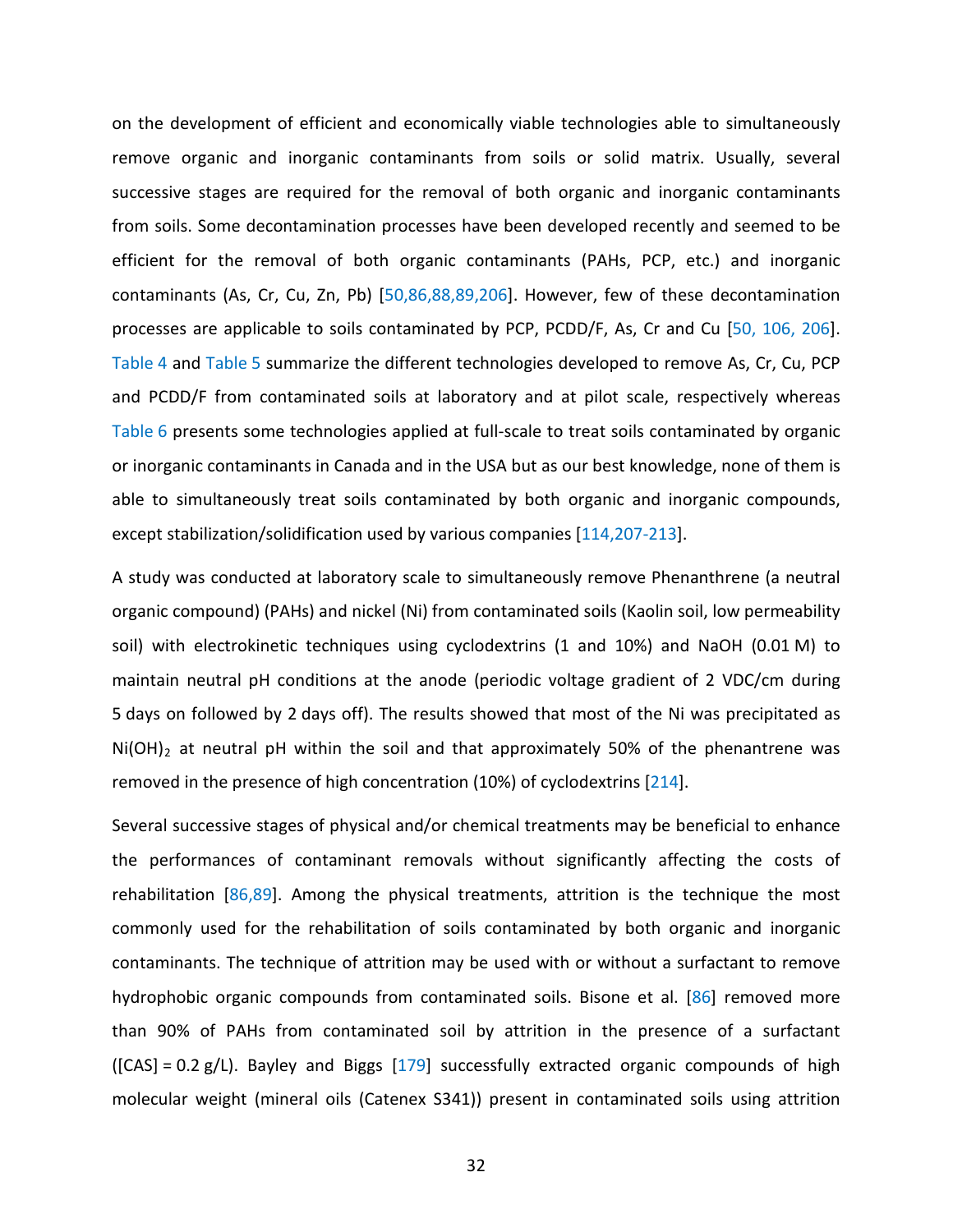S. Metalmir [26] statical definition, at prior scale, while the state of the solic contaminated by As, Cr, Cu, PCP<br>ted between 81% and 96% of the soil. After the treatmer<br> $0.125$  mm), the removal yields obtained ranged fr (appromimately 96.7% of organic contaminant removals). Veetil et al. [215] studied the treatment of sediments contaminated with PAHs and metals (Pb, Cu, Zn) using physical separation techniques. The decontamination process developed by these authors consisted on froth flotation (fractions < 250 µm) (PD = 10% (w/w); [KAX] = 1.2 g/kg; [MIBC] = 0.24 g/kg; 1,050 rpm; air flow rate = 4 m<sup>3</sup>/hr and number of flotation steps = 3), Wilfley table (0.250-2 mm) (PD = 20% (w/w) and a feed rate of 200 g/L.min) and physical separation column preceeded by attrition as a pre-treatment step (> 2 mm) (10 min, PD = 20% (w/w), 2,000 rpm). This decontamination process allowed the removal of 71-80% of PAHs, 61-65% of Cu, 27-33% of Zn and 36-40% of Pb. Metahni [106] studied attrition, at pilot scale, without surfactant, to treat the coarse fractions (> 125 µm) of soils contaminated by As, Cr, Cu, PCP and PCDD/F. These fractions represented between 81% and 96% of the soil. After the treatment by attrition of the coarse fractions (> 0.125 mm), the removal yields obtained ranged from 22% to 43% for As, from 0% to 13% for Cr, from 23% to 46% for Cu, from 0% to 85% fo PCP and from 17% to 64% for PCDD/F. Recently, Jobin et al. [216] applied attrition (PD = 30%, t = 10 min, T = 25°C) to treat the 0.250-4 mm fraction of a soil contaminated by organic and inorganic compounds. This step was followed by a gravity separation with a Jig or a Shaking table to remove inorganic contaminants. Alternatively the elutriation column (PD = 7%, water flow = 120 L.min<sup>-1</sup>) served to remove PAHs. This process allowed the removal of 50% of Cu, 64% of Pb and 40% of PAHs. According to these authors the effect of attrition was positively correlated with the size of soil particles [180].

For soil contaminated by both organic and inorganic compounds, the soil washing in the presence of surfactants is also highly efficient for the simultaneous removal of metals and organic contaminants [43]. The use of different solvents in a single washing unit for the extraction of organic compounds and metals has also been studied [50,89,108,217]. Maturi and Reddy [217] tested at laboratory scale the simultaneous extraction of PAHs (phenanthrene) and metals (Ni, Zn and Pb) in the presence of various agents of extraction (two surfactants, two cosolvents, two cyclodextrins, two chelating agents, six organic acids and one inorganic acid). The results of this study showed that the extraction using surfactants allowed the removal of phenantherene with removal yields varying from 5% to 100% depending on the nature of the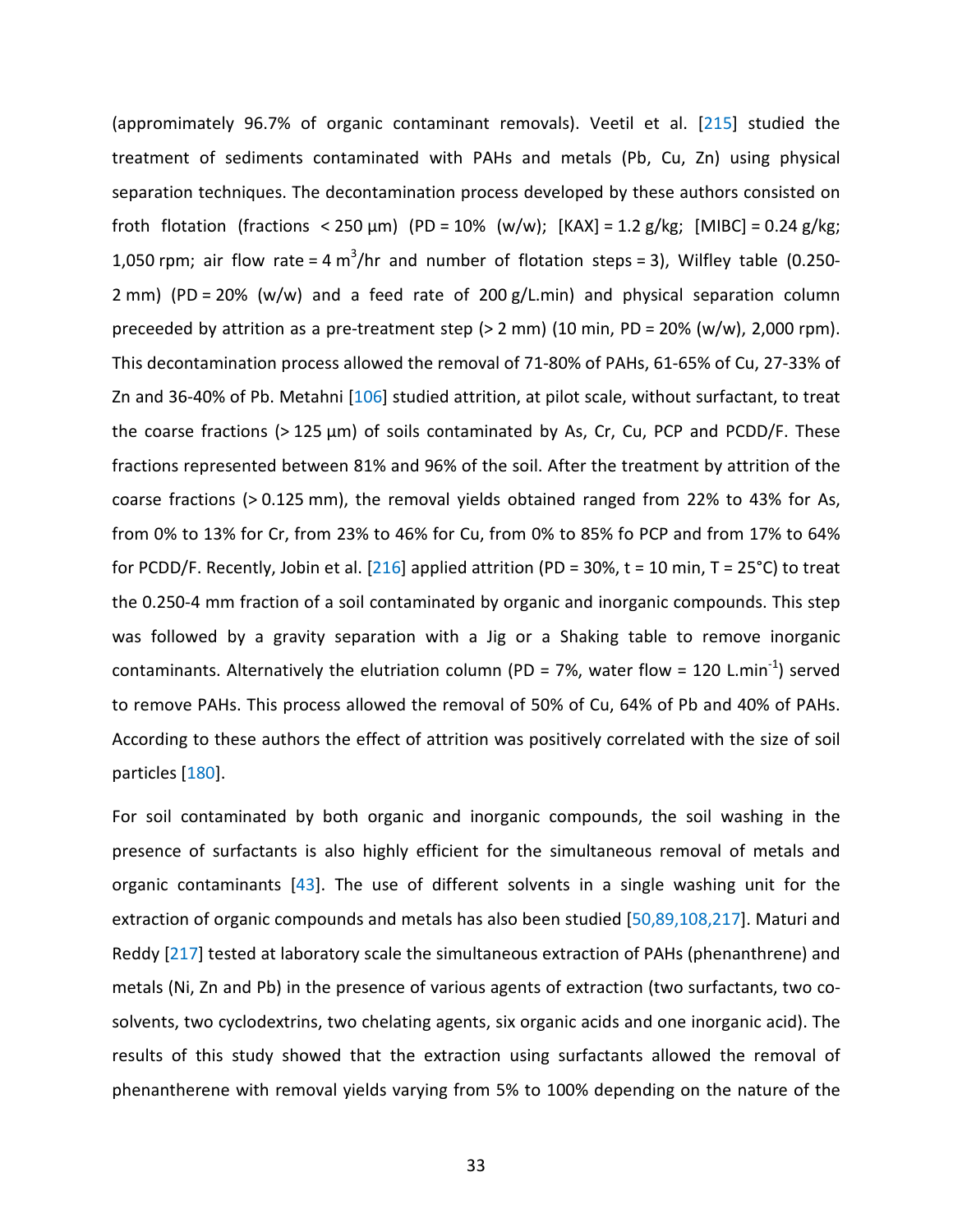a nonionic surfactant (Tween 80 at a concentration of 5<br>a nonionic surfactant (Tween 80 at a concentration of 5<br>move phenanthrene (> 90%) and zinc (> 99%) from the<br>ften used to solubilize both organic contaminants and<br>bhot studied soil. The use of phosphoric acid (1 M) or citric acid (1 M) seemed to be effective for the removal of the heavy metals from all soils studied. Moreover, the combination of surfactant (Tween 80 at a concentration of 5%) and chelating agents (0.2 M EDTA) or citric acid (1 M) showed maximum removal of PAHs (81-98%) and heavy metals (50-68% for Ni, 69-88% for Zn and 47-89% for Pb). A study carried out at laboratory scale by Reynier et al. [50] showed that strong inorganic acids (HCl, H<sub>2</sub>SO<sub>4</sub>) are very efficient for the solubilization of metals and that they can even degrade organic compounds but they are inefficient for the solubilization or the degradation of pentachlorophenol that is resistant to most of these inorganic acids and whose solubility in acidic solutions is very low. According to Khodadoust et al. [89], EDTA (0.2 M) in combination with a nonionic surfactant (Tween 80 at a concentration of 5%) was efficient to simultaneously remove phenanthrene (> 90%) and zinc (> 99%) from contaminated soils. Surfactants are often used to solubilize both organic contaminants and metals [156,218]. Through their amphoteric properties, surfactants are useful for removing organic compounds such as PCP [107,153], and metals [89]. Over the last years, several researchers looked at the application of flotation using surfactant to simultaneously remove metals and organic contaminants from soils or solid matrix (sediments, etc.). These researchers observed that electrostatistical interactions (Van der Waals interaction) occurred between the particles carrying hydrophobic surfaces (e.g. organic pollutants) and the air bubbles during the conditioned flotation processes; allowing the removal of organic contaminants, while the hydrophilic particles (e.g. metals) remained in the pulp. Therefore, the organic contaminants attached to the air bubbles are present in the foam formed on the surface of the reactor and can be collected by skimming the froth. The treatment of soil contaminated by PAHs and Pb using flotation with hydroxysultaine cocamidopropyl (CAS) coupled to an acid and saline leaching solution was studied by Mouton et al. [87]. This process using sodium chloride  $(NaCl) = 5 M$ ) and a surfactant ( $[CAS] = 0.5\%$ ) at  $pH = 3$  showed good results with removal yields reaching 55% for both contaminants PAHs and Pb [151]. This method has been successfully tested at pilot scale; allowing the removal of 86%-99.9% of PAHs and 78% of Pb from contaminated soils [219]. In the literature, various surfactants such as Triton X-100, sodium dodecyl succinate (SDS), Igepal CA-720, Tergipol NP10, etc. were tested to solubilize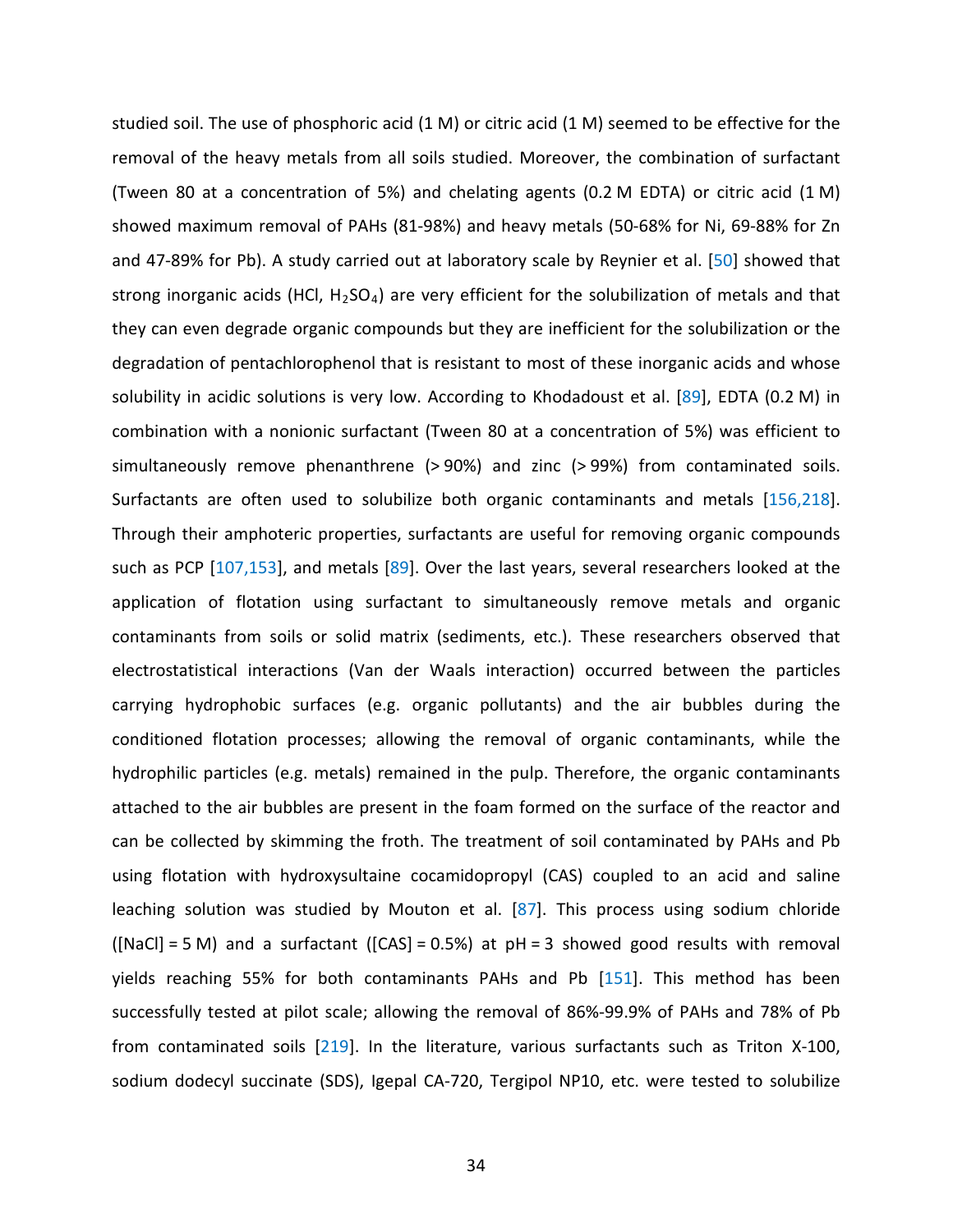reaction steps, [bvt] 170, [17204] 114, were steaded to<br>ge amounts of inorganic and organic compounds. This is<br>6, 30-80%, 79-90% and 36-78% of the As, Cr, Cu and PC<br>e also developed at laboratory scale an alkaline leachin PCP, PCDD/F or metals from contaminated soils [109, 154, 158, 159, 195, 220]. The process developped by Rivero-Huguet and Marshall [206] in the presence of a biodegradable complexing agent ([S,S]-EDDS) and a non-ionic surfactant (Brij 98) seemed to be efficient for the simultaneous removal of As, Cr and Cu, as well as, organic contaminants (PCP, PCDD/F). This combination allowed the removal of 70%, 75%, 80%, 90% and 79% of As, Cr, Cu, PCP and PCCDF, respectively. However, the chemical agents used are very expensive and the decontamination costs are estimated at US\$ 137,000 per ton of dry soil [206], which is prohibitive. Recently, the performances of a flotation process in acidic conditions ( $t = 1 h$ , T = 60°C, three flotation steps,  $[BW] = 1\%$ ,  $[H_2SO_4] = 1 N$ ) were studied for the treatment of soils containing large amounts of inorganic and organic compounds. This process allowed the removal of 82-93%, 30-80%, 79-90% and 36-78% of the As, Cr, Cu and PCP, respectively [50]. These authors have also developed at laboratory scale an alkaline leaching process to treat soils contaminated by PCP, PCDD/F, As, Cr and Cu. After three 1 h-leaching steps carried out at 60°C in the presence of a surfactant ([BW] = 1%) and NaOH  $(1 \text{ M})$ , more than 60% of As, 32% of Cr, 77% of Cu and 87% of PCP were removed from contaminated soils. Under optimal conditions, the removal yields obtained for PCDD/F can reached 74% [108]. This leaching process was studied at pilot scale by Metahni [106] on the fine particles (< 125 µm) of soils contaminated by As, Cr, Cu, PCP and PCDD/F in the presence of different concentrations of NaOH (1.0 to 1.5 M) and a surfactant ( $[BW] = 0.5-3.0\%$  (w/v)). This process is highly efficient for the decontamination of soils containing organic (PCP and PCDD/F) and inorganic (As, Cr, Cu) contaminants; allowing the removal of 87-95% of As, 50-72% of Cr, 73- 84% of Cu, 52-99.9% of PCP and 26-74% of PCDD/F, with overall process costs of US\$ 425/t of treated soil [106].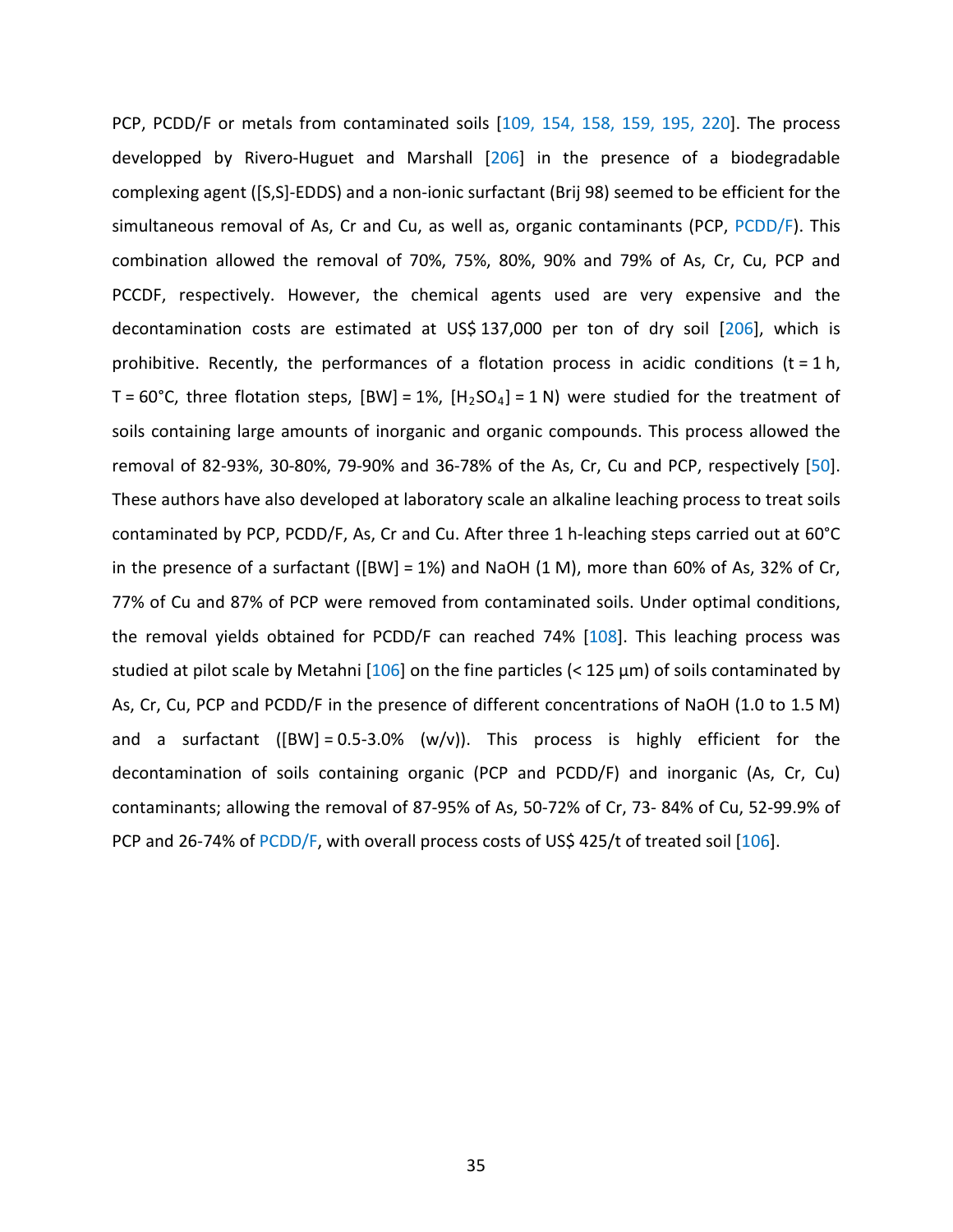#### **CONCLUSION**

Industrial activities, especially the industrial wood preservation activities, led to the contamination of several sites by both organic (PCP, PCDD/F) and inorganic compounds (As, Cr, Cu) around the world. The management of soils contaminated by both PCP, PCDD/F, As, Cr and Cu is becoming a global and political challenge due to the amounts of PCP- and CCA-treated wood products reaching their end-of-life. Over the last years, several researchers focused their attention on the development of reliable effective and economical decontamination techniques based on physical, thermal, biological and/or chemical processes. Some technologies are applied at full-scale to treat soils contaminated by organic or inorganic contaminants in Canada and in the USA but as our best knowledge, none of them is able to simultaneously treat soils contaminated by both organic and inorganic compounds, except stabilization/solidification used by the various companies. However, this solution does not fit anymore into the framework of the sustainable development.

e to treat soils contaminated by organic or inorganic cont<br>t as our best knowledge, none of them is able to simult<br>both organic and inorganic compounds, except stabili<br>ous companies. However, this solution does not fit<br>tus As discussed below, considerable advancements have been made in the development of decontamination processes over the past few years to remove organic and/or inorganic contaminants from soils. Among the ex-situ thermal processes, both thermal treatments and thermal desorption (pyrolysis) are effective for the removal of more than 99.99% of organic contaminants such as PCP and PCDD/F. However, these techniques are very expensive and led to the release of contaminants in gases, resulting in severe air pollution problems. In addition, metals still remain in the soil or in vapors, requiring additional treatment, such as stabilization/solidification processes, increasing the costs of treatment. Bioremediation is an ancient and well-known technology used to treat soils contaminated by organic contaminants and sometimes by inorganic compounds. The performances of biological processes are very low for recalcitrant organic compounds such as PCP and PCDD/F. However, bioremediation processes are very sensitive to the nature and the initial concentrations of contaminants to be remediated and many other parameters such as the temperature, the moisture content and the geology/morphology of the site. Researchers have to resolve these problems and reduce duration of biological treatments that may cause high operational costs.

36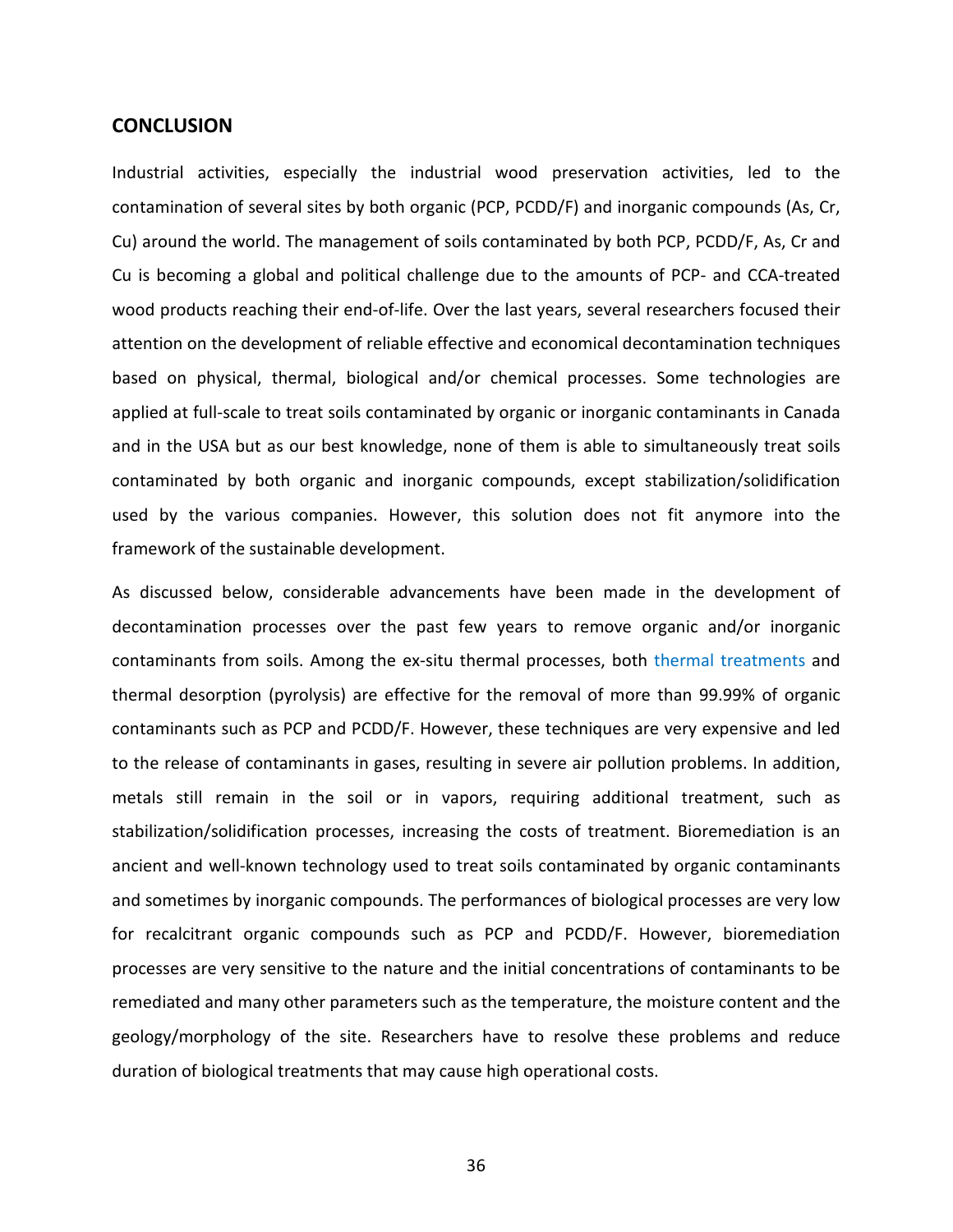Solid phase (the particles of solid to study), that should be p<br>thage is the significant amounts of solid that should be p<br>elated to the solubilization of organic and inorganic cont<br>hysical treatments have to be better und The soil washing in the presence of acids or bases and surfactants is also highly efficient for the simultaneous removal of metals and organic contaminants. However, this technique seemed to be expensive when applied to all the soil fractions. Several successive stages of physical and/or chemical treatments may be beneficial to enhance the performances of contaminant removals without significantly increasing the costs of rehabilitation. Among the physical treatments, attrition is the most commonly used and promising technique for increasing the efficiency and decreasing the cost of the rehabilitation of soils contaminated by both organic and inorganic contaminants. Moreover, these processes are based on the transfer of the contaminant from the soil to another solid phase (fine particles of soil or sludge), that should properly be disposed of. The main advantage is the significant amounts of solid that should be properly disposed of. The mechanisms related to the solubilization of organic and inorganic contaminants using soil washing and/or physical treatments have to be better understood. Some researchers recently highlighted that the nature of the soil or the initial contaminants levels can affect the performances of both physical and chemical processes. Further efforts should be done to better understand this phenomenon in order to be able to predict the behavior of the contaminants during the decontamination process.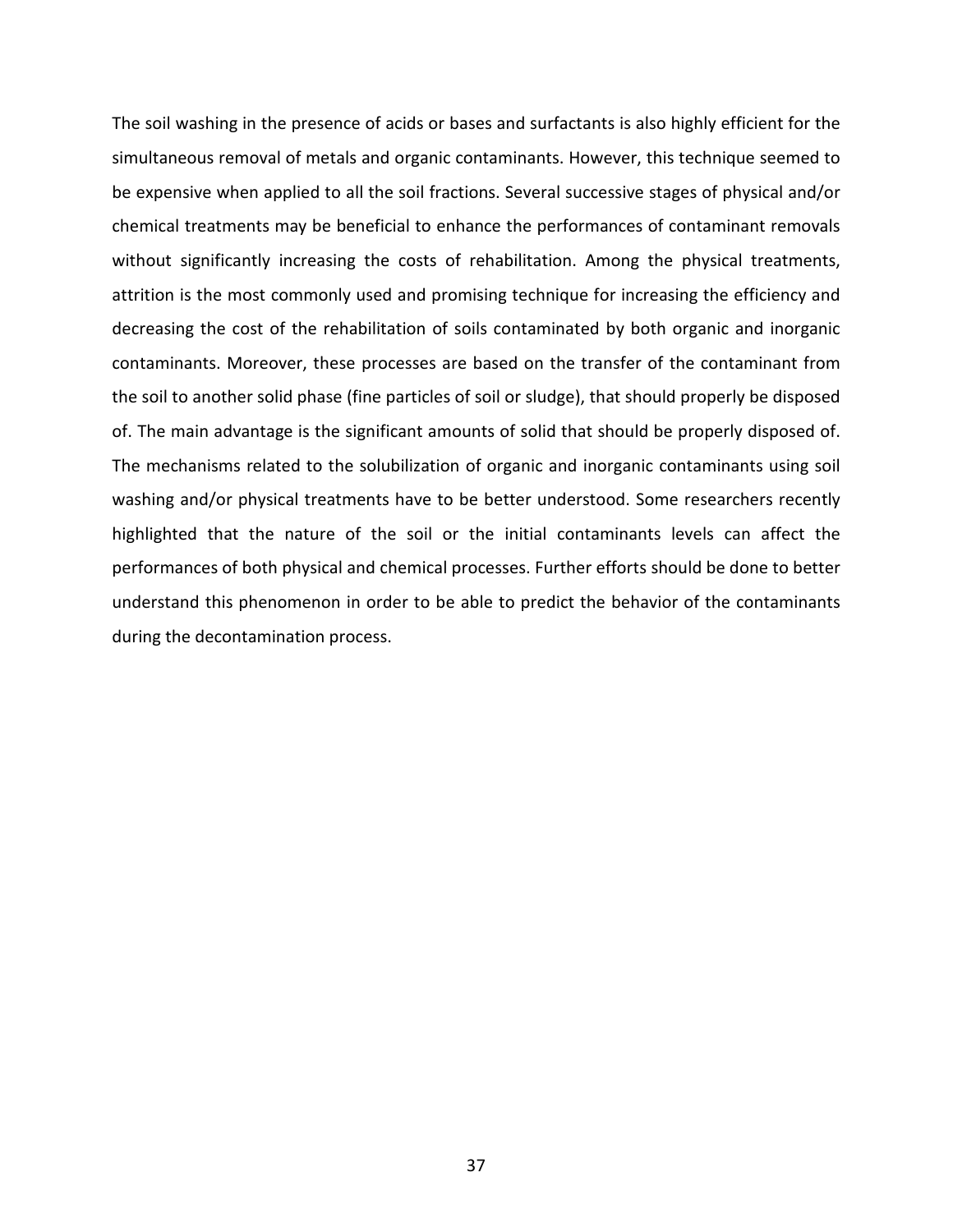## **REFERENCES**

- [1] Y.K. Wang, L. Tao, M.J. Chen, F.B. Li, Effect of the FeII/CuII interaction on copper aging enhancement and pentachlorophenol reductive transformation in paddy soil, Journal of Agricultural and Food Chemistry, 60 (2002) 630-638.
- [2] W.P. Canada, Certification des usines. Autorisation Canadienne de Certification de la Préservation du Bois (ACCPB) - Installations certifies. 202-2141 Thuston Drive, Ottawa, Ontario, Canada, 2016.
- [3] PNUE, Aspects environnementaux de la préservation industrielle du bois, Technical report No. 20, Programme des Nations-Unies pour l'Environnement, Geneva, Swiss, 1994.
- [4] P.I. Morris, J. Wang, Wood preservation in Canada. Canadian Wood Council, Vancouver, British Colombia, Canada, 2006.
- [5] M.H. Freeman, T.F. Shupe, R.P. Vlosky, H. Barnes, Past, present, and future of the wood preservation industry: Wood is a renewable natural resource that typically is preservative treated to ensure structural integrity in many exterior applications, Forest Products Journal, 53 (2003) 8-16.
- [6] H. Barnes, Wood preservation trends in North America forest products laboratory, Forest and Wildlife Research Center, Mississippi State University, Starkville, Mississippi, USA, 2008.
- [7] U.S. Congress, Cleaning up contaminated wood-treating sites, OTA-BP-ENV-164, Office of Technology Assessment, U.S. Government Printing Office, Washington, DC, USA, 1995, pp. 45.
- or a cherence interval resource that venture in the present of the cherence that and exterior applications, Forest Products lournal, 53 (2003) 8-16.<br>
Acter, Mississippi State University, Starkville, Mississippi, USA, 2008. [8] L.M. Ottosen, A.B. Ribeiro, E. Melcher, Polluted wood preservation sites, Federal Research Centre for Forestry and Forest Products, Institute of Wood Biology and Wood Protection, Hamburg, Germany, 2002, pp. 10.
- [9] C.T. Darling, V.G. Thomas, The distribution of outdoor shooting ranges in Ontario and the potential for lead pollution of soil and water, Science of the Total Environment, 313 (2003) 235-243.
- [10] L.Q. Ma, D.W. Hardison Jr, W.G. Harris, X. Cao, Q. Zhou, Effects of soil property and soil amendment on weathering of abraded metallic Pb in shooting ranges, Water, Air, & Soil Pollution, 178 (2007) 297-307.
- [11] R. Charlatchka, P. Cambier, Influence of reducing conditions on solubility of trace metals in contaminated soils, Water, Air, & Soil Pollution, 118 (2000) 143-168.
- [12] B. Subramanian, Exploring neoteric solvent extractants: Applications in the removal of sorbates from solid surfaces and regeneration of automotive catalytic converters, Division of Research and Advanced Studies, University of Cincinnati, Cincinnati, Ohio, USA, 2007, pp. 82.
- [13] E.C.A.H. Canada, Document d'orientation à l'intention des utilisations de bois traités industriel. Version 1, Environnement Canada, Ontario, Canada, 2004, pp. 95.
- [14] B. Fisher, Pentachlorophenol: Toxicology and environmental fate, Journal of Pesticide Reform: A publication of the Northwest Coalition for Alternatives to Pesticides,USA, 1991.
- [15] M. Altarawneh, B.Z. Dlugogorski, E.M. Kennedy, J.C. Mackie, Mechanisms for formation, chlorination, dechlorination and destruction of polychlorinated dibenzo-p-dioxins and dibenzofurans (PCDD/Fs), Progress in Energy and Combustion Science, 35 (2009) 245-274.
- [16] W.H. Organization, Pentachlorophenol in drinking-water background fir development of WHO guidelines for drinking water quality, WHO/SDE/WSH/03.04/62, Geneva, Swiss, 2003, pp. 18.
- [17] B. Fabre, J. Ayele, M. Mazet, P. Lafrance, Removal of pentachlorophenol by adsorption onto various materials. The effect of organic co-adsorbates (humic substances and lindane), Revue des Sciences de l'Eau, 3 (1990) 277-292.
- [18] R.P. Schwarzenbach, P.M. Gschwend, D.M. Imboden, Environmental Organic Chemistry, 2<sup>nd</sup> Edition, Wiley-Interscience, A John Wiley & Sons, Inc., Hoboken, New Jersey, USA, 1327 p.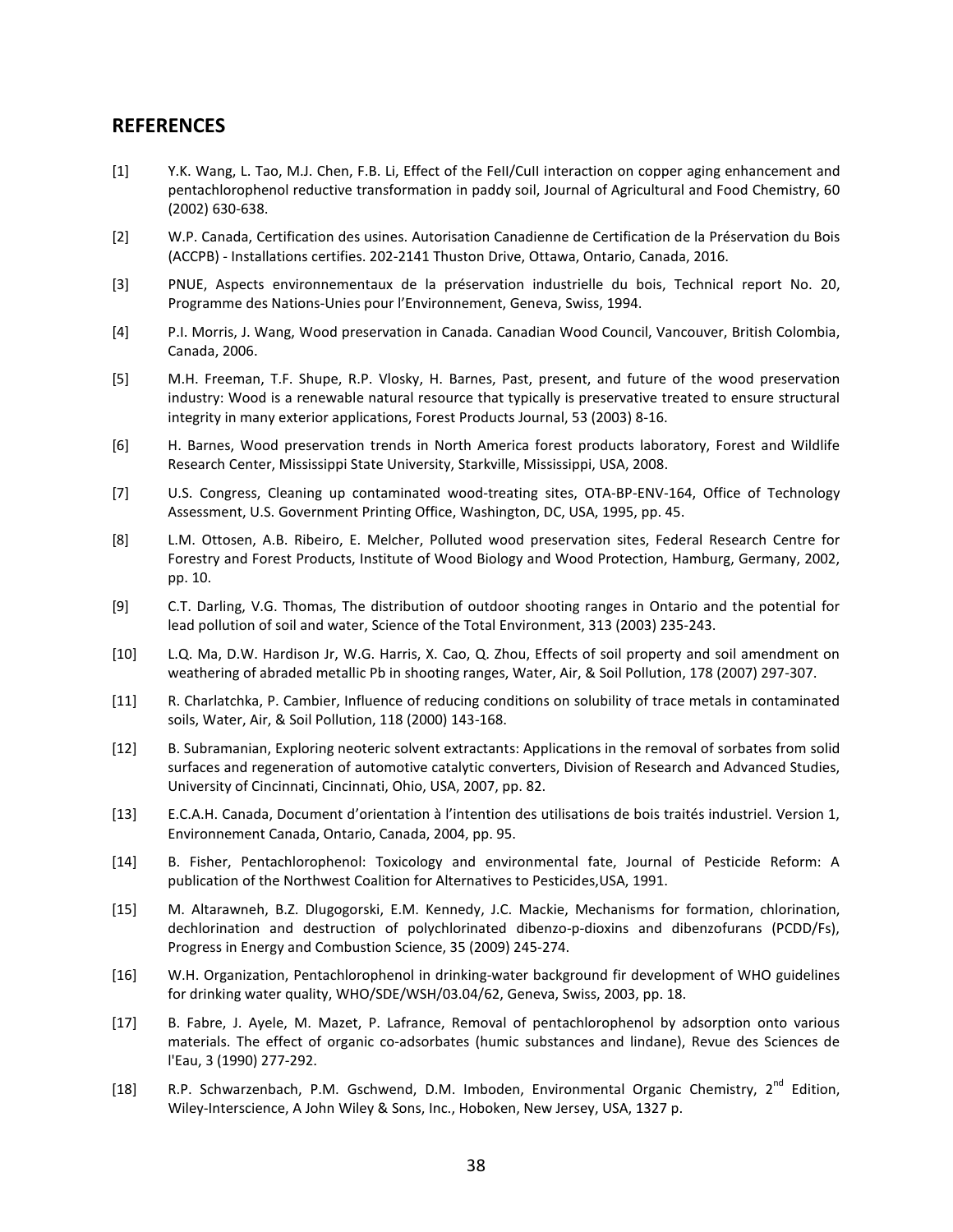- [19] ATSDR, (Agency for Toxic Substances and Disease Registry), Toxicological profile for chlorinated pentachlorophenol, U.S. Department of Health and Human Services, Atlanta, Georgia, USA, 2001, pp. 316.
- [20] C. Tissier, C. Morvan, G. Bocquené, H. Grossel, A. James, M. Marchand, Les substances prioritaires de la Directive Cadre sur l'Eau (DCE). Fiches de synthèse, IFREMER, Issy-les-Moulineaux, France, 2005.
- [21] CCME, Recommandations canadiennes pour la qualité des sols concernant le PCP: Environnement et santé humaine, Report prepared by the Conseil Canadien des Ministres de l'Environnement, Winnipeg, Manitoba, Canada, 1997, pp. 61.
- [22] INERIS, Données technico-économiques sur les substances chimiques en France: PCP, INERIS, Paris, France, 2005, pp. 14.
- [23] S.K. Banerji, S. Wei, R.K. Bajpai, Pentachlorophenol interactions with soil, Water, Air, & Soil Pollution, 69 (1993) 149-163.
- [24] P. Augustijn-Beckers, A. Hornsby, R. Wauchope, The SCS/ARS/CES pesticide properties database for environmental decision-making. II. Additional compounds, Reviews of Environmental Contamination and Toxicology, Springer, Berlin, Germany, 1994, pp. 1-82.
- [25] M. Chen, L. Tao, L. Fangbai, Q. Lan, Reductions of Fe(III) and pentachlorophenol linked with geochemical properties of soils from Pearl River Delta, Geoderma, 217-218 (2014) 201-211.
- [26] INERIS, Données toxicologiques et environnementales des substances chimiques. Pentachlorophénol, INERIS, France, 2011, pp. 62.
- [27] UE, Directives 2000/60/EC of the European Parliament and the Council of 23 October 2000 establishing a framework for Community action in the field of water policy, CELEX-EUR Official Journal L 327, 22, 2000, pp. 72.
- Fringer, Berlin, Germany, 1994, pp. 1-82.<br>
ao, L. Fangbai, Q. Lan, Reductions of Fe(III) and pentachlorophenol Isolis from Pearl River Delta, Geoderma, 217-218 (2014) 201-211.<br>
ses toxicologiques et environnementales des s [28] USEPA, 40 CFR part 423. Steam electric power generating point source category - Appendix A - 126 Priority pollutants, Report EPA 821-R-06-015, United States Environmental Protection Agency, Washington, DC, USA, 2003, pp. 128.
- [29] W. Zheng, X. Wang, H. Yu, X. Tao, Y. Zhou, W. Qu, Global trends and diversity in pentachlorophenol levels in the environment and in humans: a meta-analysis, Environmental Science & Technology, 45 (2011) 4668-4675.
- [30] INRS-Géoressources, CRM, Protocole d'évaluation de la trabilité des sédiments, des sols et des boues à l'aide des technologies minéralurgiques. Technical report, Environnement Canada, Institut National de la Recherche Scientifique, Centre de Recherches Minérales, Québec, Québec, Canada, 1997.
- [31] H. Canada, Les chlorophénols. Santé de l'environnement et du milieu de travail. Qualité de l'eau, Santé Canada, Ottawa, Ontario, Canada, 1987, pp. 6.
- [32] G.F. Fries, A review of the significance of animal food products as potential pathways of human exposures to dioxins, Journal of Animal Science, 73 (1995) 1639-1650.
- [33] INSERM, Dioxines dans l'environnement: Quels risques pour la santé, Institut National de la Santé et de la Recherche Médicale, Paris, France, 2000, pp. 400.
- [34] CCME, Recommandations canadiennes pour la qualité des sols: Environnement et santé humaine: les dibenzo-p-dioxines polychlorées et les dibenzofurannes polychlorés (PCDD/F), Rapport rédigé par le Conseil Canadien des Ministres de l'Environnement, Winnipeg, Manitoba, Canada, 2002, pp. 16.
- [35] L.Y. Wang, P. Wang, L. Ding, X. Li, Y. Wang, Q. Zhang, A. Li, G. Jiang, Reduction of atmospheric polychlorinated dibenzo-p-dioxins ans dibenfurans (PCDD/Fs) during the 2008 Beijing Olympic Games, Environmental Science and Technology, 45 (2011) 3304-3309.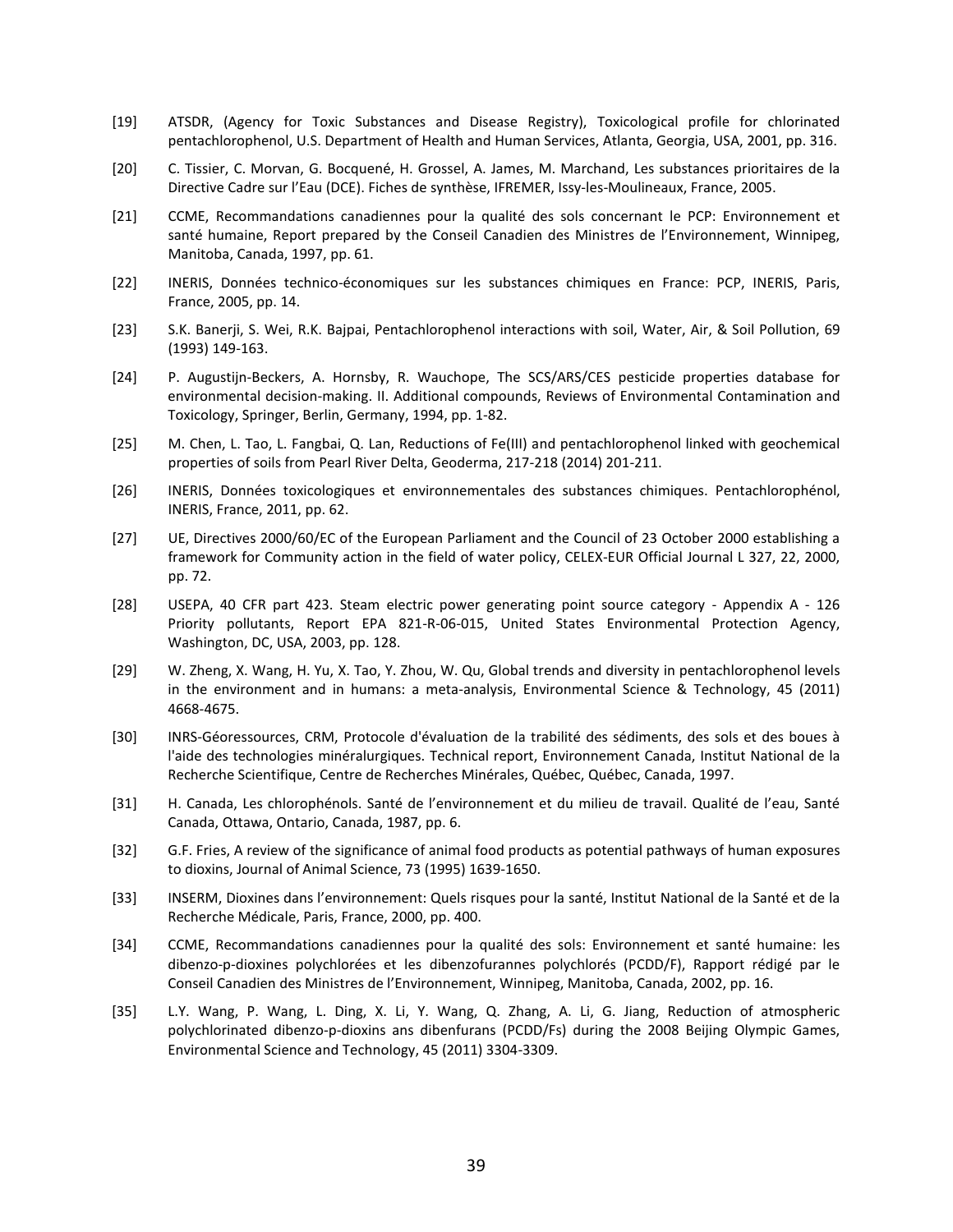- [36] K.C. Jones, A. Sewart, Dioxins and furans in sewage sludges: A review of their occurrence and sources in sludge and of their environmental fate, behavior, and significance in ashed gedenged agricultural systems, Critical Reviews in Environmental Science and Technology, 27 (1997) 1-86.
- [37] ATSDR (Agency for Toxic Substances and Disease Registry), Toxicological profile for chlorinated dibenzo-pdioxins (update), U.S. Department of Health and Human Services, Atlanta, Georgia, USA, 1998, pp. 721
- [38] K.S. Kim, S.C. Lee, K.H. Kim, W.J. Shim, S.H. Hong, K.H. Choi, J.H. Yoon, J.G. Kim, Survey on organochlorine pesticides, PCDD/Fs, dioxin-like PCBs and HCB in sediments from the Han river, Korea, Chemosphere, 75 (2009) 580-587.
- [39] U.E. Agency, Soil guideline values for dioxins, furans and dioxin like PCBs in soil, Science Report SC050021/Dioxins SGV, United Kingdom Environment Agency, Bristol, England, 2009, pp. 22.
- [40] USEPA, Dioxin treatment technologies, Report OTA-BP-O-93, Order No. PB92–152511, 1991, pp. 68.
- [41] J.D. Urban, D.S. Wikoff, A.T. Bunch, M.A. Harris, L.C. Haws, A review of background dioxin concentrations in urban/suburban and rural soils across the United States: Implications for site assessments and the establishment of soil cleanup levels, Science of the Total Environment, 466 (2014) 586-597.
- [42] P. Isosaari, Polychlorinated dibenzo-p-dioxin and dibenzofuran contamination of sediments and photochemical decontamination of soils, University of Kuopio, Kuopio, Finland, 2004, pp. 95.
- [43] N. Reynier, Décontamination des sols pollués par des métaux, Ph.D. thesis, INRS-ETE, Université du Québec, Québec, Québec, Canada, 2012, pp. 284.
- [44] K.R. Henke, Arsenic: Environment chemistry, health threats and waste treatment, John Wiley and Sons Ltd, New York, New York, USA, 2009, pp. 569.
- [45] LCPE, Liste des substances d'intérêt prioritaire. Rapport d'évaluation. L'arsenic et ses composés, Loi canadienne sur la protection de l'environnement, Santé Canada et Environnement Canada, Ottawa, Ontario, Canada, 1993, pp. 60.
- [46] G. Liu, Y. Cai, Chapter 31: Arsenic speciation in soils: An analytical challenge for understanding arsenic biogeochemistry, Developments in Environmental Science, 5 (2007), 685-708.
- [47] C. Gilmour, G. Riedel, Biogeochemistry of Trace Metals and Metalloids, in: Encyclopedia of Inland Waters, Oxford, Elsevier, (2013) 7-15 p.
- to fiscal change levels, Science of the Total Environment, 466 (2014)<br>
Polychlorinated dibenzo-p-dioxin and dibenzofuran contaminatial<br>
Polychlorinated dibenzo-p-dioxin and dibenzofuran contaminatial<br>
all decontamination o [48] H.F Yu, F.B. Li, C.S. Liu, W. Huang, T.X. Liu, W.M. Yu, Chapter 5: Iron redox cycling coupled to transformation and immobilization of heavy metals: Implications for paddy rice safety in red soil of South China, in: Advances in Agronomy, 137 (2016) 279-317.
- [49] ATSDR (Agency for Toxic Substances and Disease Registry), Toxicological profile for arsenic, U.S. Department of Health and Human Services, Atlanta, Georgia, USA, 2007, pp. 559
- [50] N. Reynier, J.F. Blais, G. Mercier, S. Besner, Treatment of arsenic-, chromium-, copper-and pentachlorophenol-polluted soil using flotation, Water, Air, & Soil Pollution, 224 (2013) 1-12.
- [51] K.G. Brown, G.L. Ross, Arsenic, drinking water, and health: A position paper of the American Council on Science and Health, Regulatory Toxicology and Pharmacology, 36 (2002) 162-174.
- [52] W.H. Organization, Guidelines for drinking-water quality: Incorporating 1st and 2nd addenda. Vol. 1, Recommendations. Third Edition, World Health Organization Geneva, Swiss, 2008, pp. 668.
- [53] G. Lespagnol, Lixiviation du chrome, du cuivre et de l'arsenic (CCA) à partir de sols contaminés sur des sites de traitement du bois, Ph.D. thesis, École Nationale Supérieure des Mines de Saint-Étienne et de l'Université Jean Monnet, Saint-Étienne, France, 2003, pp. 212.
- [54] J. Kotaś, Z. Stasicka, Chromium occurrence in the environment and methods of its speciation, Environmental Pollution, 107 (2000) 263-283.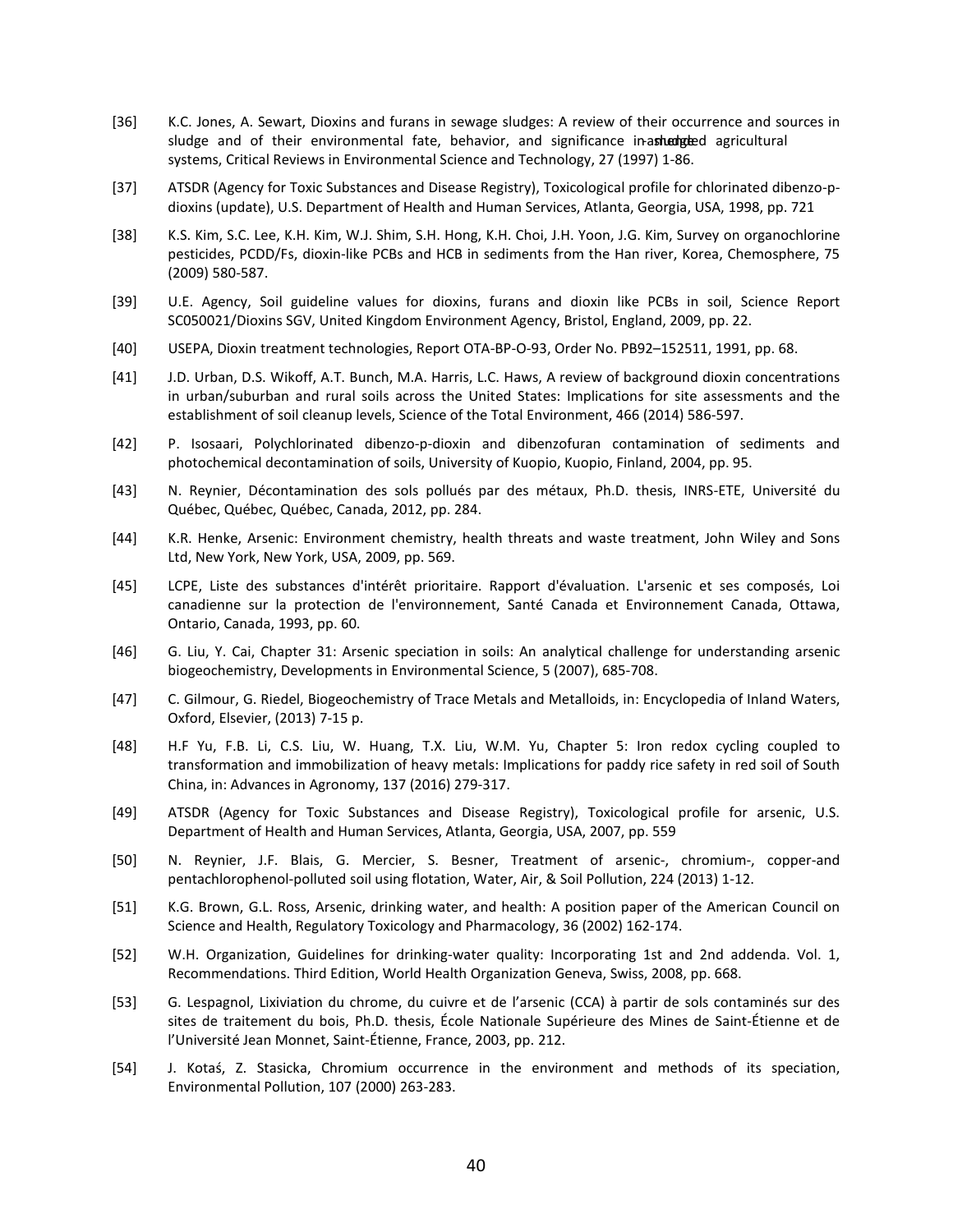- [55] L. Coudert, J.F. Blais, G. Mercier, P. Cooper, A. Janin, L. Gastonguay, Demonstration of the efficiency and robustness of an acid leaching process to remove metals from various CCA-treated wood samples, Journal of Environmental Management, 132 (2014) 197-206.
- [56] A. Tessier, P.G. Campbell, M. Bisson, Sequential extraction procedure for the speciation of particulate trace metals, Analytical Chemistry, 51 (1979) 844-851.
- [57] E.C.A.H. Canada, Liste des substances d'intérêts prioritaires Rapport d'évaluation Le chrome et ses composés, Ottawa, Ontario, Canada, 1994.
- [58] A. Baral, R.D. Engelken, Chromium-based regulations and greening in metal finishing industries in the USA, Environmental Science & Policy, 5 (2002) 121-133.
- [59] W. Dang, J. Chen, A probabilistic risk assessment for children who contact CCA-treated playsets and decks, United States Environmental Protection Agency, Washington, DC, USA, 2003, pp. 325.
- [60] S.M. Shaheen, T. Frohne, J.R. White, R.D. DeLaune, J. Rinklebe, Redox-induced mobilization of copper, selenium, and zinc in deltaic soils originating from Mississipi (U.S.A.) and Nile (Egypt) River Deltas: A better understanding of biogeochemical processes for safe environmental management, Journal of Environmental Management, (2016) 1-10.
- [61] C. Mulligan, R. Yong, B. Gibbs, Remediation technologies for metal-contaminated soils and groundwater: an evaluation, Engineering Geology, 60 (2001) 193-207.
- [62] S.B. Goldhaber, Trace element risk assessment: essentiality vs. toxicity, Regulatory Toxicology and Pharmacology, 38 (2003) 232-242.
- [63] USEPA, Consumer factsheet on copper, United States Environmental Protection Agency, Washington, DC, USA, 2006.
- g of biogeochemical processes for safe environmental management, (2016) 1-10.<br>
Il Management, (2016) 1-10.<br>
Il Management, (2016) 1-10.<br>
Compare the environmental management (See Environmental management, (2016) 1-10.<br>
Fig [64] M.V. Coronas, J.A.V. Rocha, D.M.F. Salvadori, V.M.F. Vargas, Evaluation of area contaminated by wood treatment activities: Genetic markers in the environment and in the child population, Chemosphere, 144 (2016) 1207-1215.
- [65] F.X. Han, A. Banin, Y. Su, D.L. Monts, J.M. Plodinec, W.L. Kingery, G.E. Triplett, Industrial age anthropogenic inputs of heavy metals into the pedosphere, Naturwissenschaften, 89 (2002) 497-504.
- [66] L. Chai, Z. Wang, Y. Wang, Z. Yang, H. Wang, X. Wu, Ingestion risks of metals in groundwater based on TIN model and dose-response assessment - A case study in the Xiangjiang watershed, central-south China, Science of the Total Environment, 408 (2010) 3118-3124.
- [67] Z. Wang, L. Chai, Z. Yang, Y. Wang, H. Wang, Identifying sources and assessing potential risk of heavy metals in soils from direct exposure to children in a mine-impacted city, Changsha, China, Technical reports: Heavy metals in the environment, Madison, Winconsin, USA, 1616-1623.
- [68] P.A. Cooper, Y.T. Ung, Effect of water repellents on leaching of CCA from treated fence and deck units An update, IRG/WP 97-50086, International Research Group on Wood Protection, Stockholm, Sweden, 1997.
- [69] D. Stilwell, K. Gorny, Contamination of soil with copper, chromium, and arsenic under decks built from pressure treated wood, Bulletin of Environmental Contamination and Toxicology, 58 (1997) 22-29.
- [70] T. Chirenje, L. Ma, C. Clark, M. Reeves, Cu, Cr and As distribution in soils adjacent to pressure-treated decks, fences and poles, Environmental Pollution, 124 (2003) 407-417.
- [71] H.M. Solo-Gabriele, T.G. Townsend, J.D. Schert, Environmental impact of CCA-treated wood: A summary from seven years of study focusing on the U.S. Florida environment, International Research Group on Wood Protection Annual Meeting, Brisbane, Australia, 2003.
- [72] H. Cheng, Y. Hu, J. Luo, B. Xu, J. Zhao, Geochemical processes controlling fate and transport of arsenic in acid mine drainage (AMD) and natural systems, Journal of Hazardous Materials, 165 (2009) 13-26.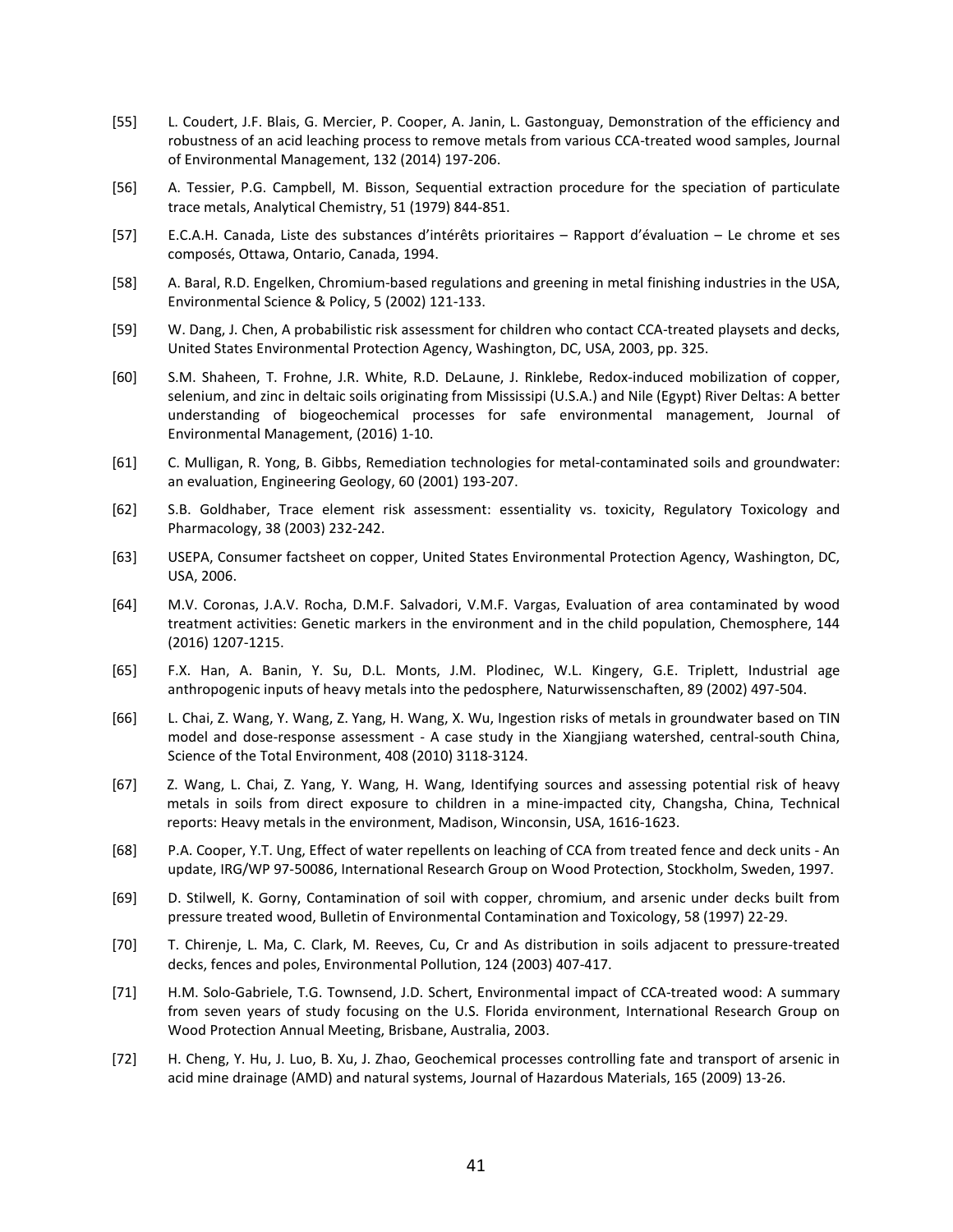- [73] K. Ken, S.L. Lo, Desorption kinetics of PCP-contaminated soil: effect of temperature, Water Research, 36 (2002) 284-290.
- [74] J.H. Li, X.F. Sun, Z.T. Yao, X.Y. Zhao, Remediation of 1,2,3-trichlorobenzene contaminated soil using a combined thermal desorption–molten salt oxidation reactor system, Chemosphere, 97 (2014) 125-129.
- [75] N.T. Thuan, M.B. Chang, Investigation of the degradation of pentachlorophenol in sandy soil via lowtemperature pyrolysis, Journal of Hazardous Materials, 229 (2012) 411-418.
- [76] N.T. Thuan, N.T. Dien, M.B. Chang, PCDD/PCDF behavior in low-temperature pyrolysis of PCPcontaminated sandy soil, Science of the Total Environment, 443 (2013) 590-596.
- [77] K. Guemiza, G. Mercier, J.F. Blais, Pilot-scale decontamination of small-arms shooting range soil polluted with copper, lead, antimony, and zinc by acid and saline leaching, Journal of Environmental Engineering, 141 (2014) 04014054.
- [78] S. Lafond, J.F. Blais, R. Martel, G. Mercier, Chemical leaching of antimony and other metals from small arms shooting range soil, Water, Air, & Soil Pollution, 224 (2013) 1-15.
- F. Blais, M. Chartier, Décontamination à l'échelle pilote de sols polls<br>
F. Blais, M. Chartier, Décontamination à l'échelle pilote de sols polls<br>
S. Mercier, J.F. Blais, Pilot-scale counter-current add leaching proces<br>
S. [79] G. Mercier, J.F. Blais, M. Chartier, Décontamination à l'échelle pilote de sols pollués en métaux toxiques par des procédés miniers et lixiviation chimique, Journal of Environmental Engineering and Science, 6 (2007) 53-64.
- [80] K. Guemiza, G. Mercier, J.F. Blais, Pilot-scale counter-current acid leaching process for Cu, Pb, Sb, and Zn from small-arms shooting range soil, Journal of Soils and Sediments, 14 (2014) 1359-1369.
- [81] A. Duchesne, Recommandation pour la réhabilitation des sols contaminés d'un ancien site de traitement du bois, Université de Sherbrooke, Québec, Québec, Canada, 2013, pp. 87.
- [82] C.N. Mulligan, R.N. Yong, B.F. Gibbs, Heavy metal removal from sediments by biosurfactants, Journal of Hazardous Materials, 85 (2001) 111-125.
- [83] W. Xing, C. Hendriks, Decontamination of granular wastes by mining separation techniques, Journal of Cleaner Production, 14 (2006) 748-753.
- [84] USEPA, Cleaning up the Nation's waste sites markets and technology trends, 4th Edition, United States Environmental Protection Agency, Washington, DC, USA, 2004, pp. 50.
- [85] S. Bisone, J.F. Blais, P. Drogui, G. Mercier, Toxic metal removal from polluted soil by acid extraction, Water, Air, & Soil Pollution, 223 (2012) 3739-3755.
- [86] S. Bisone, G. Mercier, J.F. Blais, Decontamination of metals and polycyclic aromatic hydrocarbons from slag-polluted soil, Environmental Technology, 34 (2013) 2633-2648.
- [87] J. Mouton, G. Mercier, J.F. Blais, Laboratory-scale flotation process for treatment of soils contaminated with both PAH and lead, Journal of Environmental Engineering, 136 (2010) 1063-1074.
- [88] J. Mouton, G. Mercier, P. Drogui, J.F. Blais, Experimental assessment of an innovative process for simultaneous PAHs and Pb removal from polluted soils, Science of the Total Environment, 407 (2009) 5402-5410.
- [89] A.P. Khodadoust, K.R. Reddy, K. Maturi, Effect of different extraction agents on metal and organic contaminant removal from a field soil, Journal of Hazardous Materials, 117 (2005) 15-24.
- [90] E.L. Arthur, P.J. Rice, P.J. Rice, T.A. Anderson, S.M. Baladi, K.L. Henderson, J.R. Coats, Phytoremediation an overview, Critical Reviews in Plant Sciences, 24 (2005) 109-122.
- [91] I. Brunner, J. Luster, M.S. Günthardt-Goerg, B. Frey, Heavy metal accumulation and phytostabilisation potential of tree fine roots in a contaminated soil, Environmental Pollution, 152 (2008) 559-568.
- [92] FRTR, Remediation technologies screening matrix and references guide. Version 4.0, Federal Remediation Technologies Roundtable, Website: https://frtr.gov/matrix2/top\_page.html, 2012.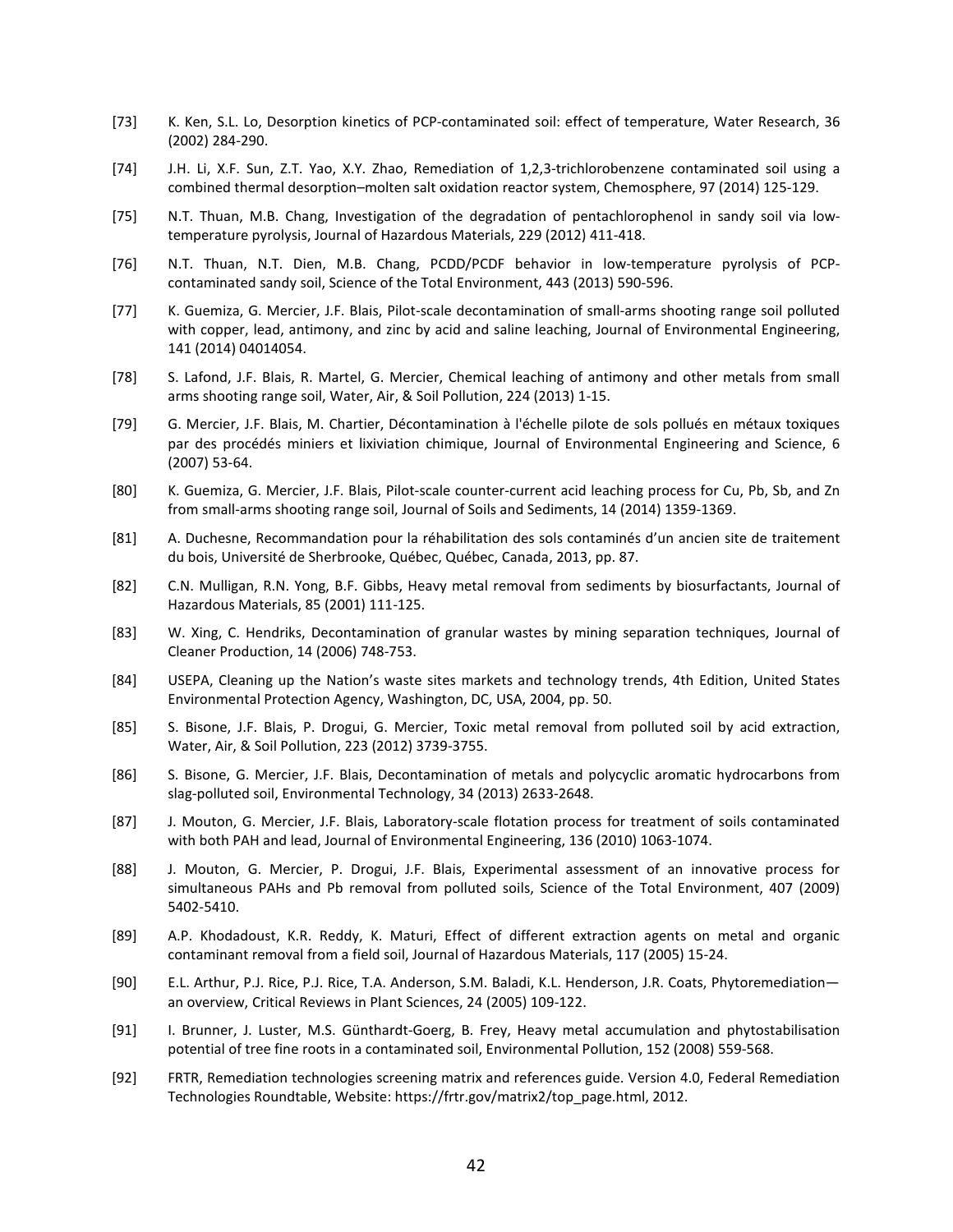- [93] S. Chen, Y. Zhu, Y. Ma, The effect of grain size of rock phosphate amendment on metal immobilization in contaminated soils, Journal of Hazardous Materials, 134 (2006) 74-79.
- [94] R.A. Wuana, F.E. Okieimen, Heavy metals in contaminated soils: A review of sources, chemistry, risks and best available strategies for remediation, ISRN Ecology, 2011 (2011) Article ID 402647, pp. 20.
- [95] R. Bade, S. Oh, W.S. Shin, Assessment of metal bioavailability in smelter-contaminated soil before and after lime amendment, Ecotoxicology and Environmental Safety, 80 (2012) 299-307.
- [96] S.R. Mallampati, Y. Mitoma, T. Okuda, S. Sakita, M. Kakeda, Enhanced heavy metal immobilization in soil by grinding with addition of nanometallic Ca/CaO dispersion mixture, Chemosphere, 89 (2012) 717-723.
- [97] C.C. Association, Remediation on contaminated site, Canadian Cement Association, 2012.
- [98] A. Garcıa-Sánchez, A. Alastuey, X. Querol, Heavy metal adsorption by different minerals: Application to the remediation of polluted soils, Science of the Total Environment, 242 (1999) 179-188.
- [99] J.Y. Kim, A.P. Davis, K.W. Kim, Stabilization of available arsenic in highly contaminated mine tailings using iron, Environmental Science & Technology, 37 (2003) 189-195.
- mental Science & Technology, 37 (2003) 189-195.<br>
Blais, G. Mercier, P. Drogui, Selective recovery of metals in leachate thed wood using ion exchange resins and chemical precipitation, a (2009) 1099-1105.<br>
. Weigand, C. Mar [100] A. Janin, J.F. Blais, G. Mercier, P. Drogui, Selective recovery of metals in leachate from chromated copper arsenate treated wood using ion exchange resins and chemical precipitation, Journal of Hazardous Materials, 169 (2009) 1099-1105.
- [101] C. Spuller, H. Weigand, C. Marb, Trace metal stabilisation in a shooting range soil: Mobility and phytotoxicity, Journal of Hazardous Materials, 141 (2007) 378-387.
- [102] B. Wen, R.J. Li, S. Zhang, X.Q. Shan, J. Fang, K. Xiao, S.U. Khan, Immobilization of pentachlorophenol in soil using carbonaceous material amendments, Environmental Pollution, 157 (2009) 968-974.
- [103] S.S Sukkla, A.S. Sukkla, K.C. Lee, Solidification/stabilization study for the disposal of pentachlorophenol, Journal of Hazardous Materials, 30 (1992) 317-331.
- [104] USEPA, Treatment technologies for site cleanup: Annual status report, 12th Edition, Soil Waste and Emergency Response, United States Environmental Protection Agency, Washington, DC, USA, 2007, pp. 66
- [105] A.P. Khodadoust, M.T. Suidan, C.M. Acheson, R.C. Brenner, Solvent extraction of pentachlorophenol from contaminated soils using water-ethanol mixtures, Chemosphere, 38 (1999) 2681-2693.
- [106] S. Metahni, Décontamination à l'échelle pilote des sols pollués par des métaux, du pentachlorophénol et des dioxines et furanes, M.Sc. thesis, INRS-ETE, Université du Québec, Québec, Québec, Canada, 2014, pp. 188.
- [107] I.F. Paterson, B.Z. Chowdhry, S.A. Leharne, Polycyclic aromatic hydrocarbon extraction from a coal tarcontaminated soil using aqueous solutions of nonionic surfactants, Chemosphere, 38 (1999) 3095-3107.
- [108] N. Reynier, J.F. Blais, G. Mercier, S. Besner, Decontamination of metals, pentachlorophenol, and polychlorined dibenzo-p-dioxins and dibenzofurans polluted soil in alkaline conditions using an amphoteric biosurfactant, Environmental Technology, 35 (2014) 177-186.
- [109] E. Sahle-Demessie, D.W. Grosse, E.R. Bates, Solvent extraction and soil washing treatment of contaminated soils from wood preserving sites: Bench-scale studies. United States Environmental Protection Agency, Cincinnati, Ohio, USA, 2000, pp. 25.
- [110] USEPA, Bio Trol soil washing system for treatment of wood preserving site, applications analysis report, Report EPA 540/A5-91/003, United States Environmental Protection Agency, Cincinnati, Ohio, USA, 1992, pp. 76.
- [111] C.A. Young, R.F. Weston, H. Hatch, J. Leibbert, On-site thermal desorption of PCP- and dioxincontaminated soil at the Coleman-Evans wood preservative site, Whitehouse, Florida, USA, 2000, pp. 11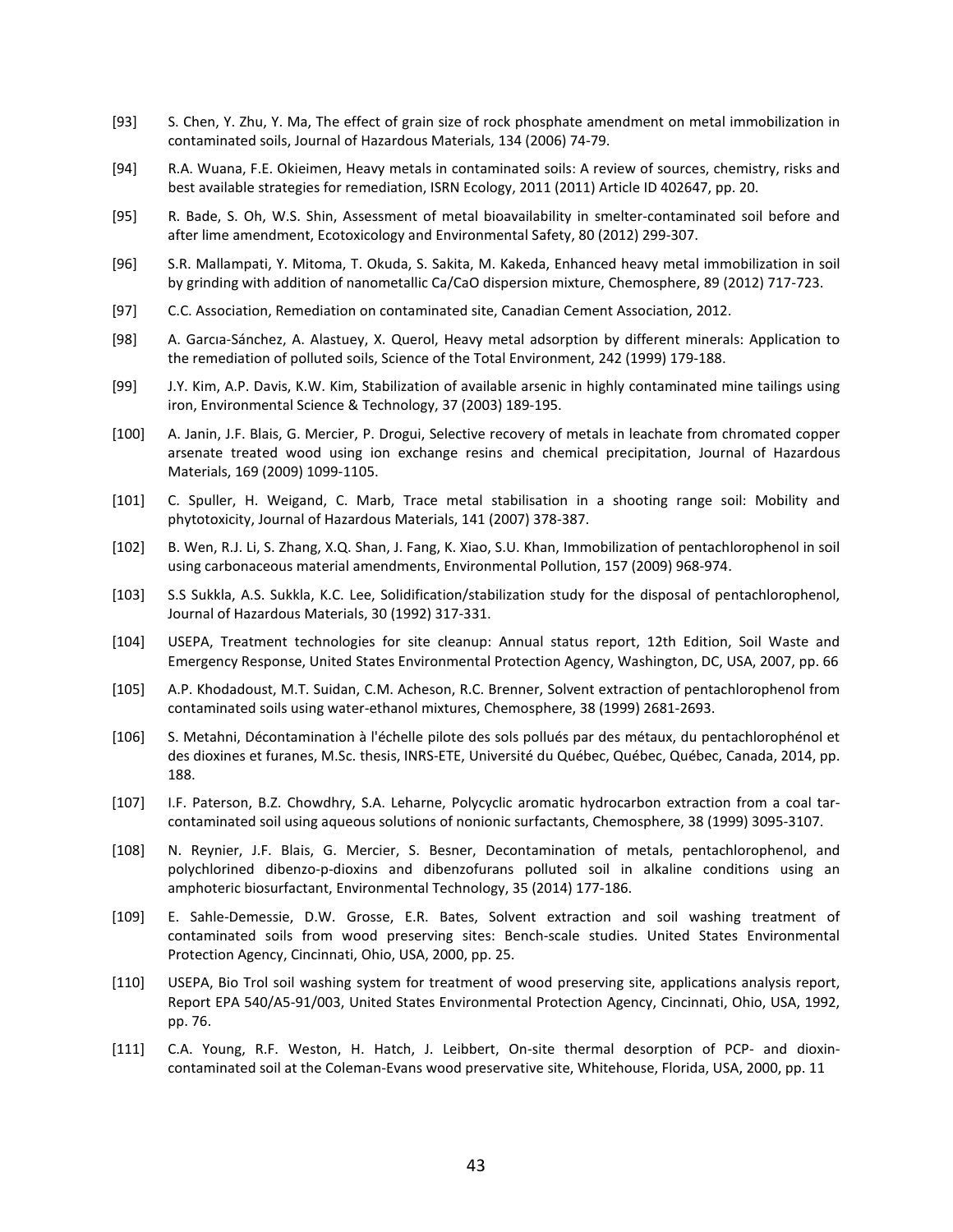- [112] M. Walter, K.S. Boyd-Wilson, D. McNaughton, G. Northcott, Laboratory trials on the bioremediation of aged pentachlorophenol residues, International Biodeterioration & Biodegradation, 55 (2005) 121-130.
- [113] L. Valentín, H. Oesch-Kuisma, K.T. Steffen, M.A. Kähkönen, A. Hatakka, M. Tuomela, Mycoremediation of wood and soil from an old sawmill area contaminated for decades, Journal of Hazardous Materials, 260 (2013) 668-675.
- [114] Récupère-Sol, Récupère-Sol., Website: http://www.recuperesol.com/, 2015.
- [115] M.T. Smith, F. Berruti, A.K. Mehrotra, Thermal desorption treatment of contaminated soils in a novel batch thermal reactor, Industrial & Engineering Chemistry Research, 40 (2001) 5421-5430.
- [116] T. Speir, D. Hannah, B. Kathiravelu, R. Smart, Remediation of dioxin, pentachlorophenol and organochlorine pesticide contaminated soils, Symposium No. 38- Scientific registration: 1882, 1997, pp. 7.
- [117] S. Jansson, Thermal formation and chlorination of dioxins and dioxin-like compounds, Ph.D. Thesis, Umea University, Umea, Sweden, 88 p.
- [118] P.C. Hung, S.H. Chang, C.C. Ou-Yang, M.B. Chang, Simultaneous removal of PCDD/Fs, pentachlorophenol and mercury from contaminated soil, Chemosphere, 144 (2016) 50-58.
- H. Chang, C.C. Ou-Yang, M.B. Chang, Simultaneous removal of PCDD<br>from contaminated soil, Chemosphere, 144 (2016) 50-58.<br>gler-Devin, C. Perrin, P.M. Marquaire, Experimental study of the ox<br>at very low concentration, Journal [119] A. Tritz, I. Ziegler-Devin, C. Perrin, P.M. Marquaire, Experimental study of the oxidation and pyrolysis of dibenzofuran at very low concentration, Journal of Environmental Chemical Engineering, 2 (2014) 143- 153.
- [120] L. Lundin, J. Moltó, A. Fullana, Low temperature thermal degradation of PCDD/Fs in soil using nanosized particles of zerovalent iron and CaO, Chemosphere, 91 (2013) 740-744.
- [121] B. Stanmore, Modeling the formation of PCDD/F in solid waste incinerators, Chemosphere, 47 (2002) 565- 573.
- [122] Q. Dai, X. Jiang, F. Wang, Y. Chi, J. Yan, PCDD/Fs in wet sewage sludge pyrolysis using conventional and microwave heating, Journal of Analytical and Applied Pyrolysis, 104 (2013) 280-286.
- [123] L. Zhao, H. Hou, K. Iwasaki, A. Terada, M. Hosomi, Removal of PCDD/Fs from contaminated sediment and released effluent gas by charcoal in a proposed cost-effective thermal treatment process, Chemosphere, 93 (2013) 1456-1463.
- [124] W.J. Lee, S.I. Shih, C.Y. Chang, Y.C. Lai, L.C. Wang, G.P. Chang-Chien, Thermal treatment of polychlorinated dibenzo-p-dioxins and dibenzofurans from contaminated soils, Journal of Hazardous Materials, 160 (2008) 220-227.
- [125] W.Y. Chen, J.H. Wu, Y.Y. Lin, H.J. Huang, J.E. Chang, Bioremediation potential of soil contaminated with highly substituted polychlorinated dibenzo-p-dioxins and dibenzofurans: Microcosm study and microbial community analysis, Journal of Hazardous Materials, 261 (2013) 351-361.
- [126] M. Bunge, U. Lechner, Anaerobic reductive dehalogenation of polychlorinated dioxins, Applied Microbiology and Biotechnology, 84 (2009) 429-444.
- [127] H. Liu, J.W. Park, M.M. Häggblom, Enriching for microbial reductive dechlorination of polychlorinated dibenzo-p-dioxins and dibenzofurans, Environmental Pollution, 184 (2014) 222-230.
- [128] H. Zhen, S. Du, L.A. Rodenburg, G. Mainelis, D.E. Fennell, Reductive dechlorination of 1,2,3,7,8 pentachlorodibenzo-p-dioxin and Aroclor 1260, 1254 and 1242 by a mixed culture containing Dehalococcoides mccartyi strain 195, Water Research, 52 (2014) 51-62.
- [129] C. Kao, J. Liu, Y. Chen, C. Chai, S. Chen, Factors affecting the biodegradation of PCP by *Pseudomonas mendocina* NSYSU, Journal of Hazardous Materials, 124 (2005) 68-73.
- [130] Y. Tu, J. Liu, W. Lin, J. Lin, C. Kao, Enhanced anaerobic biodegradation of OCDD-contaminated soils by Pseudomonas mendocina NSYSU: Microcosm, pilot-scale, and gene studies, Journal of Hazardous Materials, 278 (2014) 433-443.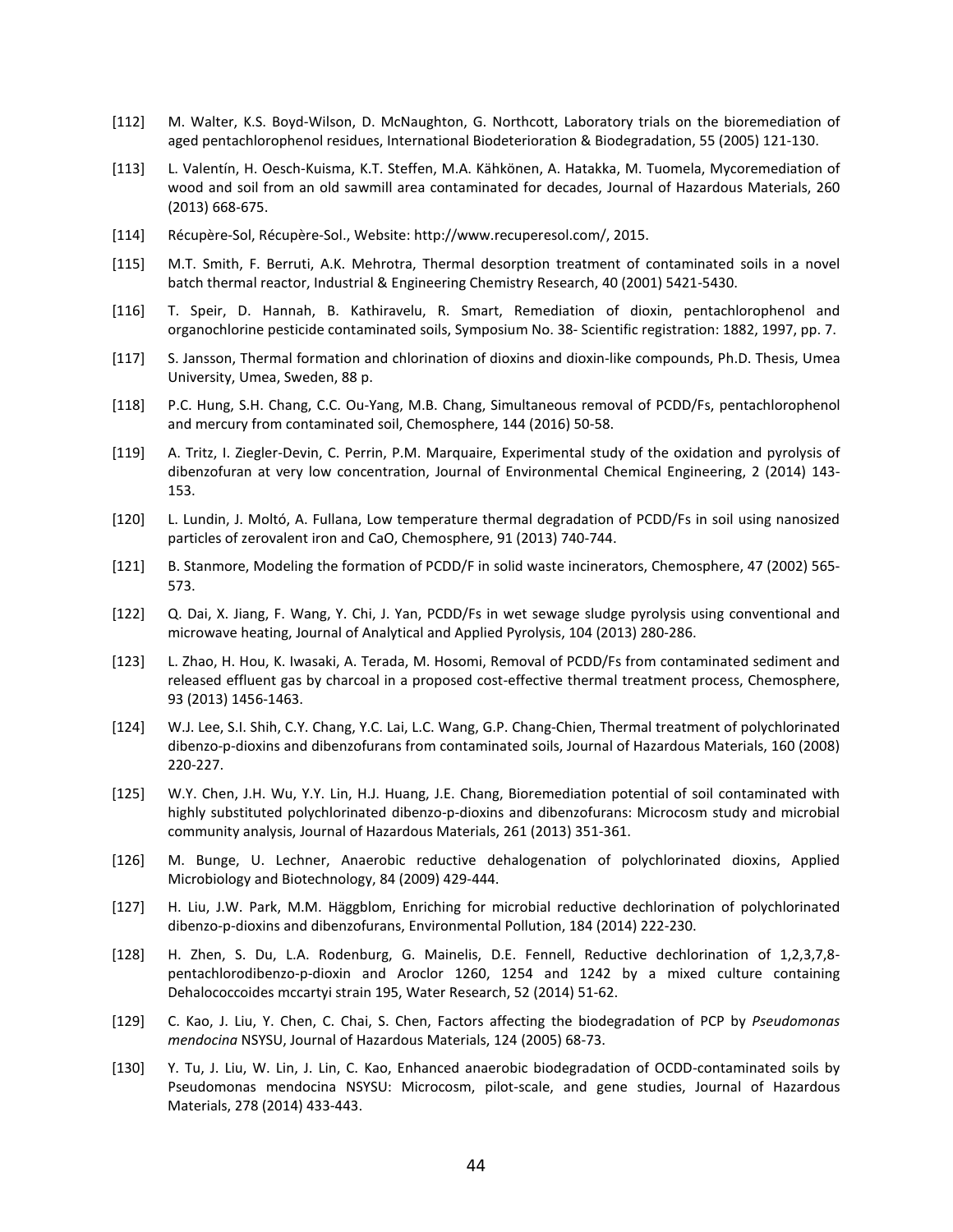- [131] P. Lecomte, Les sites pollués: Traitement des sols et des eaux souterraines, Lavoisier TEC & DOC, Paris, France, 1995, pp. 198.
- [132] T. Johnson, Bioremediation and detoxification of polychlorinated dioxin contaminated environments, Warning: get class expects parameter 1 to be object, array given in/home/vhosts/ejournal/userdir/htdocs/classes/cache/GenericCache. inc. php on line 63 MMG 445, Basic Biotechnology eJournal, 4 (2008) 1-9.
- [133] S. Kuokka, A.L. Rantalainen, M. Häggblom, Anaerobic reductive dechlorination of 1,2,3,4 tetrachlorodibenzofuran in polychlorinated dibenzo-p-dioxin-and dibenzofuran-contaminated sediments of the Kymijoki River, Finland, Chemosphere, 98 (2014) 58-65.
- [134] USEPA, Site technology capsule GRACE bioremadiation technologies DARAMEND TM bioremediation technology, Report EPA 540/R-95/536a, United States Environmental Protection Agency, Cincinnati, Ohio, USA, 1997, pp. 6.
- [135] J.M. Thwaites, R.L. Farrell, S.D. Duncan, R.T. Lamar, R.B. White, Fungal-based remediation: Treatment of PCP contaminated soil in New Zealand. In: Environmental Bioremediation Technologies, Springer-Verlag, Berlin, Germany, 2007, pp. 465-479.
- [136] N.T. Dien, W. De Windt, A. Buekens, M.B. Chang, Application of bimetallic iron (BioCAT slurry) for pentachlorophenol removal from sandy soil, Journal of Hazardous Materials, 252 (2013) 83-90.
- [137] H.Y. Yu, Y.K. Wang, P.C. Chen, F.B. Li, M.J. Chen, M. Hu, X. Ouyang, Effect of nitrate addition on reductive transformation of pentachlorophenol in paddy soil in relation to iron (III) reduction, Journal of Environmental Management, 132 (2014) 42-48.
- aated soil in New Zealand. In: Environmental Bioremediation Techna<br>my, 2007, pp. 465-479.<br>
7. De Windt, A. Buekens, M.B. Chang, Application of bimetallic in<br>
henol removal from sandy soil, Journal of Hazardous Materials, 2 [138] E. Winquist, K. Björklöf, E. Schultz, M. Räsänen, K. Salonen, F. Anasonye, T. Cajthaml, K.T. Steffen, K.S. Jørgensen, M. Tuomela, Bioremediation of PAH-contaminated soil with fungi – From laboratory to field scale, International Biodeterioration & Biodegradation, 86 (2014) 238-247.
- [139] K. Dercová, Z. Sejáková, M. Skokanová, G. Barančíková, J. Makovníková, Bioremediation of soil contaminated with pentachlorophenol (PCP) using humic acids bound on zeolite, Chemosphere, 66 (2007) 783-790.
- [140] C.U. Pittman, J. He, Dechlorination of PCBs, CAHs, herbicides and pesticides neat and in soils at 25 C using Na/NH 3, Journal of Hazardous Materials, 92 (2002) 51-62.
- [141] USEPA, Soil washing treatment. Engineering Bulletin, Report EPA 540/2-90/017, United States Environmental Protection Agency, Washington, DC, USA, 1990.
- [142] A.P. Khodadoust, R. Bagchi, M.T. Suidan, R.C. Brenner, N.G. Sellers, Removal of PAHs from highly contaminated soils found at prior manufactured gas operations, Journal of Hazardous Mmaterials, 80 (2000) 159-174.
- [143] A. Di Corcia, Analysis of phenols by gas—liquid—solid chromatography, Journal of Chromatography A, 80 (1973) 69-74.
- [144] M.R. Lee, Y.C. Yeh, W.S. Hsiang, B.H. Hwang, Solid-phase microextraction and gas chromatography–mass spectrometry for determining chlorophenols from landfill leaches and soil, Journal of Chromatography A, 806 (1998) 317-324.
- [145] T. Tsuda, A. Takino, M. Kojima, H. Harada, K. Muraki, Gas chromatographic–mass spectrometric determination of 4-nonylphenols and 4-tert-octylphenol in biological samples, Journal of Chromatography B: Biomedical Sciences and Applications, 723 (1999) 273-279.
- [146] S. Jonsson, H. Lind, S. Lundstedt, P. Haglund, M. Tysklind, Dioxin removal from contaminated soils by ethanol washing, Journal of Hazardous Materials, 179 (2010) 393-399.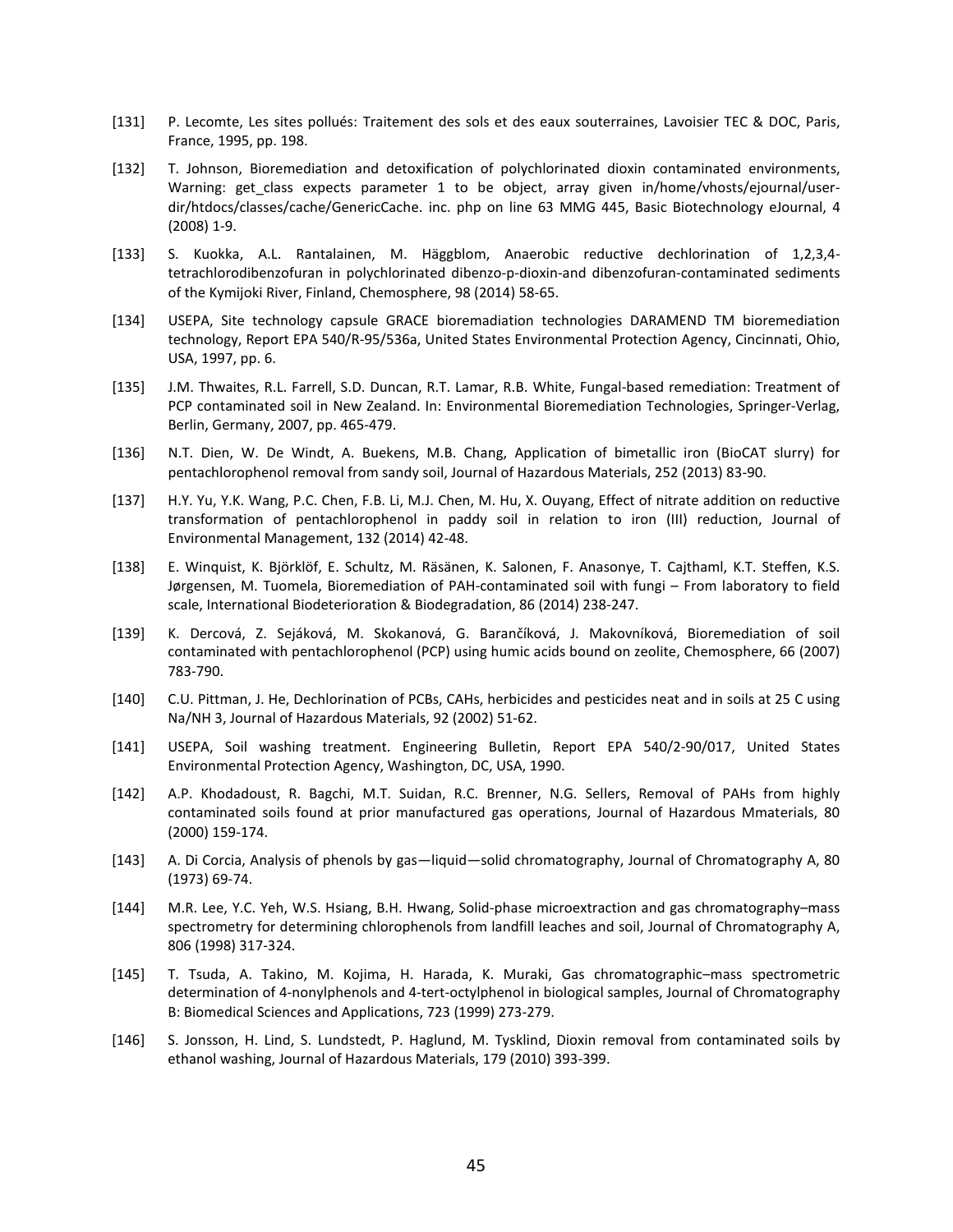- [147] S. Berselli, G. Milone, P. Canepa, D. Di Gioia, F. Fava, Effects of cyclodextrins, humic substances, and rhamnolipids on the washing of a historically contaminated soil and on the aerobic bioremediation of the resulting effluents, Biotechnology and Bioengineering, 88 (2004) 111-120.
- [148] P.N. Hurter, T.A. Hatton, Solubilization of polycyclic aromatic hydrocarbons by poly (ethylene oxidepropylene oxide) block copolymer micelles: Effects of polymer structure, Langmuir, 8 (1992) 1291-1299.
- [149] M.C. Tomei, D.M. Angelucci, N. Ademollo, A.J. Daugulis, Rapid and effective decontamination of chlorophenol-contaminated soil by sorption into commercial polymers: Concept demonstration and process modeling, Journal of Environmental Management, 150 (2015) 81-91.
- [150] J.F. Blais, N. Reynier, G. Mercier, Process for decontamination of soils polluted with metals, pentachlorophenol, dioxins and furans and contaminants removal from leachates. Patent pending No. CA 2,762,060, PCT/2012/050904, 2011.
- [151] J. Mouton, G. Mercier, J.F. Blais, Amphoteric surfactants for PAH and lead polluted-soil treatment using flotation, Water, Air, & Soil Pollution, 197 (2009) 381-393.
- [152] D.J.L. Prak, P.H. Pritchard, Solubilization of polycyclic aromatic hydrocarbon mixtures in micellar nonionic surfactant solutions, Water Research, 36 (2002) 3463-3472.
- [153] A.F. Olea, C. Gamboa, Solubilization of phenols in surfactant/polyelectrolyte systems, Journal of Colloid and Interface Science, 268 (2003) 63-67.
- [154] S.K. Park, A.R. Bielefeldt, Aqueous chemistry and interactive effects on non-ionic surfactant and pentachlorophenol sorption to soil, Water Research, 37 (2003) 4663-4672.
- [155] V.J. Schacht, S.C. Grant, B.I. Escher, D.W. Hawker, C. Gaus, Solubility enhancement of dioxins and PCBs by surfactant monomers and micelles quantified with polymer depletion techniques, Chemosphere, 152 (2016) 99-106.
- [156] M. Bergeron, Method of decontaminating soil. Canadian patent No. CA 6,915,908, 2009.
- H. Pritchard, Solubilization of polycyclic aromatic hydrocarbon mixtu<br>utions, Water Research, 36 (2002) 3463-3472.<br>Gamboa, Solubilization of phenols in surfactant/polyelectrolyte syst<br>Science, 268 (2003) 63-67.<br>R. Bielefel [157] L.C. Seronero, M.E.F. Laespada, J.L.P. Pavon, B.M. Cordero, Cloud point preconcentration of rather polar compounds: Application to the high-performance liquid chromatographic determination of priority pollutant chlorophenols, Journal of Chromatography A, 897 (2000) 171-176.
- [158] C.N. Mulligan, F. Eftekhari, Remediation with surfactant foam of PCP-contaminated soil, Engineering Geology, 70 (2003) 269-279.
- [159] C. You, J. Liu, Desorptive behavior of chlorophenols in contaminated soils, Water Science and Technology, 33 (1996) 263-270.
- [160] C.N. Mulligan, Environmental applications for biosurfactants, Environmental Pollution, 133 (2005) 183- 198.
- [161] W.H. Organization, Pentachlorophenol health and safety guide. Health and Safety Guide No. 19, IPCS international programme on chemical safety, Geneva, Swiss, 1989, pp. 46.
- [162] Y.F. Xiao, G.M. Liu, Y.L. Dong, L.L. Yin, Rapid Determination of pentachlorophenol in soil samples [J], Rock and Mineral Analysis, 2 (2008) 012.
- [163] A.S. Chen, A.R. Gavaskar, B.C. Alleman, A. Massa, D. Timberlake, E.H. Drescher, Treating contaminated sediment with a two-stage base-catalyzed decomposition (BCD) process: bench-scale evaluation, Journal of Hazardous Materials, 56 (1997) 287-306.
- [164] Y. Mitoma, T. Uda, N. Egashira, C. Simion, H. Tashiro, M. Tashiro, X. Fan, Approach to highly efficient dechlorination of PCDDs, PCDFs, and coplanar PCBs using metallic calcium in ethanol under atmospheric pressure at room temperature, Environmental Science & Technology, 38 (2004) 1216-1220.
- [165] Y. Wei, J. Yan, L. S., X. Li, Mechanochemical decomposition of pentachlorophenol by ball milling, Journal of Environmental Sciences, 21 (2009) 1761-1768.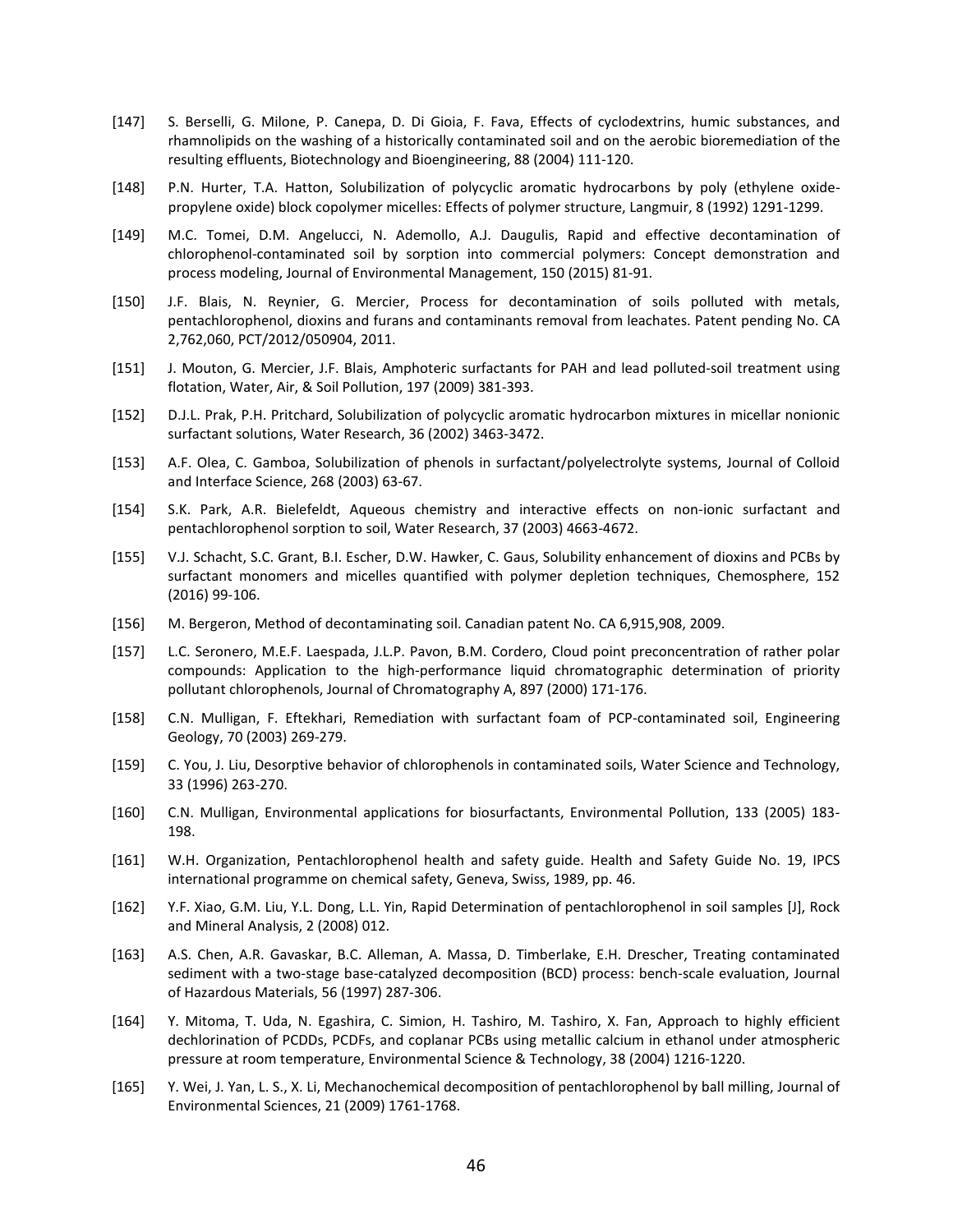- [166] Y. Nomura, S. Nakai, M. Hosomi, Elucidation of degradation mechanism of dioxins during mechanochemical treatment, Environmental Science & Technology, 39 (2005) 3799-3804.
- [167] J.H. Kim, P.G. Tratnyek, Y.S. Chang, Rapid dechlorination of polychlorinated dibenzo-p-dioxins by bimetallic and nanosized zerovalent iron, Environmental Science & Technology, 42 (2008) 4106-4112.
- [168] E. Cooper, J. Sims, S. Cunningham, J. Huang, W. Berti, Chelate-assisted phytoextraction of lead from contaminated soils, Journal of Environmental Quality, 28 (1999) 1709-1719.
- [169] P.K. Padmavathiamma, L.Y. Li, Phytoremediation technology: Hyper-accumulation metals in plants, Water, Air, & Soil Pollution, 184 (2007) 105-126.
- [170] I. Raskin, R.D. Smith, D.E. Salt, Phytoremediation of metals using plants to remove pollutants from the environment, Current Opinion in Biotechnology, 8 (1997) 221-226.
- [171] P. Lens, T. Grotenhuis, G. Malina, H. Tabak, Soil and sediment remediation: Mechanisms, technologies and applications, IWA Publishing, England, 2005, pp. 523.
- [172] G. Dermont, M. Bergeron, G. Mercier, M. Richer-Laflèche, Soil washing for metal removal: A review of physical/chemical technologies and field applications, Journal of Hazardous Materials, 152 (2008) 1-31.
- [173] G. Mercier, Disponibilité des métaux dans les sols et prévision du rendement d'enlèvement par des techniques minéralurgiques, Ph.D. thesis, Université Laval, Québec, Québec, Canada, 2000.
- M. Bergeron, G. Mercier, M. Richer-Laflèche, Soil washing for metaical technologies and field applications, Journal of Hazardous Materi<br>Disponibilité des métaux dans les sols et prévision du rendement<br>inéralurgiques, Ph.D. [174] G. Dermont, M. Bergeron, G. Mercier, M. Richer-Laflèche, Metal-contaminated soils: Remediation practices and treatment technologies, Practice Periodical of Hazardous, Toxic, and Radioactive Waste Management, 12 (2008) 188-209.
- [175] M. Laporte-Saumure, R. Martel, G. Mercier, Evaluation of physicochemical methods for treatment of Cu, Pb, Sb, and Zn in Canadian small arm firing ranges backstop soils, Water, Air, & Soil Pollution, 213 (2010) 171-189.
- [176] R. Rikers, P. Rem, W. Dalmijn, Improved method for prediction of heavy metal recoveries from soil using high intensity magnetic separation (HIMS), International Journal of Mineral Processing, 54 (1998) 165-182.
- [177] M.A. Marino, R.M. Brica, C.N. Neale, Heavy metal soil remediation: The effects of attrition scrubbing on a wet gravity concentration process, Environmental Progress, 16 (1997) 208-214.
- [178] J. Stražišar, A. Sešelj, Attrition as a process of comminution and separation, Powder Technology, 105 (1999) 205-209.
- [179] R. Bayley, C. Biggs, Characterisation of an attrition scrubber for the removal of high molecular weight contaminants in sand, Chemical Engineering Journal, 111 (2005) 71-79.
- [180] P. Jobin, G. Mercier, J.-F. Blais, V. Taillard, Understanding the effect of attrition scrubbing on the efficiency of gravity separation of six inorganic contaminants, Water, Air, & Soil Pollution, 226 (2015) 1-13.
- [181] C.W. Williford, Z. Li, Z. Wang, R.M. Bricka, Vertical column hydroclassification of metal-contaminated soils, Journal of Hazardous Materials, 66 (1999) 15-30.
- [182] G. Mercier, J. Duchesne, D. Blackburn, Prediction of metal removal efficiency from contaminated soils by physical methods, Journal of Environmental Engineering, 127 (2001) 348-358.
- [183] H. Lin, X. Man, D. Walsh, Lead removal via soil washing and leaching, JOM, 53 (2001) 22-25.
- [184] G. Mercier, J. Duchesne, D. Blackburn, Removal of metals from contaminated soils by mineral processing techniques followed by chemical leaching, Water, Air, & Soil Pollution, 135 (2002) 105-130.
- [185] X. Cao, L.Q. Ma, M. Chen, D.W. Hardison, W.G. Harris, Weathering of lead bullets and their environmental effects at outdoor shooting ranges, Journal of Environmental Quality, 32 (2003) 526-534.
- [186] P. Masscheleyn, F. Tack, M. Verloo, A model for evaluating the feasibility of an extraction procedure for heavy metal removal from contaminated soils, Water, Air, & Soil Pollution, 113 (1999) 63-76.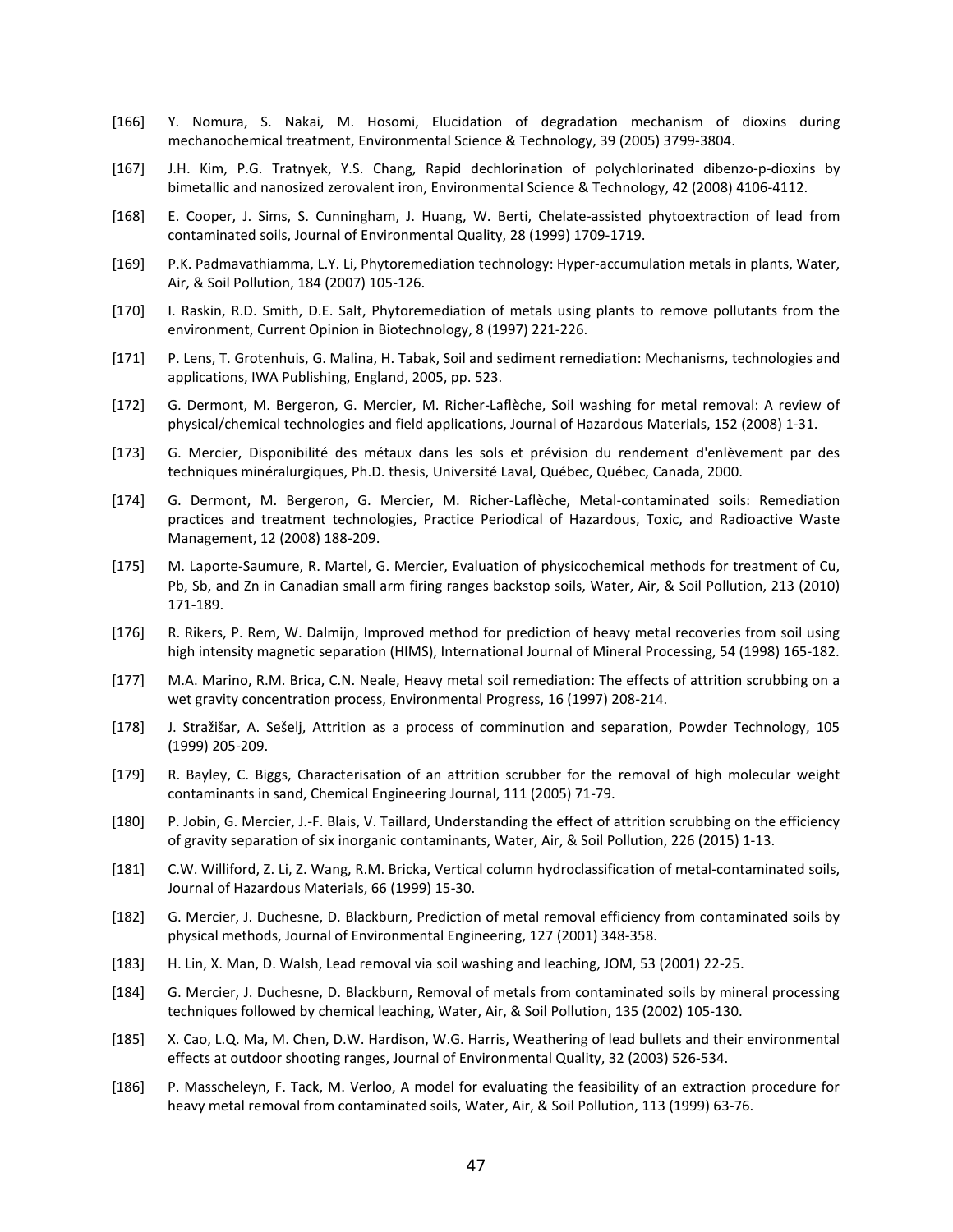- [187] L. Di Palma, P. Ferrantelli, Copper leaching from a sandy soil: mechanism and parameters affecting EDTA extraction, Journal of Hazardous Materials, 122 (2005) 85-90.
- [188] L. Di Palma, R. Mecozzi, Heavy metals mobilization from harbour sediments using EDTA and citric acid as chelating agents, Journal of Hazardous Materials, 147 (2007) 768-775.
- [189] N. Finzgar, B. Kos, D. Lestan, Heap leaching of lead contaminated soil using biodegradable chelator [S, S] ethylenediamine disuccinate, Environmental Technology, 26 (2005) 553-560.
- [190] R.W. Peters, Chelant extraction of heavy metals from contaminated soils, Journal of Hazardous Materials, 66 (1999) 151-210.
- [191] K. Vaxevanidou, N. Papassiopi, I. Paspaliaris, Removal of heavy metals and arsenic from contaminated soils using bioremediation and chelant extraction techniques, Chemosphere, 70 (2008) 1329-1337.
- [192] S. Wasay, S. Barrington, S. Tokunaga, Remediation of soils polluted by heavy metals using salts of organic acids and chelating agents, Environmental Technology, 19 (1998) 369-379.
- [193] S.W. Lee, J.Y. Kim, J.U. Lee, I. Ko, K.W. Kim, Removal of arsenic in tailings by soil flushing and the remediation process monitoring, Environmental Geochemistry and Health, 26 (2004) 403-409.
- . Kim, J.U. Lee, I. Ko, K.W. Kim, Removal of arsenic in tailings b<br>process monitoring, Environmental Geochemistry and Health, 26 (200<br>C.M. Luna, G.M. Campos-Takaki, S.R. Ferreira, L.A. Sarubbo, Applicati<br>Candida lipolytica [194] R.D. Rufino, J.M. Luna, G.M. Campos-Takaki, S.R. Ferreira, L.A. Sarubbo, Application of the biosurfactant produced by *Candida lipolytica* in the remediation of heavy metals, Chemical Engineering, 27 (2012) 61- 66.
- [195] K. Elgh-Dalgren, Z. Arwidsson, A. Camdzija, R. Sjöberg, V. Ribé, S. Waara, B. Allard, T. von Kronhelm, P.A. van Hees, Laboratory and pilot scale soil washing of PAH and arsenic from a wood preservation site: changes in concentration and toxicity, Journal of Hazardous Materials, 172 (2009) 1033-1040.
- [196] C.N. Mulligan, R.N. Yong, B.F. Gibbs, Removal of heavy metals from contaminated soil and sediments using the biosurfactant surfactin, Journal of Soil Contamination, 8 (1999) 231-254.
- [197] S. Ehsan, S.O. Prasher, W.D. Marshall, A washing procedure to mobilize mixed contaminants from soil, Journal of Environmental Quality, 35 (2006) 2084-2091.
- [198] K.R. Reddy, S. Chinthamreddy, Comparison of extractants for removing heavy metals from contaminated clayey soils, Soil and Sediment Contamination, 9 (2000) 449-462.
- [199] I. Ko, Y.-Y. Chang, C.-H. Lee, K.-W. Kim, Assessment of pilot-scale acid washing of soil contaminated with As, Zn and Ni using the BCR three-step sequential extraction, Journal of Hazardous Materials, 127 (2005) 1-13.
- [200] R. Bassi, S.O. Prasher, B. Simpson, Extraction of metals from a contaminated sandy soil using citric acid, Environmental Progress, 19 (2000) 275-282.
- [201] G. Mercier, M. Chartier, D. Couillard, Strategies to maximize the microbial leaching of lead from metalcontaminated aquatic sediments, Water Research, 30 (1996) 2452-2464.
- [202] A. Moutsatsou, M. Gregou, D. Matsas, V. Protonotarios, Washing as a remediation technology applicable in soils heavily polluted by mining–metallurgical activities, Chemosphere, 63 (2006) 1632-1640.
- [203] M. Jang, J.S. Hwang, S.I. Choi, Sequential soil washing techniques using hydrochloric acid and sodium hydroxide for remediating arsenic-contaminated soils in abandoned iron-ore mines, Chemosphere, 66 (2007) 8-17.
- [204] C.N. Neale, R. Bricka, A.C. Chao, Evaluating acids and chelating agents for removing heavy metals from contaminated soils, Environmental Progress, 16 (1997) 274-280.
- [205] S. McGrath, J. Cegarra, Chemical extractability of heavy metals during and after longerm applications of sewage sludge to soil, Journal of Soil Science, 43 (1992) 313-321.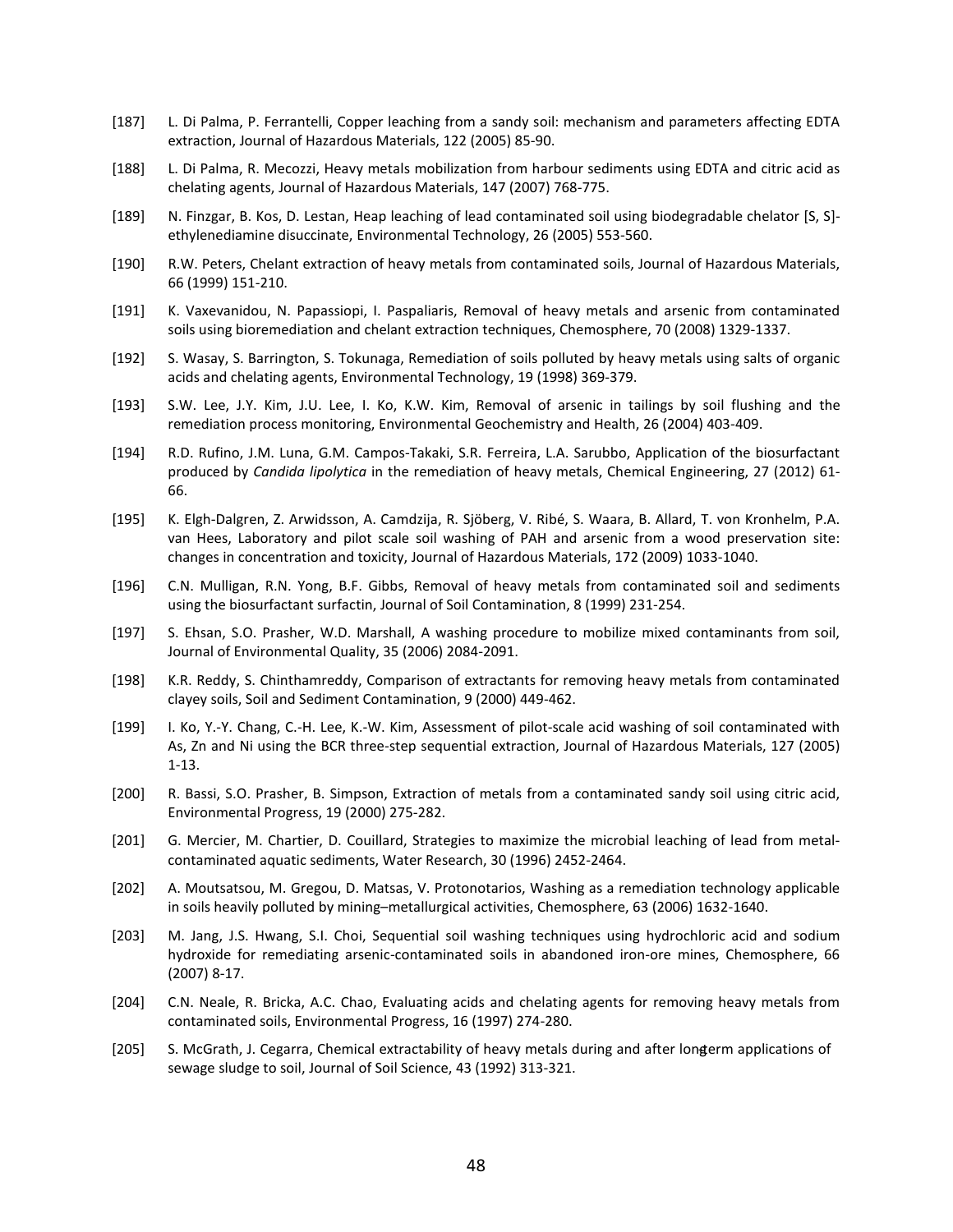- [206] M. Rivero-Huguet, W.D. Marshall, Scaling up a treatment to simultaneously remove persistent organic pollutants and heavy metals from contaminated soils, Chemosphere, 83 (2011) 668-673.
- [207] Cleanearth, Cleanearth Technologies Inc., [http://www.cleanearthtechnologies.ca/,](http://www.cleanearthtechnologies.ca/) 2015.
- [208] DEC, DEME Environmental Contractore, [http://www.deme-group.com/dec/node/594,](http://www.deme-group.com/dec/node/594) 2015.
- [209] ETG, Environmental Technologies Group[, http://www.etgroupinc.com/,](http://www.etgroupinc.com/) 2015.
- [210] J.H. Lehr, Wiley's remediation technologies handbook Major contaminant chemicals and chemical groups. John Wiley & Sons Inc., New Jersey, USA, 2004, pp. 1288.
- [211] Tecosol, Tecosol. [http://tecosol.com/,](http://tecosol.com/) 2015.
- [212] Biogenesis, Demonstration testing and full-scale operation of the Biogenesis TM sediment decontamination process, In: Biogenesis Washing BGW, LLC, New-Jersey, USA, 2008, pp. 1019
- [213] H. Environnement, Horizon Environnnement[, http://www.horizonenviro.com/home,](http://www.horizonenviro.com/home) 2015.
- [214] K. Maturi, K.R. Reddy, Simultaneous removal of organic compounds and heavy metals from soils by electrokinetic remediation with a modified cyclodextrin, Chemosphere, 63 (2006) 1022-1031.
- [215] D.P. Veetil, G. Mercier, J.-F. Blais, M. Chartier, L.H. Tran, V. Taillard, Remediation of contaminated dredged sediments using physical separation techniques, Soil and Sediment Contamination: An International Journal, 23 (2014) 932-953.
- R. Reddy, Simultaneous removal of organic compounds and heav<br>
remediation with a modified cyclodextrin, Chemosphere, 63 (2006) :<br>
Mercier, J.-F. Blais, M. Chartier, L.H. Tran, V. Taillard, Remediation of<br>
ing physical sepa [216] P. Jobin, L. Coudert, V. Taillard, J.-F. Blais, G. Mercier, Remediation of inorganic contaminants and polycyclic aromatic hydrocarbons from soils polluted by municipal solid waste incineration residues, Environmental Technology, 37 (2016) 1983-1995.
- [217] K. Maturi, K.R. Reddy, Extractants for the removal of mixed contaminants from soils, Soil & Sediment Contamination, 17 (2008) 586-608.
- [218] , Éditions Le Griffon d'Argile, Sainte-

Foy, Québec, Canada, 2001.

- [219] V. Taillard, Démonstration à l'échelle pilote d'un procédé d'extraction simultanée des HAP et du plomb, M.Sc. thesis, INRS-ETE, Université du Québec, Québec, Québec, Canada, 2010, pp. 273.
- [220] Y. Kumar, K. Popat, H. Brahmbhatt, B. Ganguly, A. Bhattacharya, Pentachlorophenol removal from water using surfactant-enhanced filtration through low-pressure thin film composite membranes, Journal of Hazardous Materials, 154 (2008) 426-431.
- [221] C.M. Santana, S.F. Zoraida, J.J.S. Rodriguez, An environmentally friendly method for the extraction and determination of priority phenols in soils using microwave-assisted micellar extraction, Anal. Bioanal. Chem., 382 (2005) 125–133.
- [222] Stablex, Website: [http://www.stablex.com/en/index.html,](http://www.stablex.com/en/index.html) Consulted on May 2015.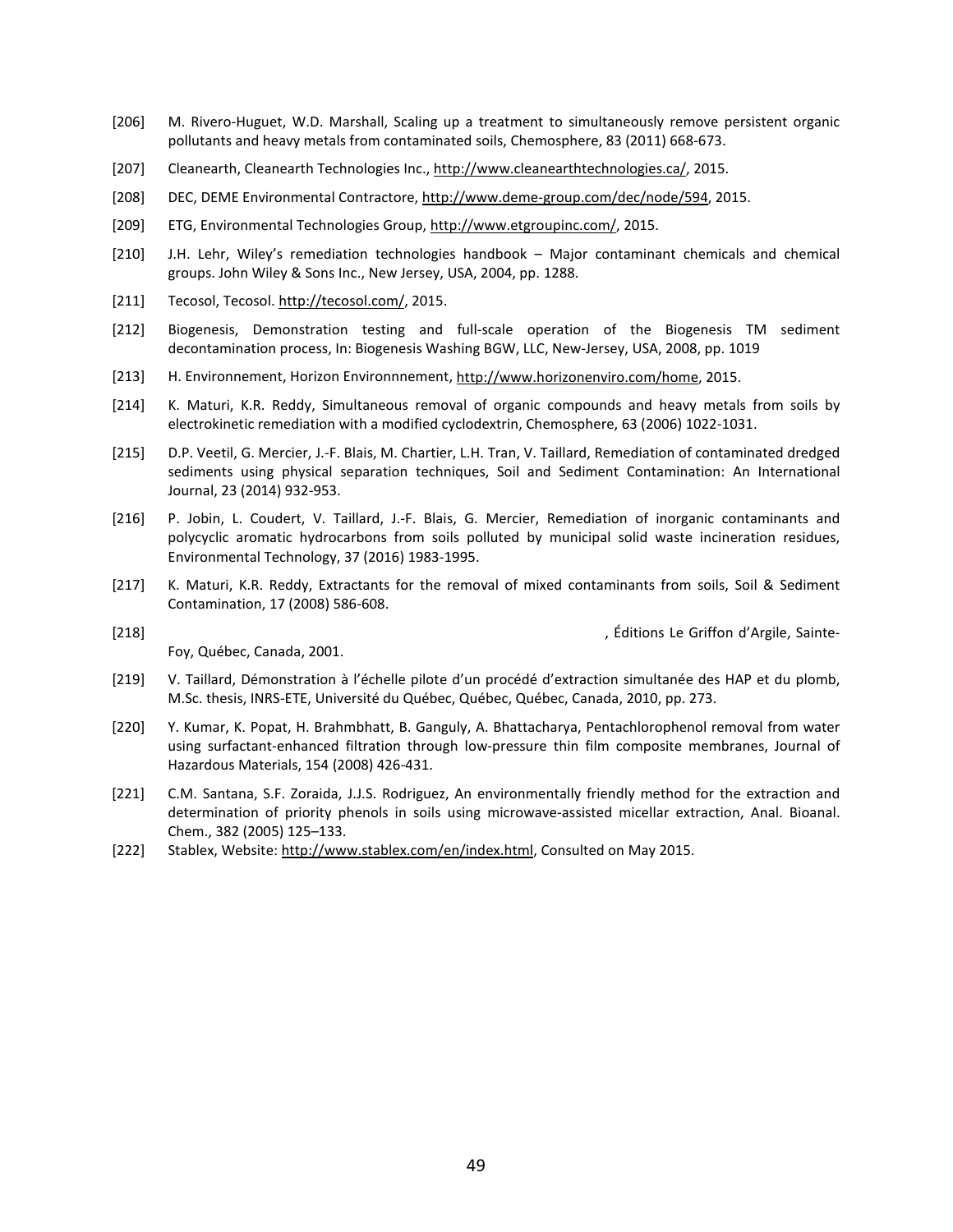**Table 1 Methods of treatment developed to improve the rehabilitation of sites contaminated by inorganic and/or organic contaminants [Adapted from 7]** 

| <b>Contaminants</b> | <b>Destructive methods</b>                     |                       |                       | <b>Separative methods</b> |                |            |
|---------------------|------------------------------------------------|-----------------------|-----------------------|---------------------------|----------------|------------|
|                     | <b>Thermal treatment</b>                       | <b>Bioremediation</b> | <b>Dechlorination</b> | <b>Thermal</b>            | <b>Washing</b> | Solvent    |
|                     |                                                |                       |                       | desorption                |                | extraction |
| As, Cr, Cu          | $\pmb{\mathsf{X}}$                             | $\pm$                 |                       | $\pmb{\times}$            | $\sqrt{ }$     | X          |
| <b>PCP</b>          | V                                              | $\pm$                 |                       | $\sqrt{ }$                | $\pm$          | $\pm$      |
| PCDD/F              | V                                              | $\pmb{\times}$        |                       | $\sqrt{ }$                | $\pm$          | $\pm$      |
|                     | V: highly efficient (more than 70% removal)    |                       |                       |                           |                |            |
|                     | ± : more or less efficient (45 to 70% removal) |                       |                       |                           |                |            |
|                     | x : inefficient (less than 45% removal)        |                       |                       |                           |                |            |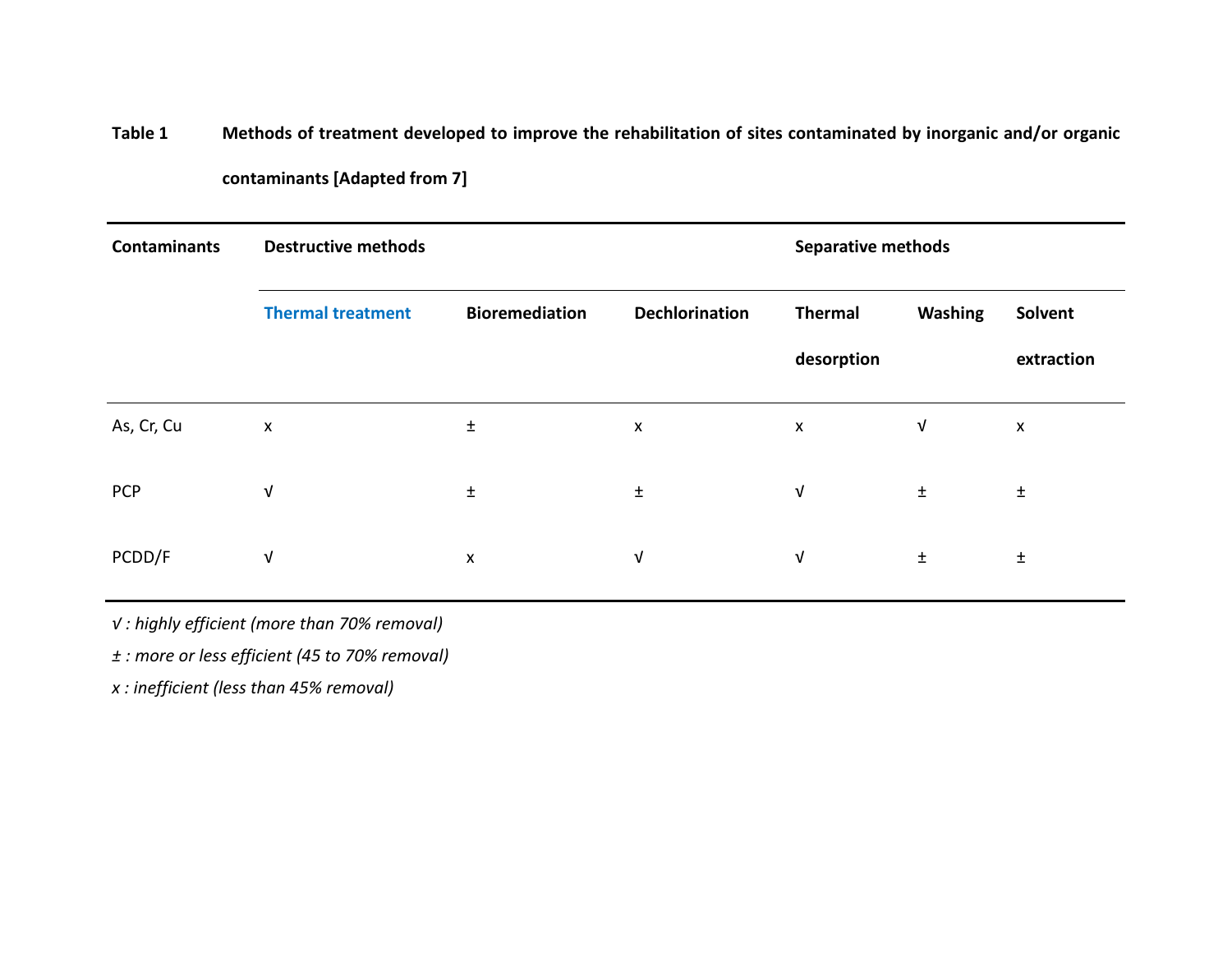## **Table 2 Effective removals of PCP and PCDD/F from different types of soil using thermal, biological and chemical**

## **treatments developed at laboratory scale**

| <b>Treatment technology and operating conditions</b>                                             | <b>Initial</b><br>contents     | <b>Extraction</b><br>yields (%) | <b>References</b> |
|--------------------------------------------------------------------------------------------------|--------------------------------|---------------------------------|-------------------|
| <b>Thermal desorption</b>                                                                        |                                |                                 |                   |
| Presence of nanosized zerovalent iron particles<br>(1%) or CaO (10%), T = 200 -280°C, t = 60 min | $[PCDD/F]_0 = 1,800 \mu g/kg$  | PCDD/F : >90                    | $[118]$           |
| In a nitrogen atmosphere, $T = 200 - 400^{\circ}C$ ,<br>$t = 30$ min                             | $[PCP]_0 = 90$ mg/kg           | $PCP:$ > 70                     | 76                |
| $T = 350^{\circ}$ C, t = 40 min                                                                  | $[PCP]_0 = 90 \pm 5.7$ mg/kg   | $PCP:$ > 90                     | 75                |
| 40 g of soil,                                                                                    | $[PCDD/F]_0 = 36,000 \mu g$ l- | PCDD/F: >99.99                  | $[122]$           |
| Primary furnace : $T = 750 - 850^{\circ}C$ , $t = 1 h$                                           | TEQ/kg                         |                                 |                   |
| Secondary furnace: $T = 1,200^{\circ}$ C, $t = 3$ sec                                            |                                |                                 |                   |
| <b>Biological treatment</b>                                                                      |                                |                                 |                   |
| 0.5 g of biomass (Micrococcus various, Comamonas [PCP] $_0$ = 10 mg/kg                           |                                | PCP: 10-20                      | $[138]$           |
| testoteroni) per kg of soil, T = 28°C, t = 7 d                                                   |                                |                                 |                   |
| 0.5 g of biomass (Micrococcus various, Comamonas                                                 |                                | PCP: 20-65                      |                   |
| testoteroni) per kg of soil, $T = 28^{\circ}$ C, t = 14 d                                        |                                |                                 |                   |
| 0.5 g of biomass (Micrococcus various, Comamonas                                                 |                                | $PCP: 40-65$                    |                   |
| testoteroni) per kg de soil, $T = 28^{\circ}$ C, t = 28 d                                        |                                |                                 |                   |
| 0.5 g of biomass (Micrococcus various, Comamonas [PCP] $_0$ = 100 mg/kg                          |                                | $PCP: 5-20$                     |                   |
| testoteroni) per kg of soil, $T = 28^{\circ}C$ , $t = 7d$                                        |                                |                                 |                   |
| 0.5 g of biomass (Micrococcus various, Comamonas                                                 |                                | $PCP: 5-10$                     |                   |
| testoteroni) per kg of soil, $T = 28^{\circ}$ C, t = 14 d                                        |                                |                                 |                   |
| 0.5 g of biomass (Micrococcus various, Comamonas                                                 |                                | PCP: 20-40                      |                   |
| testoteroni) per kg of soil, $T = 28^{\circ}$ C, t = 28 d                                        |                                |                                 |                   |
| 20 g of soil, 1 mL of mineral medium, 5 mL of P.                                                 | $[OCDD]_0 = 20 - 200$ ng/kg    | <b>OCDD: 71</b>                 | $[128]$           |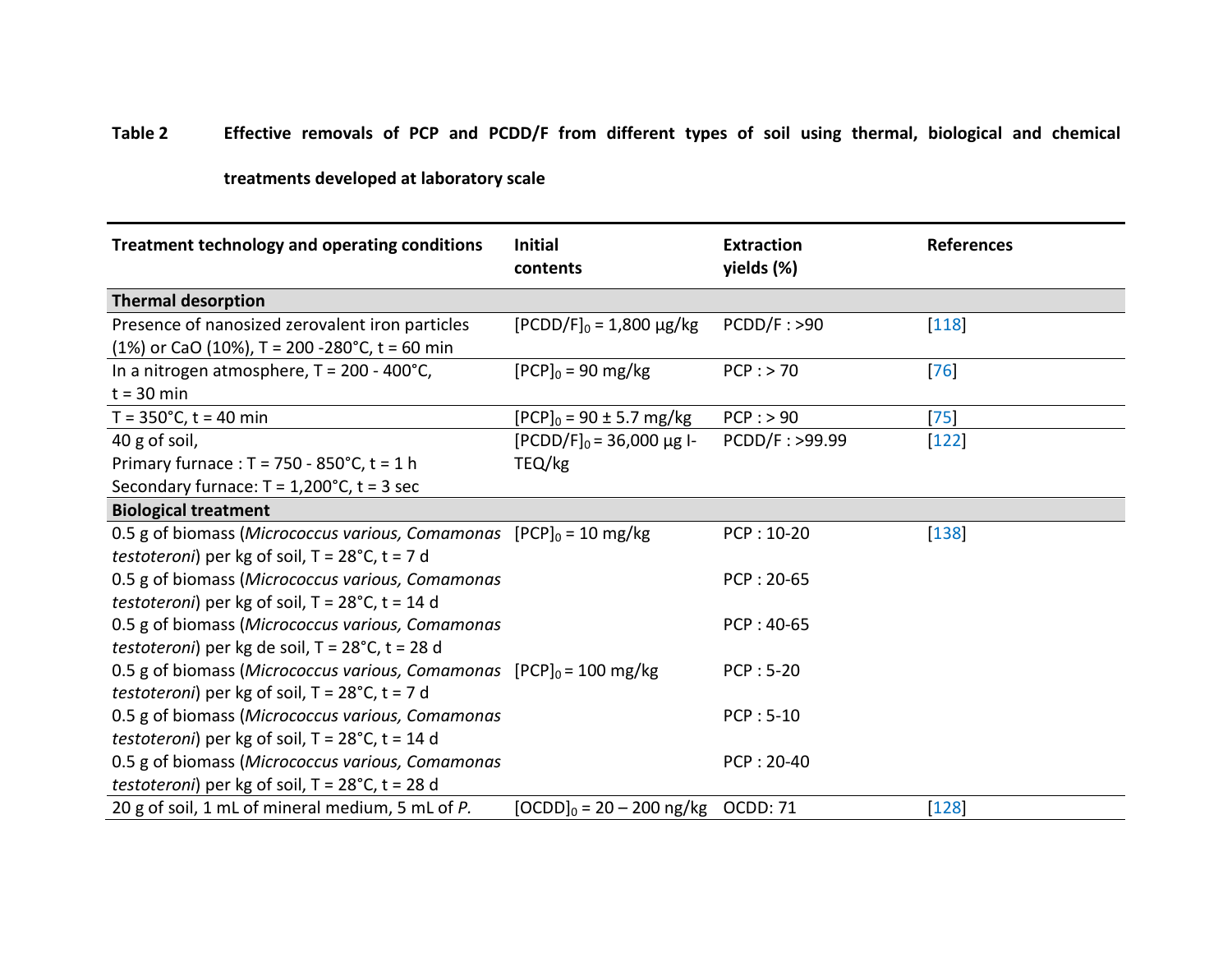| mendocina NSYSU strain solution, $pH = 7.5$ ([NaOH]<br>= 1 N), anaerobic bioreactor (20% $H_2$ and 80 % |                                |                     |         |
|---------------------------------------------------------------------------------------------------------|--------------------------------|---------------------|---------|
| $CO2$ ), in dark, T = 20°C, t = 65 d, with addition of                                                  |                                |                     |         |
| lecithin                                                                                                |                                | <b>OCDD: 75</b>     |         |
| 5 kg of soil, 20 L of mineral medium, 1 L of P.                                                         |                                |                     |         |
| mendocina NSYSU strain solution, $pH = 7$ ([NaOH] =                                                     |                                |                     |         |
| 1 N), anaerobic bioreactor (20% $H_2$ and 80 % CO <sub>2</sub> ),                                       |                                |                     |         |
| in dark, $T = 20^{\circ}C$ , $t = 75$ d, with addition of lecithin                                      |                                |                     |         |
| 20 mL of a minimal medium (Proteobacteria,                                                              | $[OCDD]_0 = 1,570 -$           | OCDD: < 1%          | $ 125 $ |
| Actinobacteria and Planctomyctes) per 10 g of soil,                                                     | $1,654 \mu$ mol/kg             | <b>OCDF: 99.9</b>   |         |
| $T = 28^{\circ}C$ in the dark, $t = 6$ weeks                                                            | $[OCDF]_0 = 683 -$             | HpCD/F: 95.8-99.7   |         |
|                                                                                                         | 913 µmol/kg                    |                     |         |
|                                                                                                         | $[1,2,3,4,6,7,8-HpCD/F]_0 =$   |                     |         |
|                                                                                                         | 80 - 88 $\mu$ mol/kg           |                     |         |
| Biomass: Trametes versicolor, t = 175 weeks                                                             | $[PCP]_0 = 1,000$ mg/kg        | <b>PCP: 75</b>      | $[112]$ |
| Incubation : $T = 25^{\circ}C$ , 15 weeks, 30 g biomass                                                 | $[PCP]_0 = 300$ mg/kg          | <b>PCP:73</b>       | $[113]$ |
| (Stropharia rugosoannulata) per 40 g of soil                                                            | $[PCDD/F]_0 = 24,000$ ng/kg    | PCDD/F: 13          |         |
| 600 mg of bimetallic iron nanoparticles (BioCAT)                                                        | $[PCP]_0 = 85 \pm 6$ mg/kg     | <b>PCP: 90</b>      | $ 135 $ |
| slurry per 2 g of soil, $T = 25 \pm 1^{\circ}$ C, t = 21 d                                              |                                |                     |         |
| <b>Chemical or mechano-chemical dechlorination</b>                                                      |                                |                     |         |
| 7 g of soil mixture, ratio CI (PCP of soil)/CaO = 1/4,                                                  | n.c.                           | PCP: 98.4           | $ 164 $ |
| stainless steel balls or of $Al_2O_3$ , in presence of $SiO_2$ ,                                        |                                |                     |         |
| $t = 1 h$ , 400 rpm, room temperature                                                                   |                                |                     |         |
| 3 treatments mecano-chemical in presence of CaO                                                         | n.c.                           | $OCDD:$ > 99        | $ 165 $ |
| (ratio soil: CaO = 1 : 20), 700 rpm, t = 15 min                                                         |                                | OCDF : > 99         |         |
| <b>Extraction with solvents</b>                                                                         |                                |                     |         |
| Soil/dimethylether ratio = $1/1$ , T = 48°C,                                                            | $[PCP]_0 = 1,490$ mg/kg        | PCP: 95.1           | $[109]$ |
| $t = 25$ min, P = 150-350 psi                                                                           | $[PCDD/F]_0 = 15,600 \mu g/kg$ | <b>PCDD/F: 95.2</b> |         |
| <b>Chemical washing</b>                                                                                 |                                |                     |         |
| Water / MeOH = $100/0$ , T = $25^{\circ}$ C                                                             | $[PCP]_0 = 99 \text{ mg/kg}$   | <b>PCP:50</b>       | $[106]$ |
| Water / MeOH = $50/50$ , T = $25^{\circ}$ C                                                             |                                | <b>PCP:88</b>       |         |
|                                                                                                         |                                |                     |         |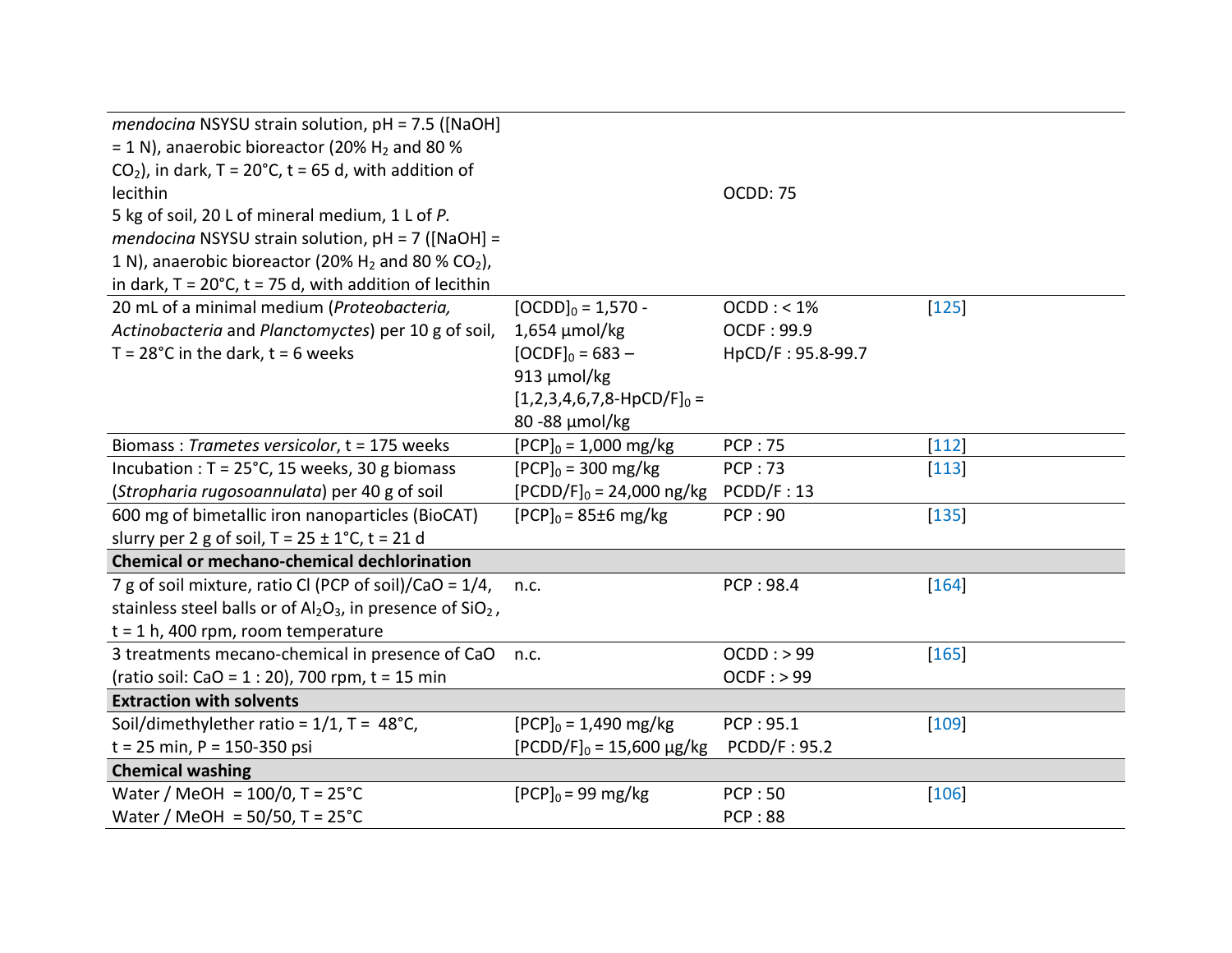| Water / MeOH = $5/95$ , T = $25^{\circ}$ C                                     |                                 | <b>PCP:81</b>        |              |
|--------------------------------------------------------------------------------|---------------------------------|----------------------|--------------|
| Water / MeOH = $0/100$ , T = $25^{\circ}$ C                                    |                                 | <b>PCP:52</b>        |              |
| Soil/solution ratio = $1/20$ , [lactic acid] = 25 %,                           | $[PCP]_0 = 100 \text{ mg/kg}$   | <b>PCP:85</b>        | $\boxed{12}$ |
| $T = 25^{\circ}C$ , 24 h                                                       |                                 |                      |              |
| Soil/solution ratio = $1/8$ , NaOH, pH = 12.5,                                 |                                 | PCP: >90             | $ 162 $      |
| $T = 25^{\circ}C$ , t = 20 min                                                 |                                 |                      |              |
| Soil/solution ratio = $1/6$ , T = 49°C, pH = 9,                                | $[PCP]_0 = 1,206 \text{ mg/kg}$ | PCP: 82.6            | $[109]$      |
| Surfactant Makon $12 = 3\%$ (w/w)                                              | $[PCDD/F]_0 = 29 \mu g/kg$      | PCDD/F: 10.3         |              |
| Soil/solution ratio = $1/6$ , T = 49°C, pH = 9,                                |                                 | PCP: 63.5            |              |
| Surfactant Ipegal CA 720 = $3\%$ (w/w)                                         |                                 | PCDD/F: 17.2         |              |
| Soil/solution ratio = $1/6$ , T = 49°C, pH = 9,                                |                                 | PCP: 70.1            |              |
| Without surfactant                                                             |                                 | PCDD/F: 20.7         |              |
| Soil/solution ratio = $1/3$ , 10 washing cycles with                           | $[PCDD/F]_0 = 29 \mu g/kg$      | <b>PCDD/F: 80-98</b> | <b>146</b>   |
| 75% ethanol, $T = 60^{\circ}$ C, $t = 30$ min                                  |                                 |                      |              |
| 5 g of soil, 0.25 g of polymer (Hytrel 8206),                                  | $[PCP]_0 = 639 \text{ mg/kg}$   | <b>PCP:87</b>        | 149          |
| 5 mL tap water, $T = 25^{\circ}$ C, 320 rpm, t = 24 h                          | $[PCP]_0 = 2,522 \text{ mg/kg}$ | <b>PCP:77</b>        |              |
| 10 g of soil, 1 L of aq. solution : anionic surf. SDS                          | $[PCP]_0 = 452 \text{ mg/kg}$   | $PCP: 80 - 84$       | 159          |
| $(0.5 - 1.0$ CMC), NaClO <sub>4</sub> = 0.01 N, T = 24 <sup>°</sup> C, t = 6 h | $[PCP]_0 = 460$ mg/kg           | $PCP: 72 - 92$       |              |
| Soil/water ratio = $0.14$ -1.02 g/mL, nonionic surf.                           | $[PCP]_0 = 200$ mg/kg           | <b>PCP:87</b>        | $[154]$      |
| Tergipol NP10 (50 g/L), T = 23°C, t = 7-26 d                                   |                                 |                      |              |
| Triton X-100 (non ionique) 1 %                                                 | $[PCP]_0 = 1,000 \text{ mg/kg}$ | <b>PCP:85</b>        | $[158]$      |
| JBR 425 (anionique) 1%                                                         |                                 | PCP:60               |              |
| $T = 30^{\circ}$ C, pH = 6.5, [SDS] = 0.0012 M                                 | $[PCP]_0 = 332 \text{ mg/kg}$   | <b>PCP: 74.7</b>     | 23           |
| $T = 30^{\circ}$ C, pH = 6.5, [SDS] = 0.0015 M                                 | $[PCP]_0 = 224 \text{ mg/kg}$   | PCP: 30.4            |              |
| $T = 30^{\circ}$ C, pH = 6.5, [SDS] = 0.0030 M                                 |                                 | PCP: 89.7            |              |
| Extraction with a non-surfactant 5%                                            | n.c.                            | <b>PCP: 100</b>      | $[221]$      |
| (Polyoxyethylene 10 Lauryl ether) assisted by                                  |                                 |                      |              |
| microwave, $t = 3$ min, $P = 700$ W                                            |                                 |                      |              |
|                                                                                |                                 |                      |              |

*n.c. : not communicated.*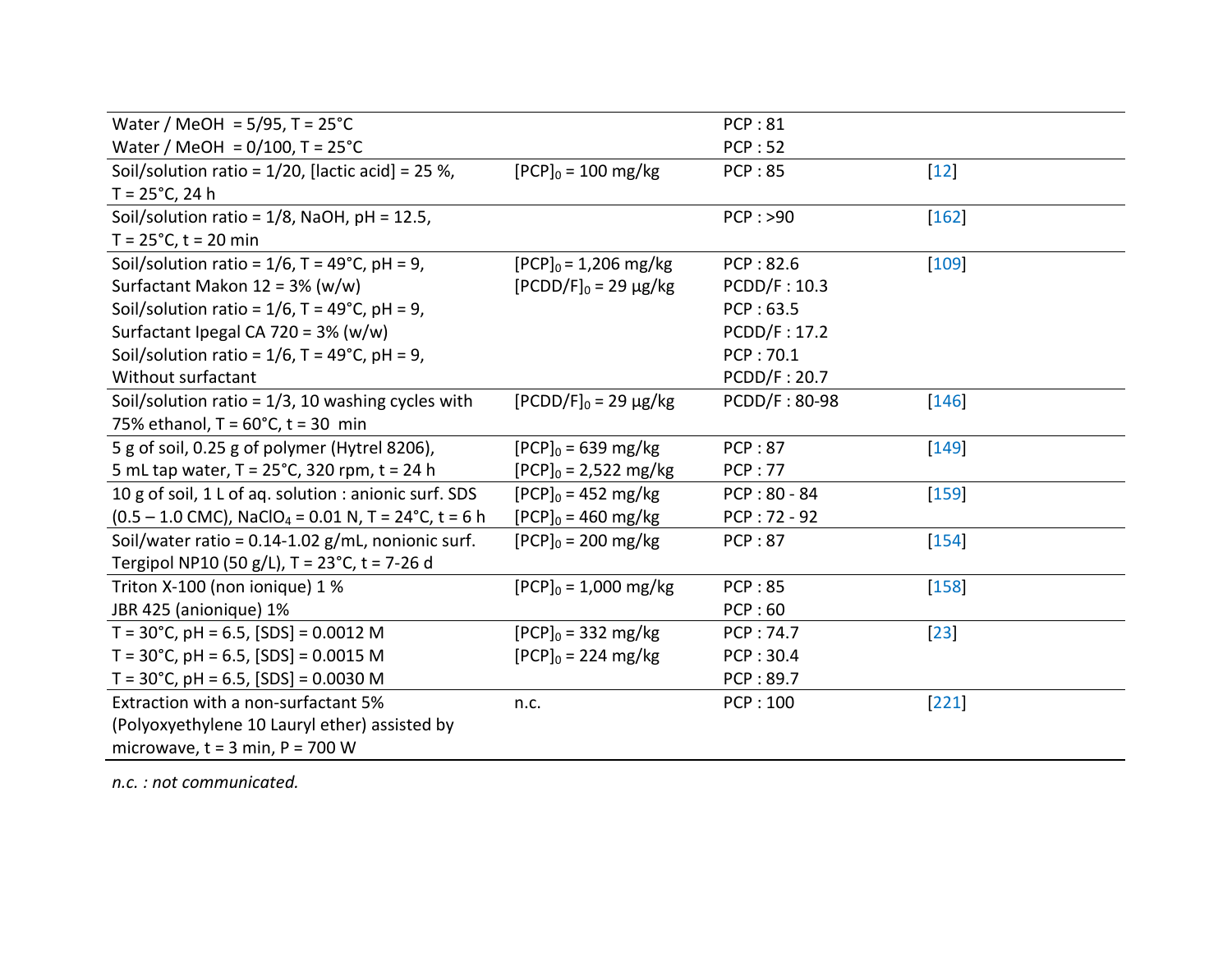## **Table 3 Performances of arsenic, chromium and copper removals from different types of soil using physical and**

## **chemical treatments**

| Treatment technology and operating conditions                                                                           | <b>Initial contents</b><br>(mg/kg) | <b>Costs</b><br>(5/t) | <b>Extraction</b><br>yield (%) | <b>References</b> |
|-------------------------------------------------------------------------------------------------------------------------|------------------------------------|-----------------------|--------------------------------|-------------------|
| <b>Physical techniques</b>                                                                                              |                                    |                       |                                |                   |
| Pretreatment by attrition ( $t = 10$ min, 2,000 rpm),<br>followed by:                                                   |                                    |                       |                                | $[175]$           |
| Fraction 53-500 $\mu$ m : shaking table (PD = 70%)                                                                      | $[Pb]_0 = 5,647$                   | n.c.                  | Pb:92                          |                   |
|                                                                                                                         | $[Cu]_0 = 366$                     |                       | Cu:84                          |                   |
| Fraction 500-2,000 $\mu$ m: Jig (density barriers Si <sub>3</sub> N <sub>4</sub> ;                                      | $[Pb]_0 = 45,478$                  |                       | Pb:94                          |                   |
| $p = 3.2$ g/cm <sup>3</sup> )                                                                                           | $[Cu]_0 = 13,531$                  |                       | Cu:98                          |                   |
| Fraction 63-850 $\mu$ m : shaking table                                                                                 | $[Pb]_0 = 3,500$                   | n.c.                  | Pb:61                          | $ 184 $           |
|                                                                                                                         | $[Cu]_0 = 6,090$                   |                       | Cu:52                          |                   |
| Fraction 850-2,000 $\mu$ m : Jig                                                                                        | $[Pb]_0 = 2,900$                   |                       | Pb:70                          |                   |
|                                                                                                                         | $[Cu]_0 = 11,100$                  |                       | Cu:89                          |                   |
| Fraction 63-2,000 $\mu$ m : shaking table (PD = 20%)                                                                    | $[Cu]_0 = 904$                     | n.c.                  | Cu:88.7                        | $[177]$           |
| Fraction 63-2,000 µm : pretreatment by attrition<br>(PD = 75-80%, t = 15 min, 1,100 rpm), shaking table<br>$(PD = 20%)$ |                                    |                       | Cu:95.6                        |                   |
| High intensity magnetic separation : intensity = 0.1A $\left[ Cu \right]_0 = 121$                                       |                                    | n.c.                  | Cu: >95                        | $[176]$           |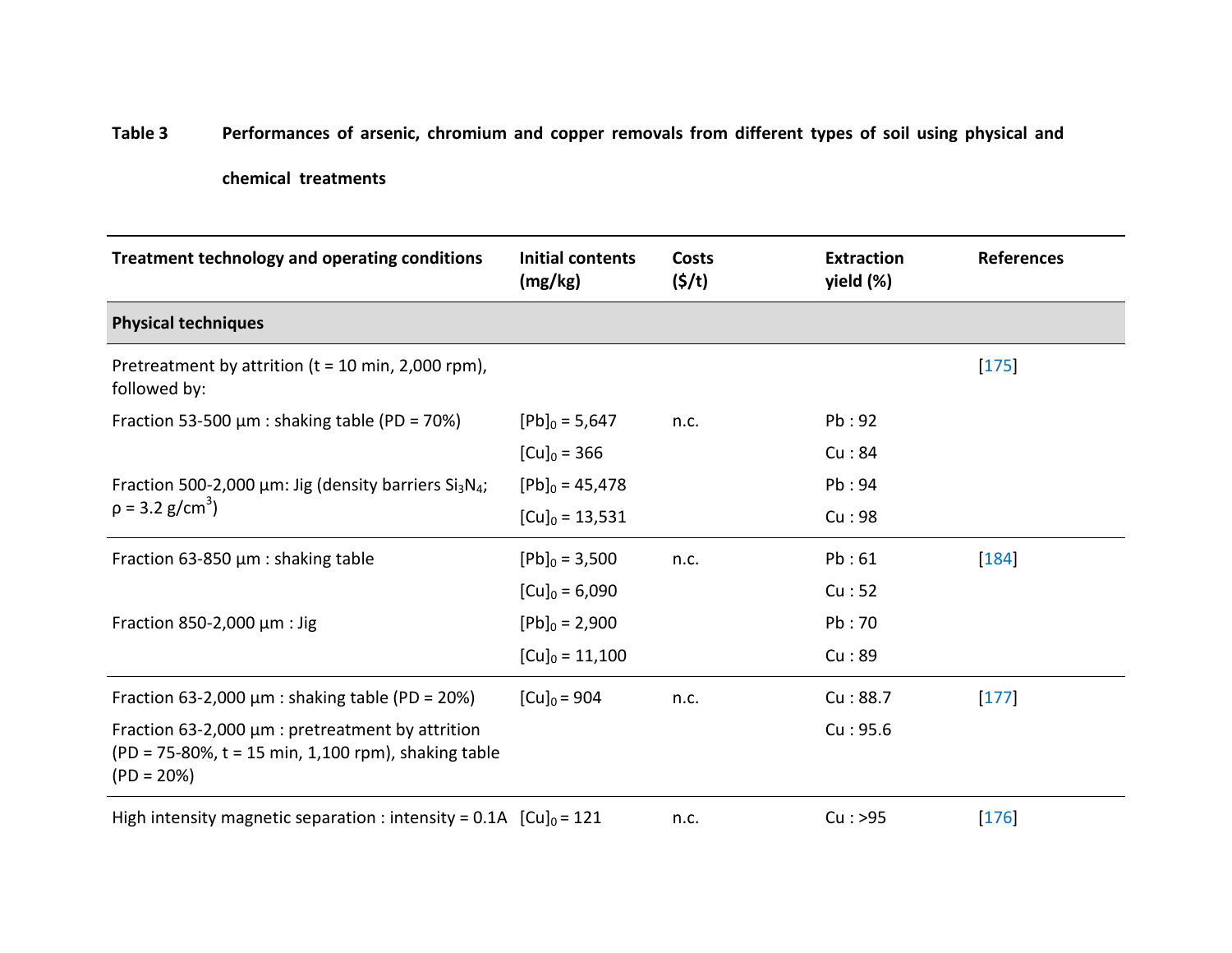|                                                                                                                                                                                                                       | $[Cr]_0 = 598$               |      | Cr: >85                   |         |
|-----------------------------------------------------------------------------------------------------------------------------------------------------------------------------------------------------------------------|------------------------------|------|---------------------------|---------|
| Fraction 63 - 2,000 $\mu$ m : Attrition (PD = 70%, t = 5<br>min, 2,100 rpm) as a pretreatment followed by<br>separation with dense media $(d = 1.9-2.9)$                                                              | $[Cu]_0 = 7,458$             | n.c. | Cu: 64.8<br>Cu:83.8       | $[182]$ |
| Fraction $125 - 10,000 \mu m$ : Attrition (ratio<br>soil/water = $3:2$ , t = 20 min, 1,500 rpm) upstream of<br>a Wilfley table                                                                                        | $[Cu]_0 = 3,030$             | 116  | Cu:63                     | 86      |
| Fraction <250 µm: Froth flotation (3 flotation<br>stages, PD = 10%, [potassium xanthate]=1.2 g/kg,<br>[methyl isobutyl carbinol]=0.24 $g/kg$ , t = 4-6 min,<br>1,050 rpm, air flow rate = $4 \text{ m}^3/\text{hr}$ ) | $[Cu]_0 = 1,280-$<br>1,360   | n.c. | $Cu: 61-70$               | 208     |
| Fraction : $250 - 2,000 \mu m$ : Wilfley table (PD = 20%,<br>200 g/L.min)                                                                                                                                             |                              |      | $Cu: 27-33$               |         |
| Fraction >2,000 µm : pretreatment by attrition (PD<br>$= 20\%$ (w/w), t = 10 min, 2,000 rpm), physical<br>separation column                                                                                           |                              |      | Cu : not effective        |         |
| Soil washing                                                                                                                                                                                                          |                              |      |                           |         |
| Soil/Liquid ratio = 30 g/L, t = 1 h, [HCl] = 1 to 6 M                                                                                                                                                                 | $[As]_0 = 8$<br>$[Cu]_0 = 4$ | n.c. | $As: 64-92$<br>$Cu:41-51$ | $ 202 $ |
| Soil/Liquid ratio = $30 g/L$ , t = 1 h, [EDTA] = $0.1 M$                                                                                                                                                              |                              |      | As: 13<br>Cu:41           |         |
| Soil/Liquid ratio = 30 g/L, t = 1 h, $[H_2SO_4] = 6 M$                                                                                                                                                                |                              |      | As:80<br>Cu:30            |         |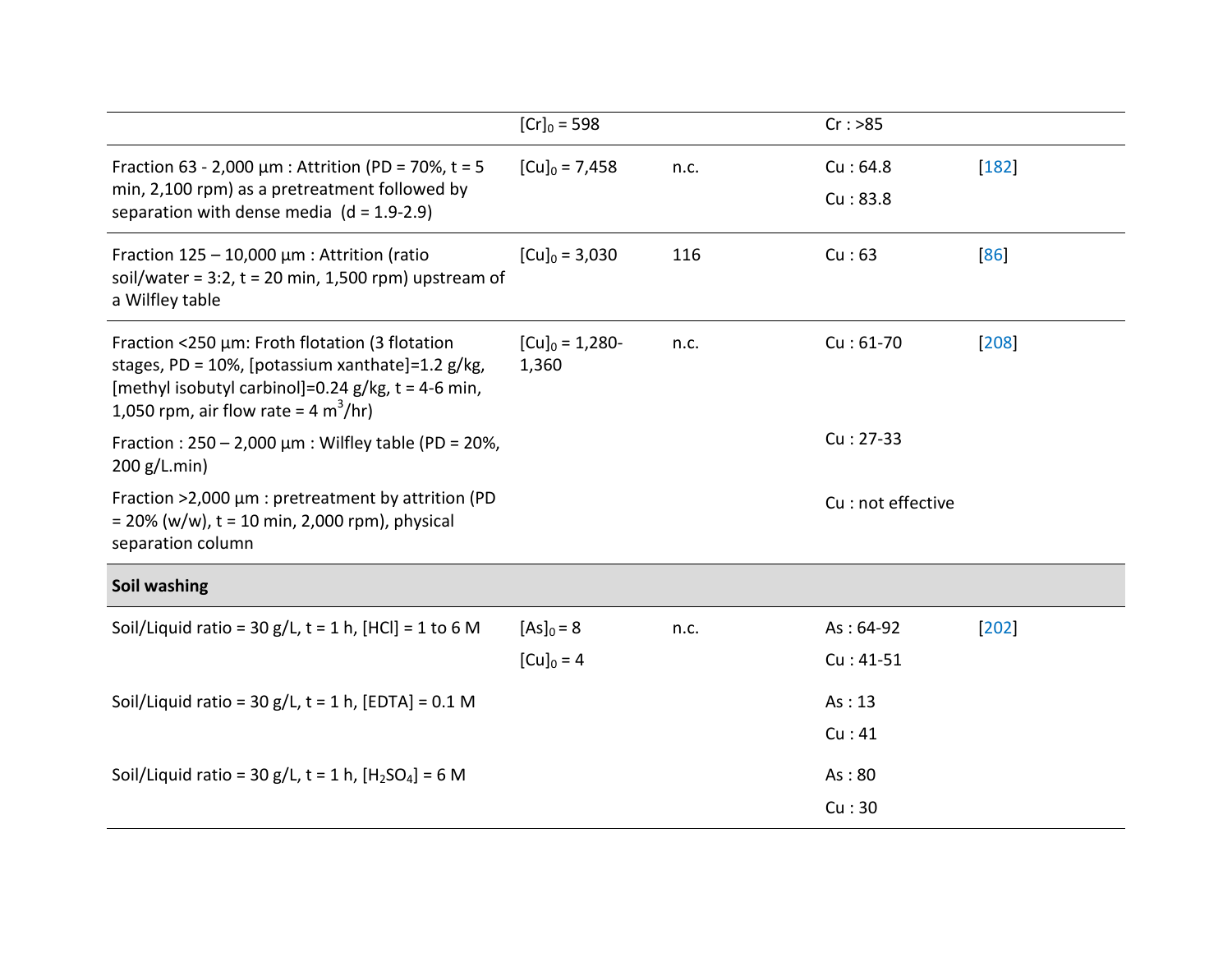| 300 g of soil, ratio $S/L = 1:1$ , oxalic acid (0.47 M),<br>$t = 10$ min, pH = 3.4                                                 | $[As]_0 = 105$              | n.c. | As: 74      | 195     |
|------------------------------------------------------------------------------------------------------------------------------------|-----------------------------|------|-------------|---------|
| Soil/Liquid ratio = $1/1$ , t = 1 h, HNO <sub>3</sub>                                                                              |                             |      | As: 1       |         |
| Soil/Liquid ratio = $1/1$ , t = 1 h, NaOH                                                                                          |                             |      | As:35       |         |
| Soil/Liquid ratio = $1/1$ , t = 1 h, MGDA                                                                                          |                             |      | As:3        |         |
| 2 g of soil, 25 mL of citric acid solution, NaOH (1 N)<br>$pH = 5.5$ , t = 24 h, 200 rpm                                           | $[Cu]_0 = 40$               | n.c. | Cu:50       | $[200]$ |
| 50 g of soil, PD = 20%, t = 6 h, [HCl] = 2 M,<br>300 rpm                                                                           | $[As]_0 = 1,710$            | n.c. | As > 99     | $[203]$ |
| 50 g of soil, PD = 20%, t = 6 h, [NaOH] = 2 M,<br>300 rpm                                                                          |                             |      | As > 99     |         |
| 40 kg of soil, Soil/Liquid ratio = $1/10$ , pH 2-3, H <sub>2</sub> SO <sub>4</sub>                                                 | $[As]_0 = 41$               | n.c. | As:70       | $[129]$ |
| 40 kg of soil, Soil/Liquid ratio = $1/10$ , pH 2-3, H <sub>3</sub> PO <sub>4</sub>                                                 |                             |      | As: 75      |         |
| 40 kg of soil, Soil/Liquid ratio = 1/10, pH 2-3, HCl                                                                               |                             |      | As:63       |         |
| Fraction <53 $\mu$ m : 250 g of soil, 1 L of solution of<br>$H_2SO_4$ (1,7 M) and NaCl (5.5 M), t = 25 min.                        | $[Cu]_0 = 1,800 -$<br>3,800 | n.c. | $Cu: 21-39$ | $[175]$ |
| 20 g of soil (fraction <125 µm)/200 mL of solution of<br>$H2SO4$ (1 M) and NaCl (4 M), three leaching steps,<br>$t = 1 h$ , T=20°C | $[Cu]_0 = 1,800 -$<br>3,800 | n.c. | Cu:83       | 78      |
| 2 kg of soil, 18 L of washing solution (PD=10%, NaCl<br>$(4 M)$ , three leaching steps, t = 1 h, T = 20 $^{\circ}$ C)              | $[Cu]_0 = 418 - 1,015$ 287  |      |             | 77      |
| $[H2SO4] = 0.125 M$                                                                                                                |                             |      | $Cu:96-97$  |         |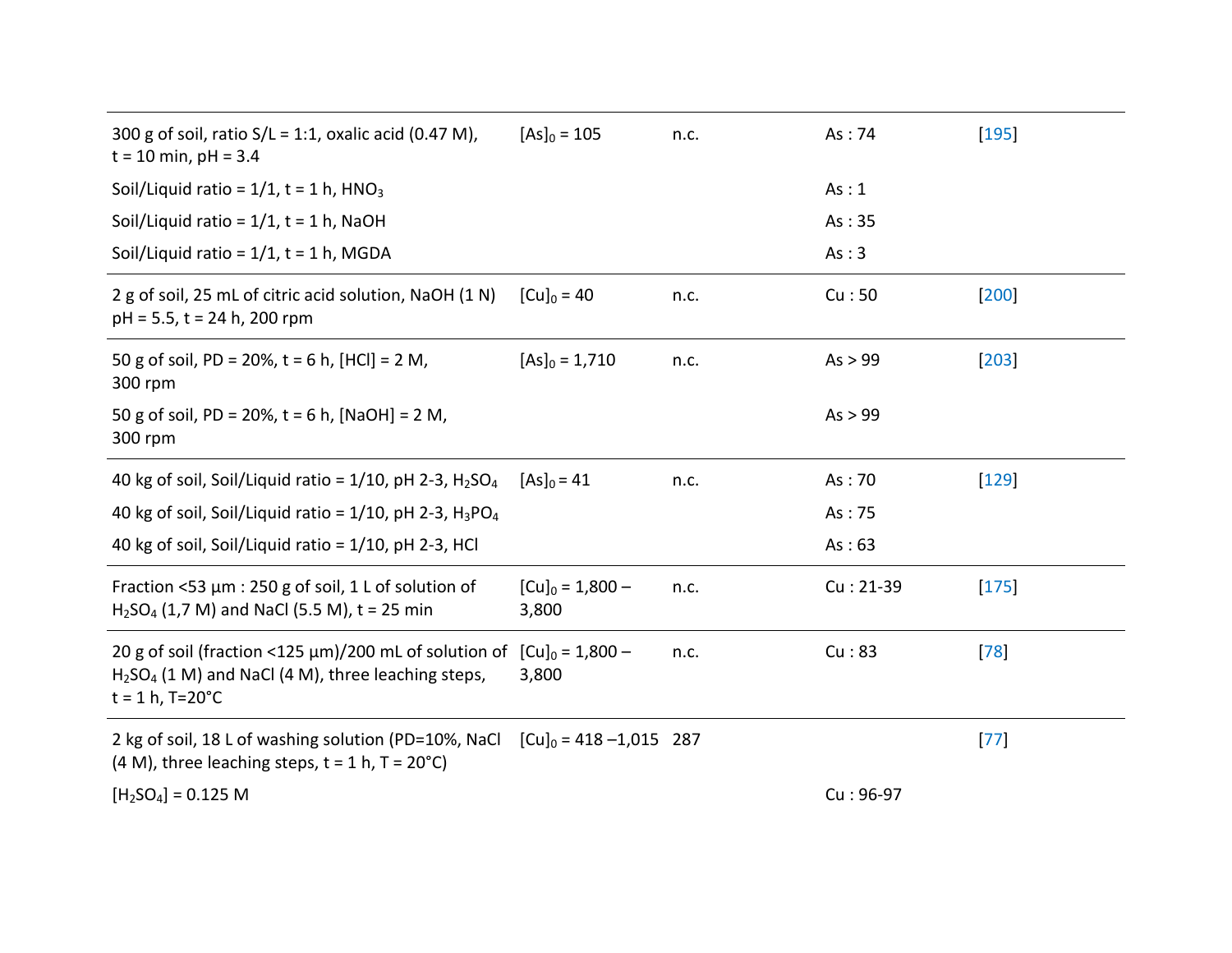| $[H2SO4] = 0.25 M$                                                                                                                        |                             |      | $Cu:86-92$  |         |
|-------------------------------------------------------------------------------------------------------------------------------------------|-----------------------------|------|-------------|---------|
| $[H2SO4] = 0.5 M$                                                                                                                         |                             |      | $Cu: 91-92$ |         |
| 2 g of soil in 40 mL of washing solution, $T = 25^{\circ}C$ ,<br>$t = 24$ h, [EDTA] = 0.01 to 1 M                                         | $[As]_0 = 4,120 -$<br>4,590 | n.c. | $As: 65-80$ | $[193]$ |
| EDTA, DTPA, citric acid and tartaric acid, t =24 h,<br>$pH = 2.1 - 9$                                                                     | $[Cu]_0 = 926$              | n.c. | Cu: 75-99.9 | $[192]$ |
| Lipopeptide biosurfactant (8 g/L) (CMC = $0.03\%$ )                                                                                       | $[Cu]_0 = 133$              | n.c. | Cu:96.8     | $[194]$ |
| 300 g of soil, L/S ratio = 1:1, chelating agent MGDA<br>(0.213 M), non-ionic surfactant AG (3.2×CMC),<br>$Ca(OH)2$ , T = 50°C, t = 10 min | $[As]_0 = 105$              | n.c. | As:86       | $[195]$ |
| 3 g of soil, 20 mL EDTA (2 mM), Brij 98 at 30 g/L                                                                                         | $[Cr]_0 = 534$              | n.c. | Cr:42       | $ 197 $ |
|                                                                                                                                           | $[Cu]_0 = 2,732$            |      | Cu:49       |         |
| L/S ratio= $10:1$ (w/w), five washing steps,<br>lipopepted biosurfactant (0.25%), $[NaOH] = 1%$<br>$(pH = 10)$ , t = 24 h                 | $[Cu]_0 = 420$              | n.c. | Cu:70       | $[196]$ |
| n.c.: not communicated.                                                                                                                   |                             |      |             |         |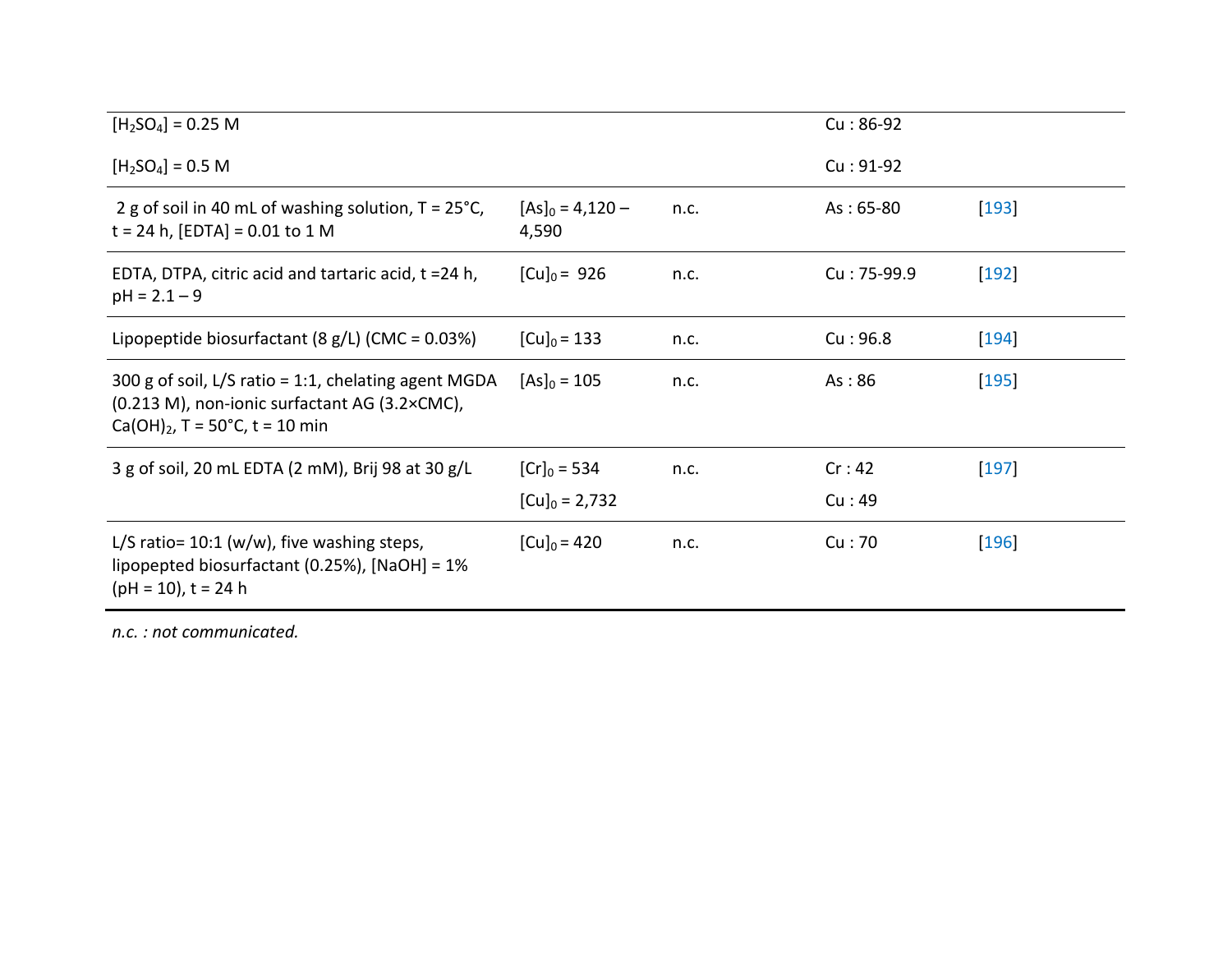## **Table 4 Performances of chemical treatments developed and applied at laboratory scale to simultaneously remove**

## **inorganic and organic contaminants from different types of soil**

| <b>Treatment technologies and operating conditions</b>                                                               | <b>Initial</b><br>contents   | Cost<br>(S/t) | <b>Extraction yields (%)</b> | <b>References</b> |
|----------------------------------------------------------------------------------------------------------------------|------------------------------|---------------|------------------------------|-------------------|
| Soil washing                                                                                                         |                              |               |                              |                   |
| 5 g of soil, 25 mL of extracting solution                                                                            | $[Ni]_0 = 14 - 18.6$ mg/kg   |               | Ni: 50-68                    | $ 210 $           |
| (combination of Tween 80 (nonionic) 5% and EDTA<br>$(0.2 M)$ or citric acid $(1 M)$ , T = 25°C, t = 24 h,<br>250 rpm | $[Zn]_0 = 84-776$ mg/kg      |               | $Zn: 69-88$                  |                   |
|                                                                                                                      | $[Pb]_0 = 51 - 1,478$ mg/kg  |               | Pb: 47-89                    |                   |
|                                                                                                                      | $[Phe1]_{0}$ = 193-260 mg/kg |               | Phe: 81-98                   |                   |
| 5 g of soil, 25 mL of extracting solution,<br>$T = 25^{\circ}C$ , t = 24 h                                           |                              |               |                              | 89                |
| 5% Non-ionic surfactant (Igepal CA 720)                                                                              | $[Zn]_0 = 84.4$ mg/kg        |               | Phe: 76                      |                   |
| 5% Non-ionic surfactant (Tween 80), 0.2 M EDTA                                                                       | $[Pb]_0 = 50.6$ mg/kg        |               | Phe: 100                     |                   |
| 1 M Citric acid                                                                                                      | $[Phe]_0 = 260$ mg/kg        |               | Zn:100                       |                   |
|                                                                                                                      |                              |               | Pb:100                       |                   |
| 100 g of soil in 200 mL of washing solution ([S,S]-                                                                  | $[As]_0 = 230$ mg/kg         | 137,000       | As:70                        | 206               |
| EDDS 0.1 M, Brij 98 à 2%), pH = 9, t = 20 min                                                                        | $[Cr]_0 = 190$ mg/kg         |               | Cr:75                        |                   |
|                                                                                                                      | $[Cu]_0 = 290$ mg/kg         |               | Cu:80                        |                   |
|                                                                                                                      | $[PCP]_0 = 5$ mg/kg          |               | PCP:90                       |                   |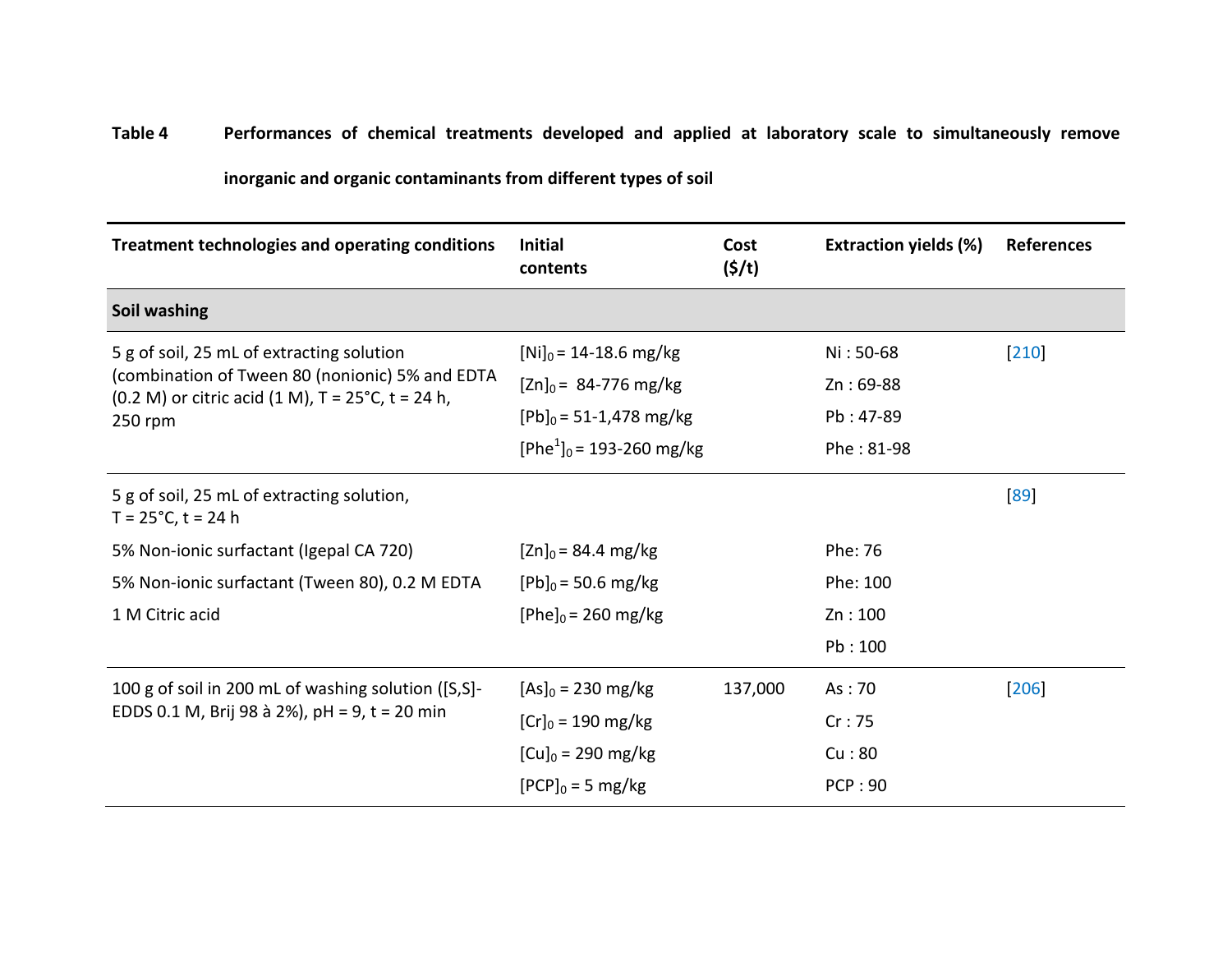| 10 g of soil in 100 mL of washing solution (PD = 10%                                                       | $[As]_0 = 50 - 250$ mg/kg           |     | $As: 82-93$          | 50      |
|------------------------------------------------------------------------------------------------------------|-------------------------------------|-----|----------------------|---------|
| $(w/v)$ , 1,200 rpm, t = 60 min, T = 60°C, three<br>flotation steps, BW = $1\%$ (w/w), $[H_2SO_4] = 1 N$ ) | $[Cr]_0 = 35 - 220$ mg/kg           |     | $Cr: 30-80$          |         |
|                                                                                                            | $[Cu]_0 = 80 - 350$ mg/kg           |     | Cu: 79-90            |         |
|                                                                                                            | $[PCP]_0 = 2.5 - 30$ mg/kg          |     | PCP: 36-78           |         |
| 100 g of soil in 100 mL of washing solution (PD=                                                           | $[As]_0 = 50 - 250$ mg/kg           | 600 | As:60                | $[108]$ |
| 10% (w/v), $t = 2 h$ , T = 80°C, three leaching steps,<br>$[BW] = 1\% (w/w), [NaOH] = 1 N, pH > 13)$       | $[Cr]_0 = 35 - 220$ mg/kg           |     | Cr:32                |         |
|                                                                                                            | $[Cu]_0 = 80 - 350$ mg/kg           |     | Cu:77                |         |
|                                                                                                            | $[PCP]_0 = 2.5 - 30$ mg/kg          |     | <b>PCP: 87</b>       |         |
|                                                                                                            | $[PCDD/F]_0 = 1,375$<br>6,289 ng/kg |     | <b>PCDD/F: 25-74</b> |         |
| $1$ Phe : Phenanthrene.                                                                                    |                                     |     |                      |         |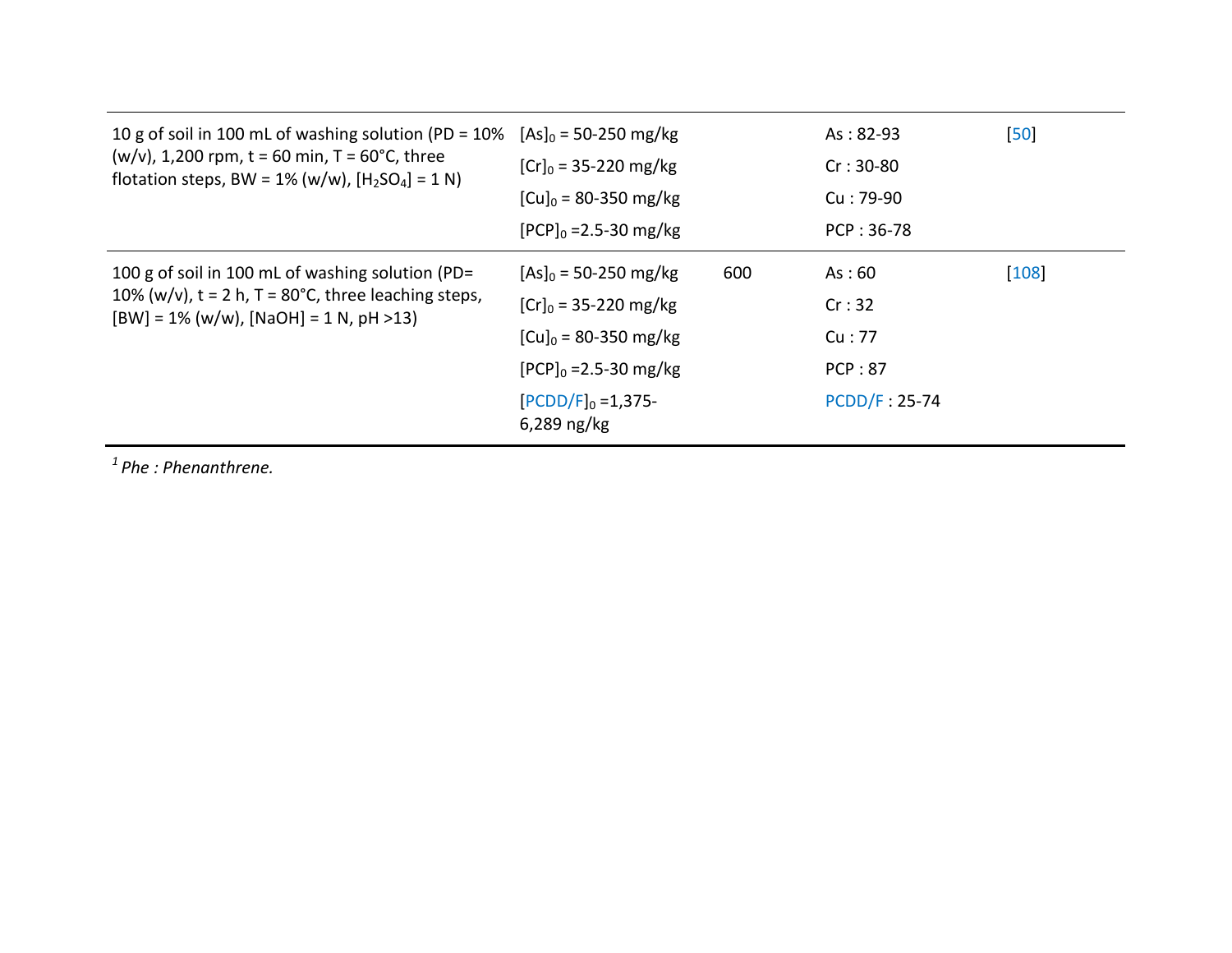## **Table 5 Performances of biological, thermal, physical and chemical treatments developed and applied at pilot scale to**

| remove As, Cr, Cu, PCP and PCDD/F from different types of soil |  |  |  |  |
|----------------------------------------------------------------|--|--|--|--|
|----------------------------------------------------------------|--|--|--|--|

| Treatment technologies and operating conditions                                                                     | <b>Initial</b><br>contents                          | <b>Costs</b><br>$(\frac{\zeta}{t})$ | <b>Extraction</b><br>yields (%) | <b>References</b> |
|---------------------------------------------------------------------------------------------------------------------|-----------------------------------------------------|-------------------------------------|---------------------------------|-------------------|
| <b>Biological treatment</b>                                                                                         |                                                     |                                     |                                 |                   |
| Pretreatment by washing with flocculant +<br>Process Biotrol®                                                       |                                                     |                                     | PCP: 96-98                      | $[110]$           |
| On site treatment of 65,000 dry tons of PCP and<br>dioxin-contaminated soil, T > 540°C, 17-25 t/h                   | $[PCP]_0 = 500$ mg/kg<br>$[PCDD/F]_0 = 15 \mu g/kg$ | 370                                 | n.c.                            | $[111]$           |
| Thermal treatment                                                                                                   |                                                     |                                     |                                 |                   |
| CaO (10%), soil rate = 40-80 kg/h, T = 400°C                                                                        | $[PCP]_0 = 2,900 \text{ mg/kg}$                     |                                     | PCP: >99.9%                     | $[115]$           |
|                                                                                                                     | $[PCDD/F]_0 = 74.9 \mu g/kg$                        |                                     | <b>PCDD/F: 97.9%</b>            |                   |
| CaO (10%), soil rate = 40-80 kg/h, T = 450°C.                                                                       |                                                     |                                     | PCP: >99.9%                     |                   |
|                                                                                                                     |                                                     |                                     | <b>PCDD/F: 99.9%</b>            |                   |
| On site treatment of 65,000 dry tons of PCP and                                                                     | $[PCP]_0 = 500$ mg/kg                               | 370                                 | PCP:                            | $[111]$           |
| dioxin-contaminated soil, T > 540°C, 17-25 tons of<br>soil per hour                                                 | $[PCDD/F]_0 = 15 \mu g/kg$                          |                                     |                                 |                   |
| First combustion chamber, soil treatment,                                                                           | High levels of PCP and                              | 400-800                             | PCP: >99.99%                    | $ 114 $           |
| $T = 650-800$ °C, t = 20 min, secondary combustion<br>chamber, gases treatment, $T = 1000^{\circ}$ C, condensation, | PCDD/F                                              |                                     | PCDD/F: 99.99%                  |                   |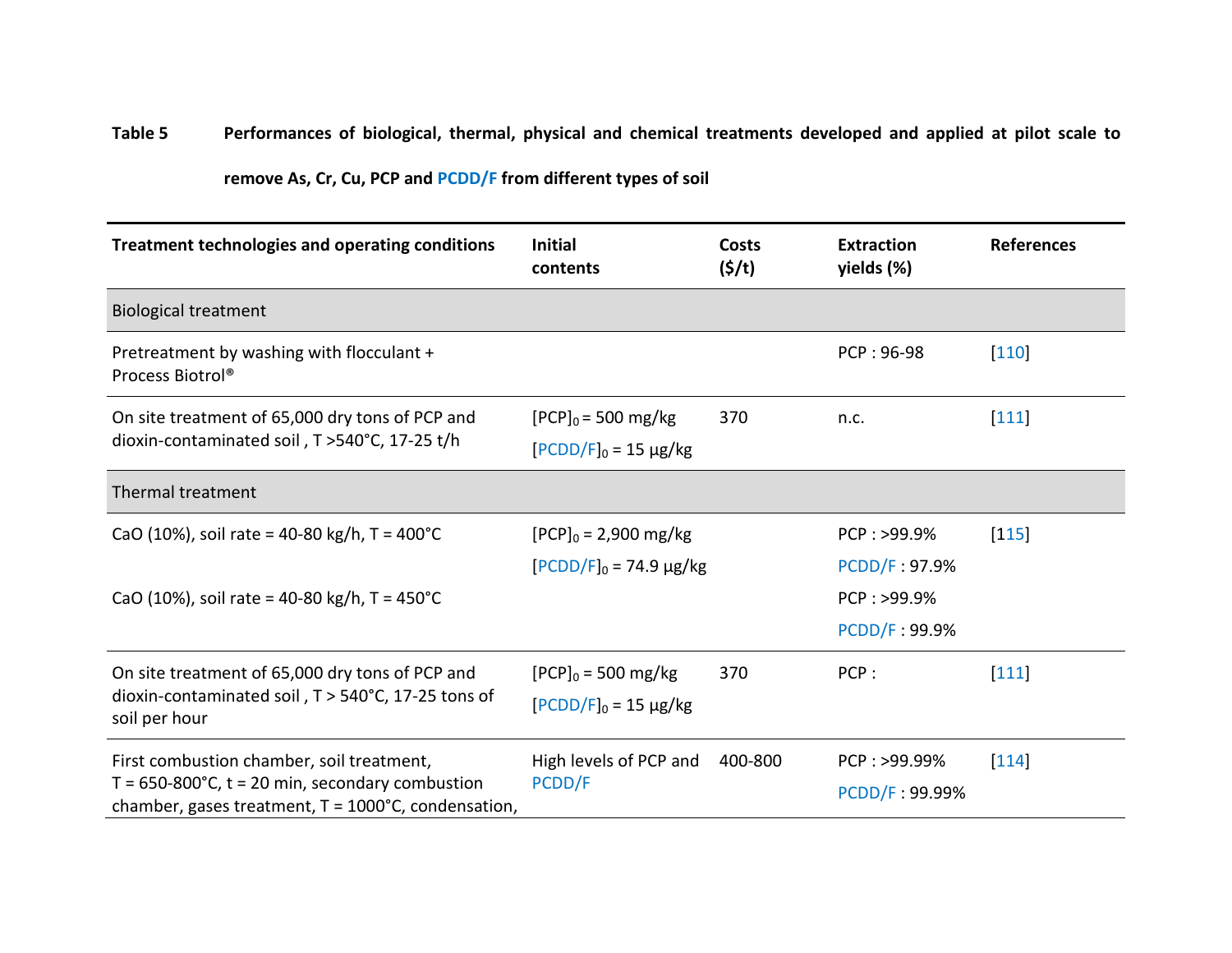neutralization, oxidation of gases and passed through activated carbon, 3 sec

## **Physical and chemical treatments**

| 2 kg of soil (<125 $\mu$ m), three leaching steps (PD<br>$= 10\%$ , t = 2 h, T = 80°C, [BW] = 0.5-3.0% (w/w),<br>$[NaOH] = 1.0-1.5 M)$ | $[As]_0 = 65 - 142$ mg/kg<br>425<br>$[Cr]_0 = 156 - 188$ mg/kg<br>$[Cu]_0 = 90 - 215$ mg/kg<br>$[PCP]_0 = 11-35$ mg/kg<br>$[PCDD/F]_0 = 1,210$<br>13,100 ng/kg | As: 87-95%<br>$Cr: 50-72%$<br>Cu: 73-84%<br>PCP: 52-99.9%<br>PCDD/F: 26-74% | $[106]$ |
|----------------------------------------------------------------------------------------------------------------------------------------|----------------------------------------------------------------------------------------------------------------------------------------------------------------|-----------------------------------------------------------------------------|---------|
| $[NaCl] = 5 M$ , $[CAS] = 0.5%$ , $pH = 3$                                                                                             |                                                                                                                                                                | HAP: 86-99.9%<br>Pb: 78%                                                    | $[212]$ |
| n.c.: non communicated.                                                                                                                |                                                                                                                                                                |                                                                             |         |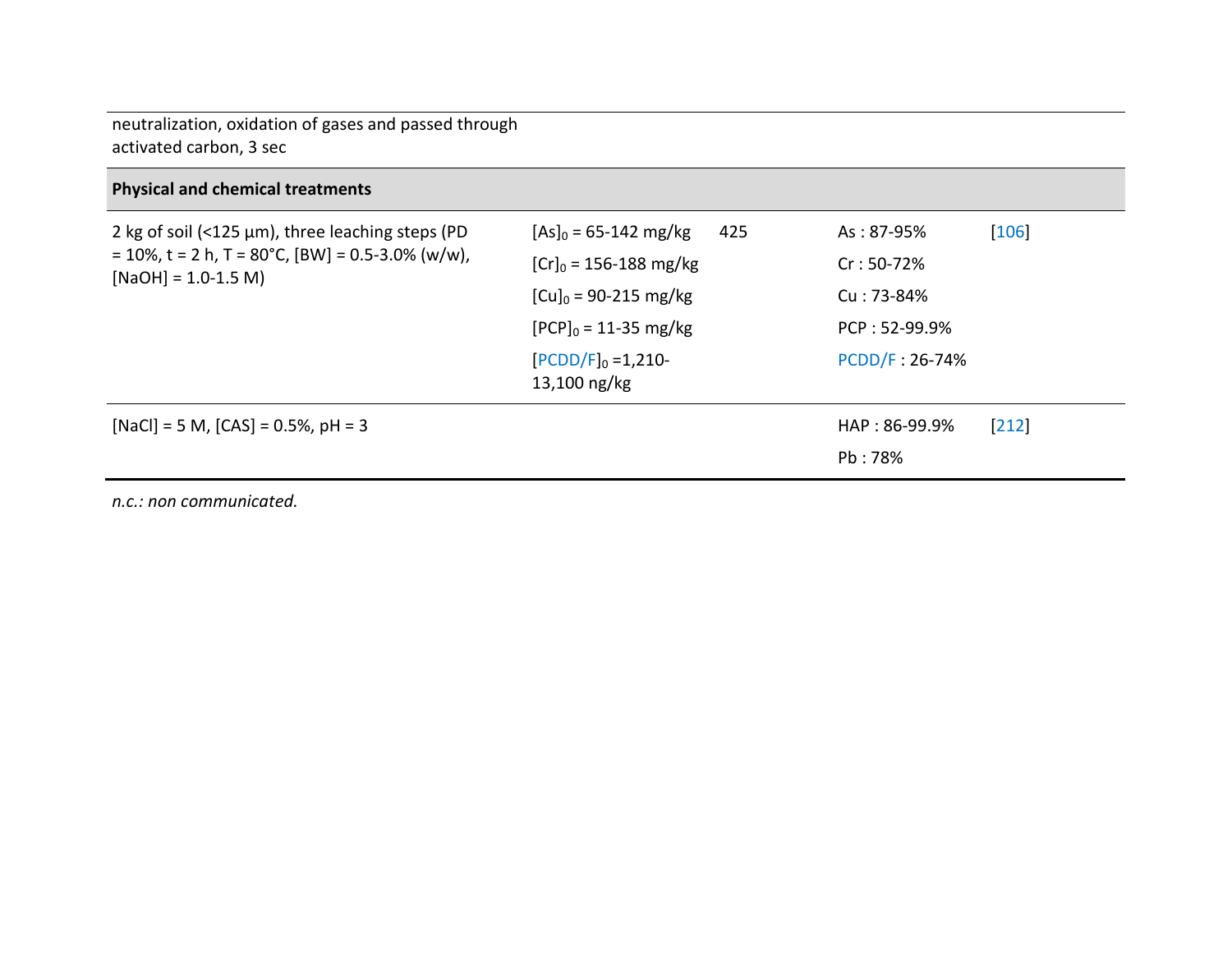## **Table 6 Performances of biological, thermal, physical and chemical treatments developed and applied at industrial scale to**

| Company                               | Country    | Contaminant                   | <b>Technology</b>                                                                                                                                                                                                          | <b>Efficiency</b><br>(%)                  | Capacity<br>(t/yr) | Costs<br>(5/t) | <b>References</b> |
|---------------------------------------|------------|-------------------------------|----------------------------------------------------------------------------------------------------------------------------------------------------------------------------------------------------------------------------|-------------------------------------------|--------------------|----------------|-------------------|
| Arcadis<br>Geroaghty and<br>Miller    | <b>UK</b>  | PCDD/F, PCBs,<br>Hg, Pb       | <b>STRATEX Process: ex-situ</b><br>technology (thermal<br>desorption followed by steam<br>stripping (PCDD/F, PCBs, Hg)<br>and solidification/stabilization<br>(non-volatile metals)).<br>Technology no longer<br>available | n.c.                                      | 50,000             | 125-150        | $[210]$           |
| <b>BioGenesis</b><br>Enterprises Inc. | <b>USA</b> | PCDD/F, PCBs,<br>Heavy metals | Cleansing and enhanced<br>biodegradation in a two-stage<br>process followed by an<br>oxidation step                                                                                                                        | 85%<br>PCDD/F, low<br>efficient for<br>As | n.c.               | 40-200         | [210, 212]        |
| Horizon<br>Environnement<br>Inc.      | Canada     | <b>PCP</b>                    | Thermal desorption at high<br>temperature                                                                                                                                                                                  | 99.99%                                    | n.c.               | n.c.           | $\vert 213 \vert$ |
|                                       |            | As, Cr, Cu                    | Secured landfilling in<br>containment cells                                                                                                                                                                                | n.a.                                      | n.c.               | n.c.           |                   |

**remove As, Cr, Cu, PCP and PCDD/F from different types of soil**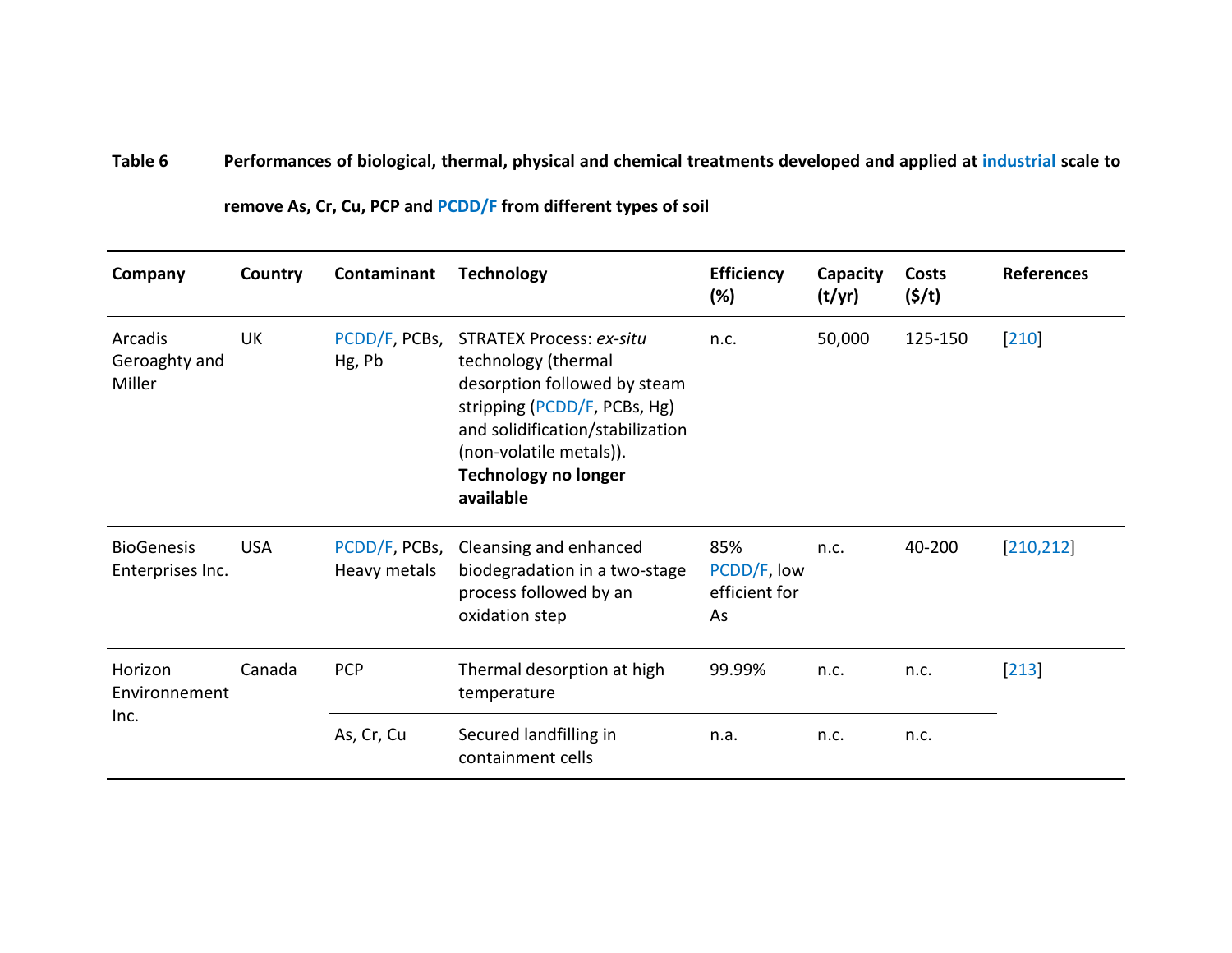| <b>Stablex</b>                              | Canada         | PCP, PCDD/F                   | Secured landfilling in<br>containment cells if organic<br>contaminants is lower than<br>$30\% (w/w)$ | n.a.    | 100,000 | n.c. | $ 222 $ |
|---------------------------------------------|----------------|-------------------------------|------------------------------------------------------------------------------------------------------|---------|---------|------|---------|
|                                             |                | As, Cr, Cu                    | Secured landfilling in<br>containment cells                                                          | n.a.    | 100,000 | n.c. | $[222]$ |
| Récupère-Sol                                | Canada         | PCP, PCDD/F                   | Thermal desorption at 600-<br>850°C followed by gases<br>treatment at 1,000°C                        | 99.99%  | 100,000 | n.c. | $ 114 $ |
| <b>DEC</b>                                  | Belgium        | PCP, PCDD/F,<br>Metals        | Thermal treatment or<br>solidification/stabilization                                                 | 65-90%  | 400,000 | n.c. | [208]   |
| CleanEarth<br>Technologies                  | Canada         | Heavy metals                  | Chemical treatment                                                                                   | n.c.    | n.c.    | n.c. | 207     |
| Tecosol                                     | Canada         | Heavy metals,<br>HAP, BPC     | Metox Process - Flottation in<br>acidic solution in the presence<br>of a surfactant                  | n.c.    | n.c.    | n.c. | $[211]$ |
| <b>ETG</b><br>Environmental<br>Technologies | USA/Cana<br>da | PCDD/F, PCP,<br><b>PCB</b>    | In-situ or ex-situ soil vapor<br>extraction                                                          | n.c.    | n.c.    | n.c. | [209]   |
| <b>Bennett</b><br>Environmental<br>Inc.     | Canada         | PCDD/F, PCP,<br>PCB, creosote | Thermal treatment                                                                                    | 99.999% | 200,000 | n.c. | $[210]$ |